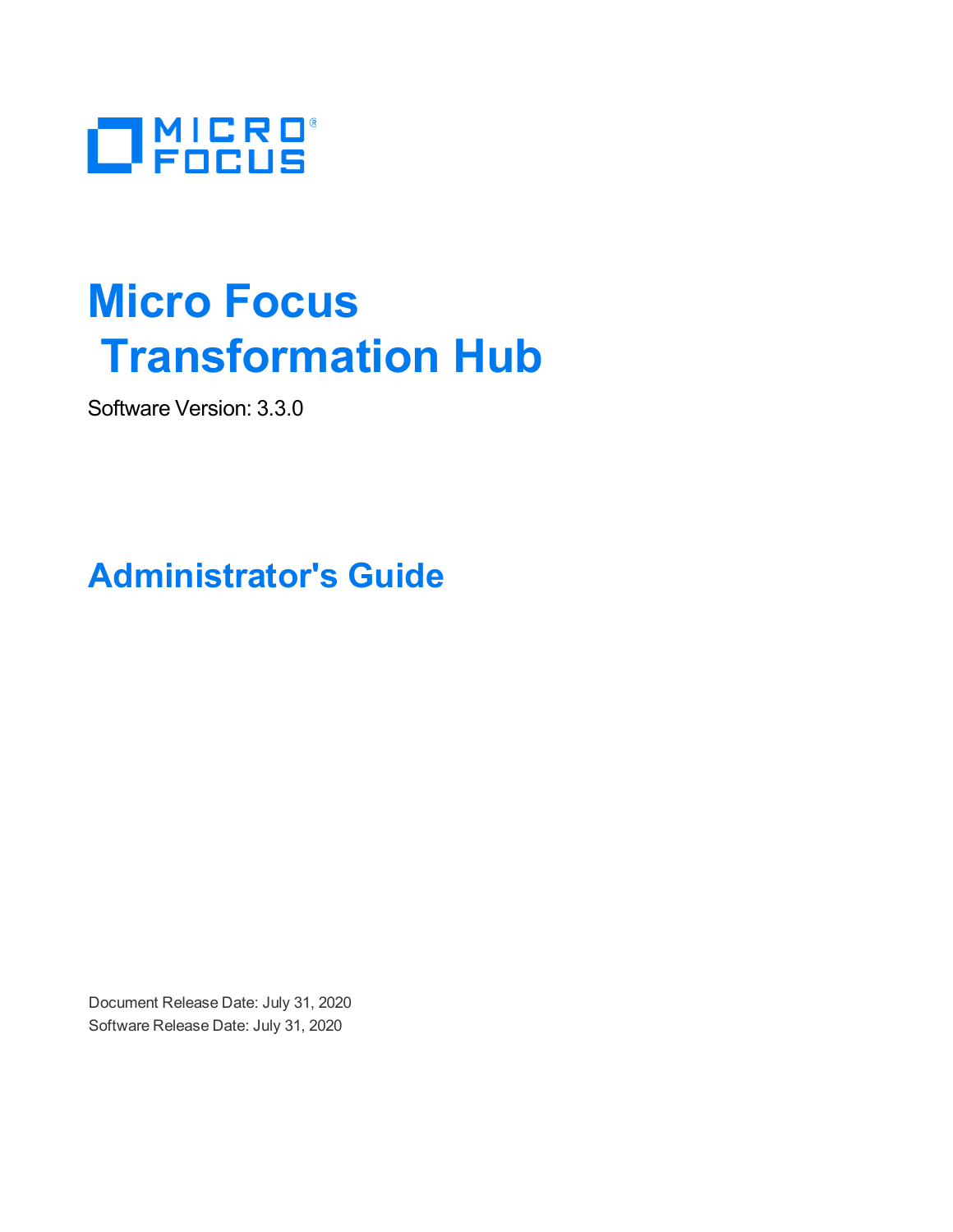## **Legal Notices**

Micro Focus The Lawn 22-30 Old Bath Road Newbury, Berkshire RG14 1QN UK

[https://www.microfocus.com](https://www.microfocus.com/)

## **Warranty**

The only warranties for products and services of Micro Focus and its affiliates and licensors ("Micro Focus") are set forth in the express warranty statements accompanying such products and services. Nothing herein should be construed as constituting an additional warranty. Micro Focus shall not be liable for technical or editorial errors or omissions contained herein. The information contained herein is subject to change without notice.

## **Restricted Rights Legend**

Confidential computer software. Except as specifically indicated otherwise, a valid license from Micro Focus is required for possession, use or copying. Consistent with FAR 12.211 and 12.212, Commercial Computer Software, Computer Software Documentation, and Technical Data for Commercial Items are licensed to the U.S. Government under vendor's standard commercial license.

## **Copyright Notice**

© Copyright 2020 Micro Focus or one of its affiliates.

Confidential computer software. Valid license from Micro Focus required for possession, use or copying. The information contained herein is subject to change without notice.

The only warranties for Micro Focus products and services are set forth in the express warranty statements accompanying such products and services. Nothing herein should be construed as constituting an additional warranty. Micro Focus shall not be liable for technical or editorial errors or omissions contained herein.

No portion of this product's documentation may be reproduced or transmitted in any form or by any means, electronic or mechanical, including photocopying, recording, or information storage and retrieval systems, for any purpose other than the purchaser's internal use, without the express written permission of Micro Focus.

Notwithstanding anything to the contrary in your license agreement for Micro Focus ArcSight software, you may reverse engineer and modify certain open source components of the software in accordance with the license terms for those particular components. See below for the applicable terms.

U.S. Governmental Rights. For purposes of your license to Micro Focus ArcSight software, "commercial computer software" is defined at FAR 2.101. If acquired by or on behalf of a civilian agency, the U.S. Government acquires this commercial computer software and/or commercial computer software documentation and other technical data subject to the terms of the Agreement as specified in 48 C.F.R. 12.212 (Computer Software) and 12.211 (Technical Data) of the Federal Acquisition Regulation ("FAR") and its successors. If acquired by or on behalf of any agency within the Department of Defense ("DOD"), the U.S. Government acquires this commercial computer software and/or commercial computer software documentation subject to the terms of the Agreement as specified in 48 C.F.R. 227.7202-3 of the DOD FAR Supplement ("DFARS") and its successors. This U.S. Government Rights Section 18.11 is in lieu of, and supersedes, any other FAR, DFARS, or other clause or provision that addresses government rights in computer software or technical data.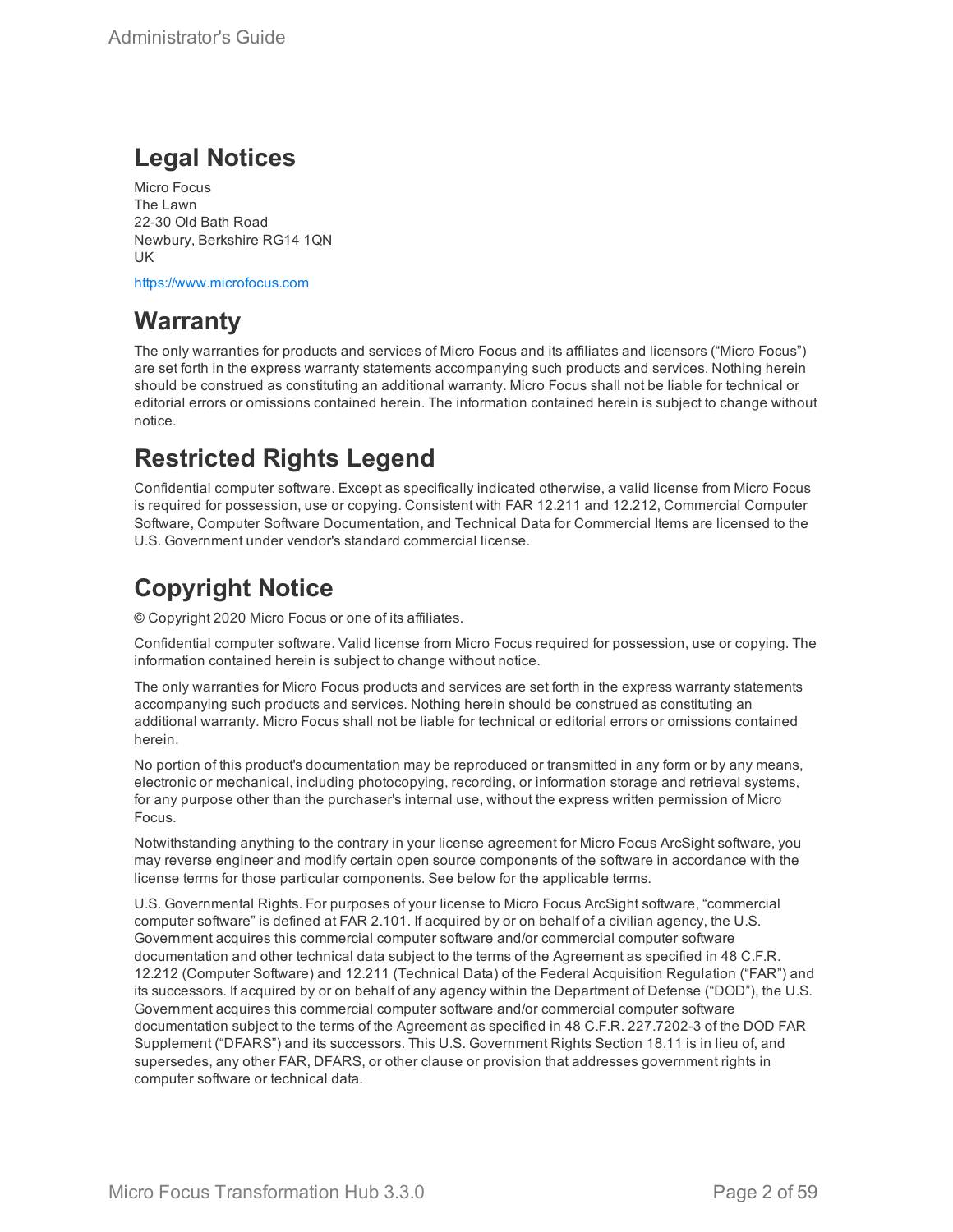## **Trademark Notices**

Adobe™ is a trademark of Adobe Systems Incorporated.

Microsoft® and Windows® are U.S. registered trademarks of Microsoft Corporation.

UNIX® is a registered trademark of The Open Group.

## **Documentation Updates**

The title page of this document contains the following identifying information:

- Software Version number
- Document Release Date, which changes each time the document is updated
- Software Release Date, which indicates the release date of this version of the software
- To check for recent updates or to verify that you are using the most recent edition of a document, go to:

<https://www.microfocus.com/support-and-services/documentation>

## **Support**

### **Contact Information**

| <b>Phone</b>            | A list of phone numbers is available on the Technical Support<br>Page: https://softwaresupport.softwaregrp.com/support-contact-<br>information |
|-------------------------|------------------------------------------------------------------------------------------------------------------------------------------------|
| <b>Support Web Site</b> | https://softwaresupport.softwaregrp.com/                                                                                                       |
|                         | <b>ArcSight Product Documentation</b> https://community.microfocus.com/t5/Transformation-Hub-<br>Documentation/tkb-p/Transformation Hub        |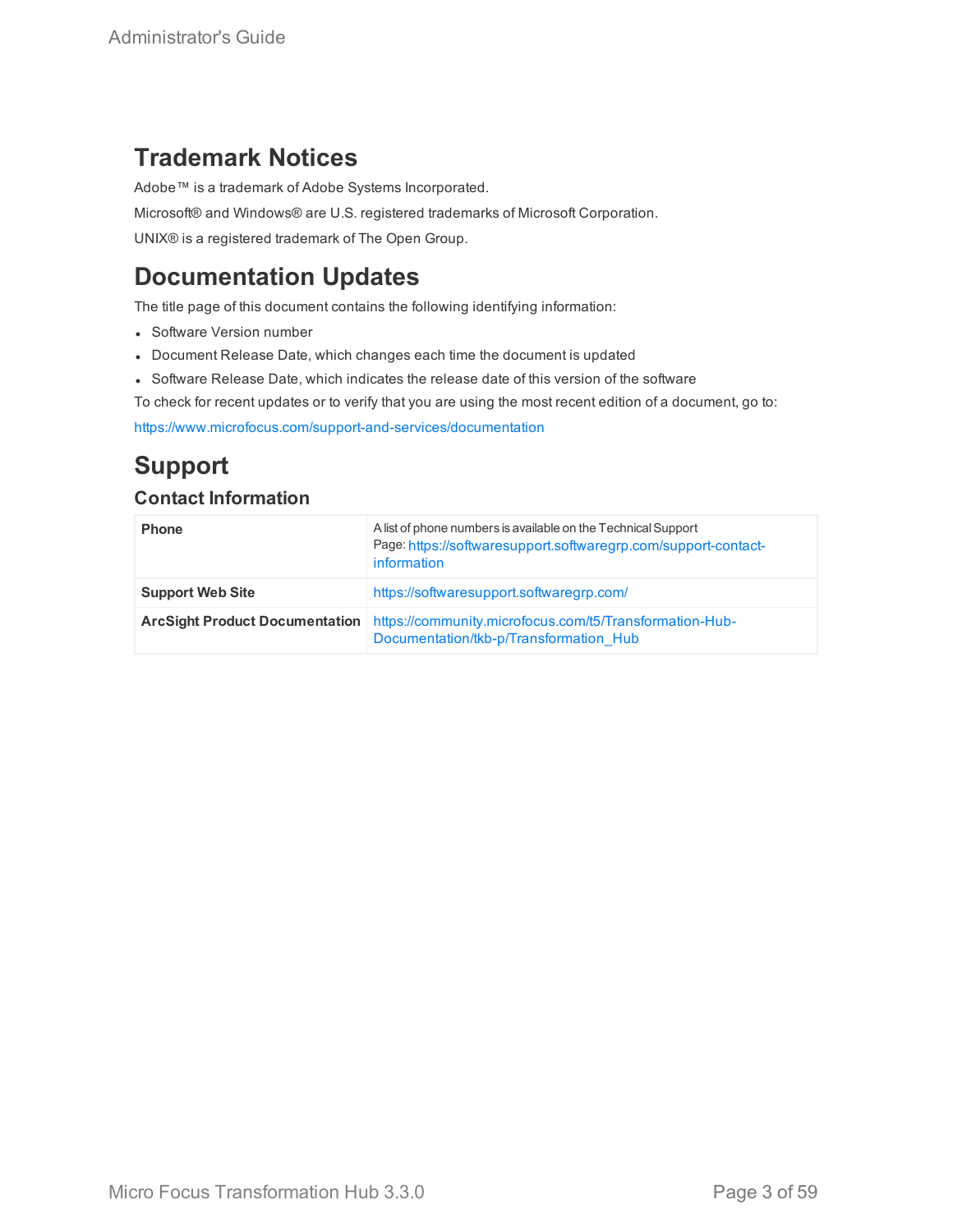# **Contents**

| Example Setup with Multiple Loggers in a Pool  14          |  |
|------------------------------------------------------------|--|
| Consuming Events with Third-Party Applications  14         |  |
| Consuming Transformation Hub Events with Apache Hadoop  15 |  |
| Architecture for Kafka to Hadoop Data Transfer 15          |  |
| Using Apache Flume to Transfer Events to Hadoop 15         |  |
|                                                            |  |
|                                                            |  |
|                                                            |  |
|                                                            |  |
| Configuring Consumers and Producers for Availability 21    |  |
| Chapter 3: Securing your Transformation Hub deployment 22  |  |
|                                                            |  |
|                                                            |  |
|                                                            |  |
|                                                            |  |
|                                                            |  |
| Connecting to the Transformation Hub Kafka Manager 26      |  |
|                                                            |  |
|                                                            |  |
|                                                            |  |
|                                                            |  |
|                                                            |  |
|                                                            |  |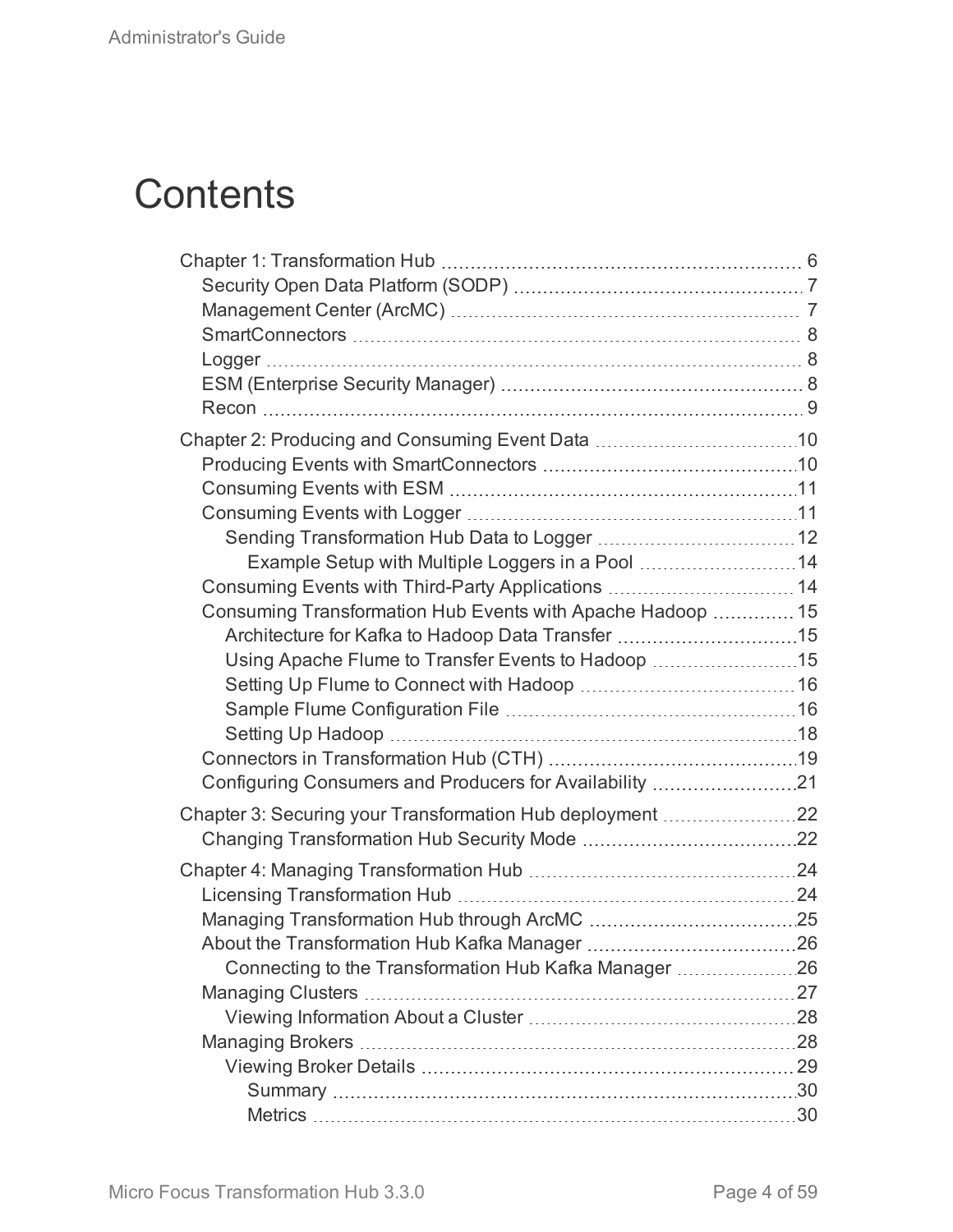| Configuring Topic Partitions Based on Number of Consumers 37     |  |
|------------------------------------------------------------------|--|
| Graceful Shutdown and Rebooting of Transformation Hub Nodes (On- |  |
|                                                                  |  |
|                                                                  |  |
|                                                                  |  |
|                                                                  |  |
|                                                                  |  |
|                                                                  |  |
|                                                                  |  |
|                                                                  |  |
|                                                                  |  |
|                                                                  |  |
|                                                                  |  |
|                                                                  |  |
|                                                                  |  |
|                                                                  |  |
|                                                                  |  |
|                                                                  |  |
|                                                                  |  |
|                                                                  |  |
|                                                                  |  |
|                                                                  |  |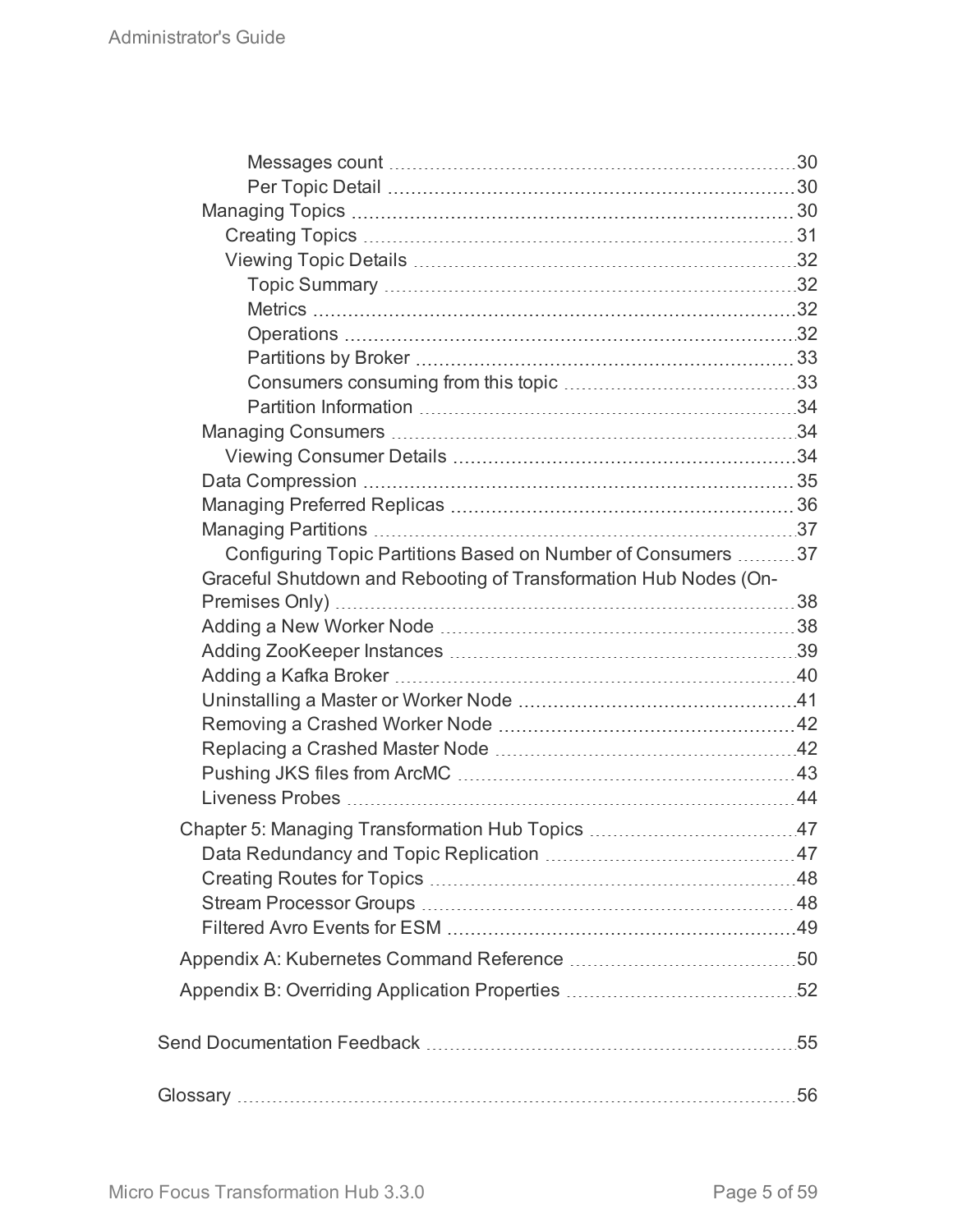# <span id="page-5-0"></span>Chapter 1: Transformation Hub

Transformation Hub, whether deployed on-premises or in an Azure environment, is the high-performance message bus for ArcSight security, network, flows, application, and other events. It can queue, transform, and route security events to other ArcSight or third party software. This Kafka-based platform allows ArcSight components like Logger, ESM, and Recon to receive the event stream, while smoothing event spikes, and functioning as an extended cache.

Transformation Hub ingests, enriches, normalizes, and then routes event data from data producers to connections between existing data lakes, analytics platforms, and other security technologies and the multiple systems within the Security Operations Center (SOC). Transformation Hub can seamlessly broker data from any source and to any destination. Its architecture is based on Apache Kafka and it supports native Hadoop Distributed File System (HDFS) capabilities, enabling both the Logger and Recon technologies to push event data to HDFS for long-term, low-cost storage. Recon is integrated with the Transformation Hub for Avro events. ESM receives binary and Avro event data for dashboarding and further correlation.

This architecture reduces the overall ArcSight infrastructure footprint, scales event ingestion using built-in Kafka and Kubernetes capabilities, and greatly simplifies upgrades to newer Transformation Hub releases. It also positions the platform to support an analytics streaming plug-in framework, with automated machine learning and artificial intelligence engines for data source on-boarding, event enrichment, and entities and actors detection and attribution.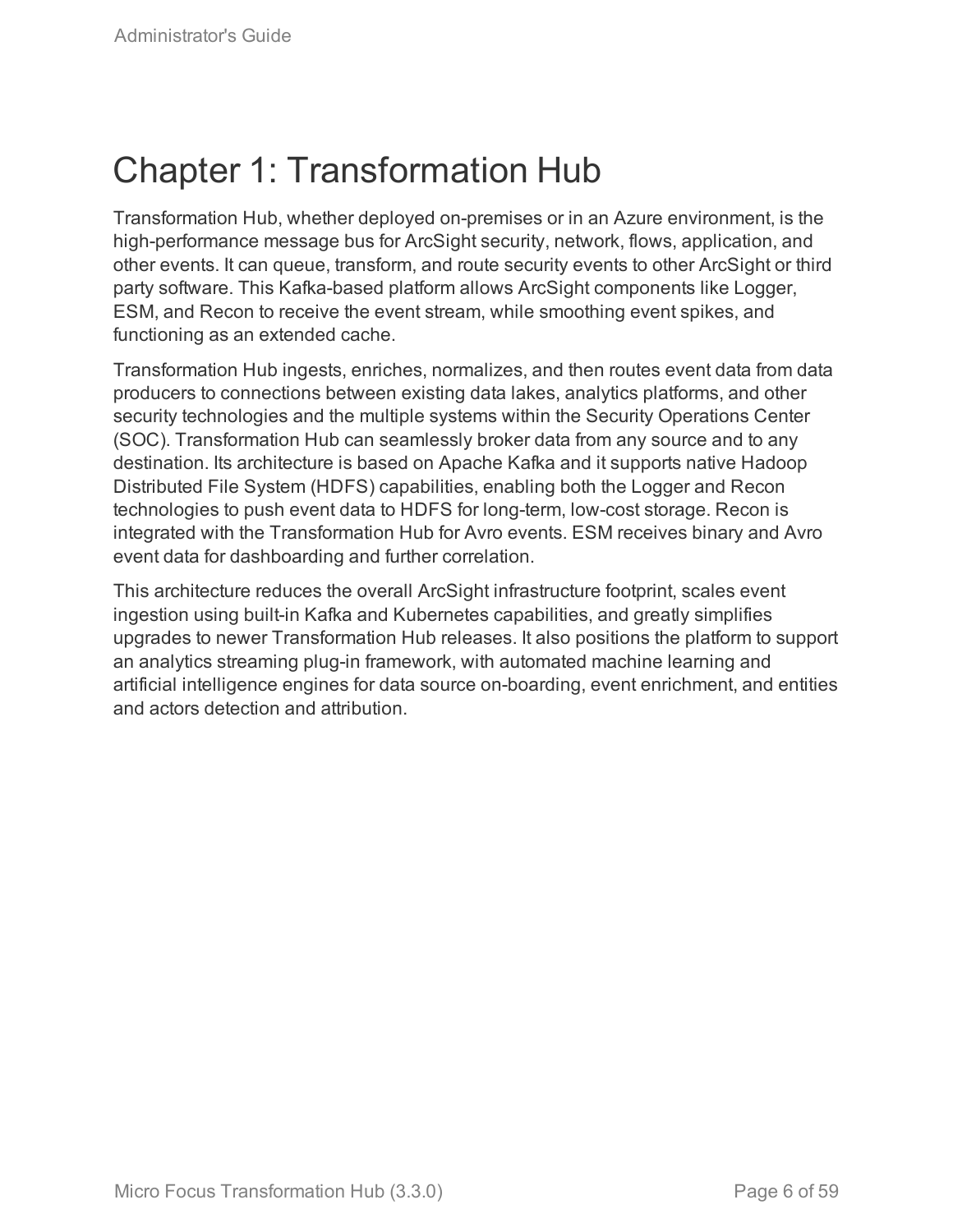

# <span id="page-6-0"></span>Security Open Data Platform (SODP)

The Security Open Data Platform (SODP) centralizes management, monitoring and configuration of the entire data-centric ecosystem using an open architecture. It is configured and monitored through the ArcSight Management Center (ArcMC) user interface.

SODP comprises the following ArcSight products:

- Transformation Hub
- Management Center (ArcMC)
- <span id="page-6-1"></span>• SmartConnectors

# Management Center (ArcMC)

The ArcMC management console enables central administration of SODP infrastructure, including users, configurations, backups, updates, and health monitoring to connectors and storage instances.

ArcMC's Topology view shows administrators event flow through the entire environment, including a specific focus on monitoring endpoint device log delivery.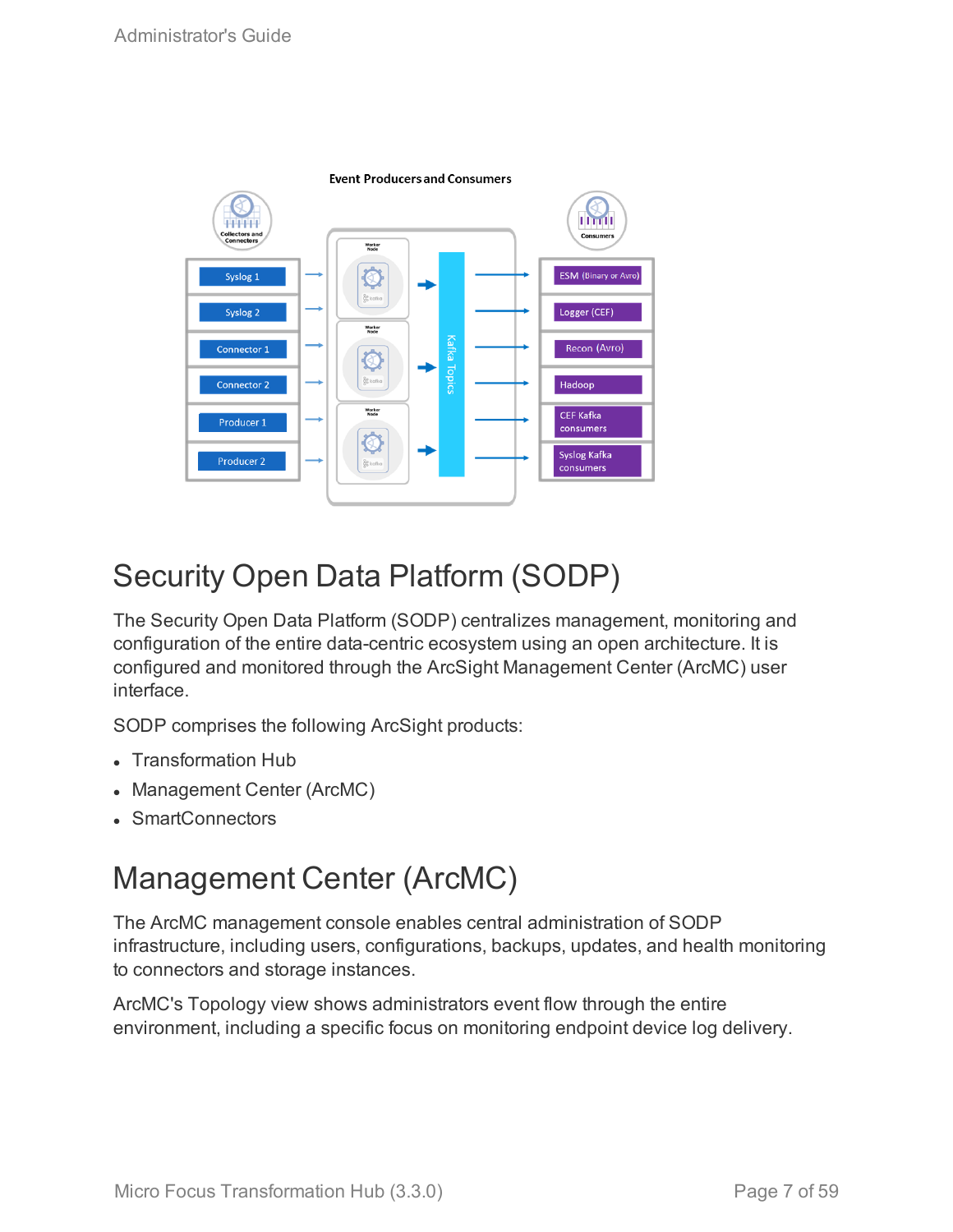# <span id="page-7-0"></span>**SmartConnectors**

SmartConnectors serve to collect, parse, normalize and categorize log data. Connectors are available for forwarding events between and from Micro Focus ArcSight systems like Transformation Hub and ESM, enabling the creation of multi-tier monitoring and logging architectures for large organizations and for Managed Service Providers.

The connector framework on which all SmartConnectors are built offers advanced features that ensures the reliability, completeness, and security of log collection, as well as optimization of network usage. Those features include: throttling, bandwidth management, caching, state persistence, filtering, encryption and event enrichment. The granular normalization of log data allows for the deterministic correlation that detects the latest threats including Advanced Persistent Threats and prepares data to be fed into machine learning models.

SmartConnector technology supports over 400 different device types, leveraging ArcSight's industry-standard Common Event Format (CEF) for both Micro Focus and certified device vendors. This partner ecosystem keeps growing not only with the number of supported devices but also with the level of native adoption of CEF from device vendors.

# <span id="page-7-1"></span>Logger

ArcSight Logger provides proven cost-effective and highly-scalable log data management and retention capabilities for the SIEM, expandable to hundreds of nodes and supporting parallel searches. Notable features of Logger include:

- Immutable storage
- High compression
- Archiving mechanism and management
- Transformation Hub integration
- Advanced reporting wizard
- Deployed as an appliance, software or cloud infrastructure
- <span id="page-7-2"></span>• Regulatory compliance packages

# ESM (Enterprise Security Manager)

Enterprise Security Manager (ESM) is a comprehensive software solution that combines traditional security event monitoring with network intelligence, context correlation, anomaly detection, historical analysis tools, and automated remediation. ESM is a multi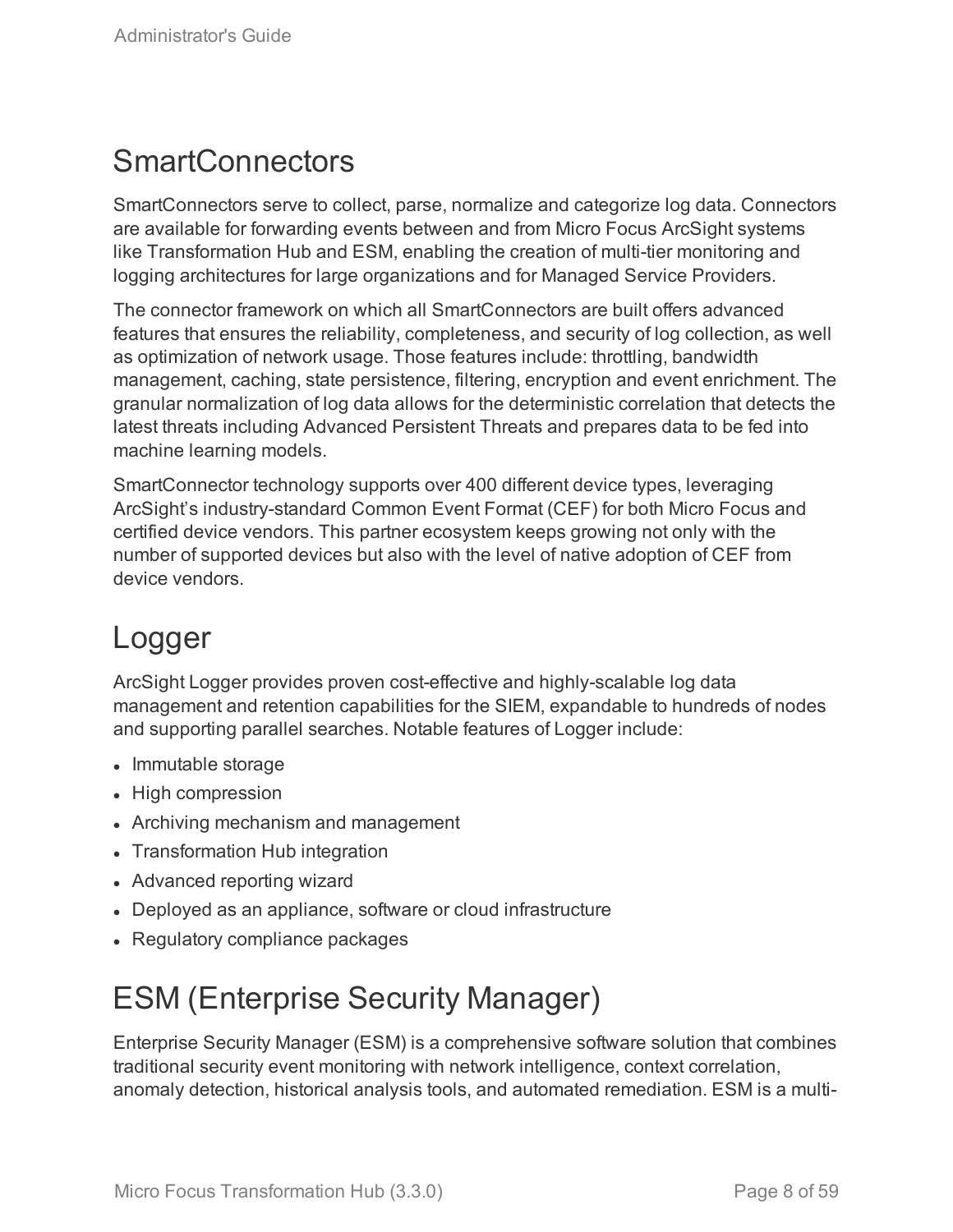level solution that provides tools for network security analysts, system administrators, and business users.

ESM includes the Correlation Optimized Retention and Retrieval (CORR) Engine, a proprietary data storage and retrieval framework that receives and processes events at high rates, and performs high-speed searches.

# <span id="page-8-0"></span>Recon

ArcSight Recon is a comprehensive log management and search solution that eases compliance burdens and accelerates forensic investigation for security professionals. It combines the compliance, storage and reporting needs of log management with the capabilities of big-data search and analysis. Recon is built for security event logs and is therefore more intuitive and accessible for security analysts, it won't require a DBA to operate. It helps hunt and defeat threats by unifying data logs from across organizations, processing billions of events, and quickly making them available for search, visualization and reporting.

Recon helps SOC analysts gain a deeper understanding of alerts across their organization and plays an important role in ArcSight's mission to deliver powerful layered analytics.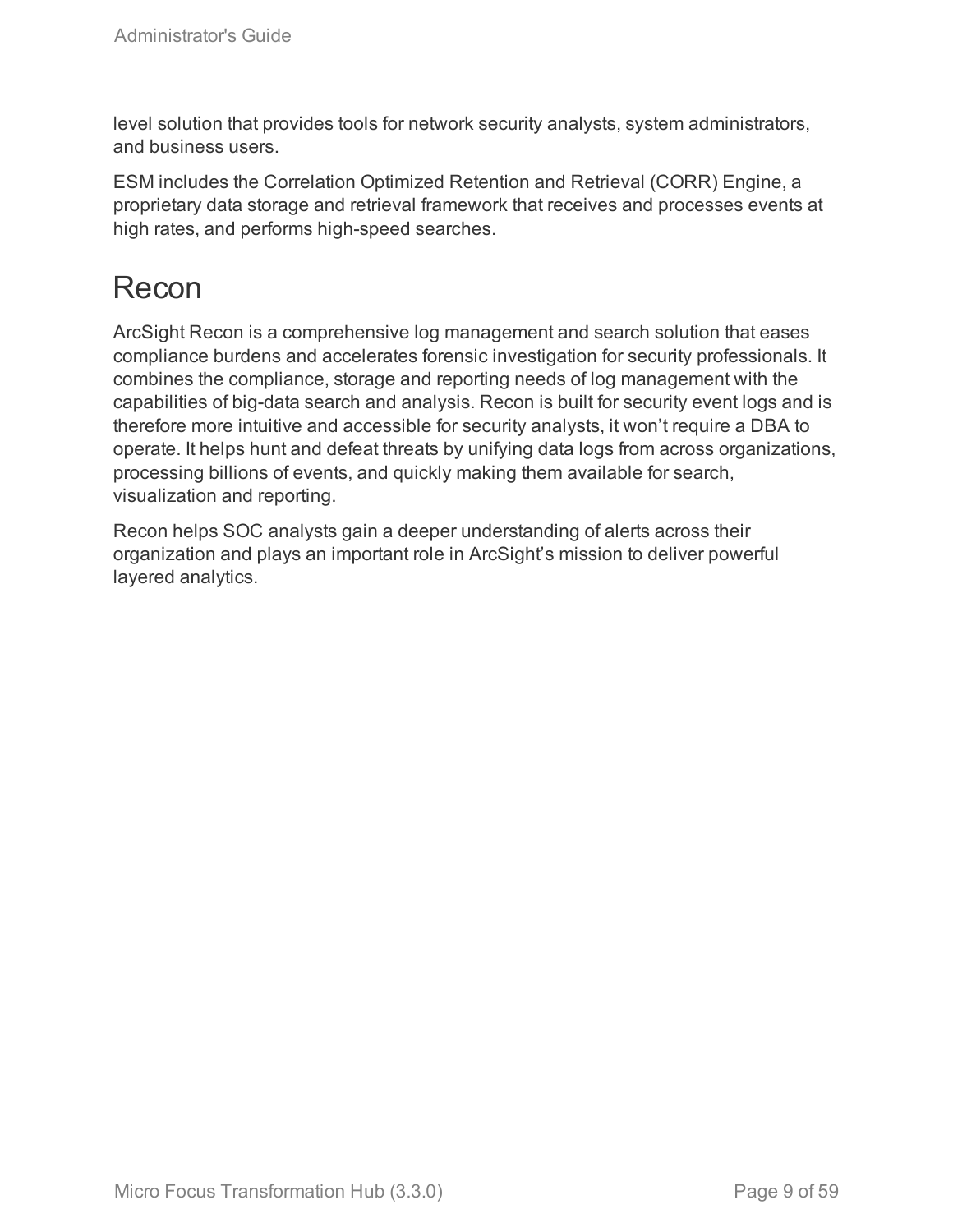# <span id="page-9-0"></span>Chapter 2: Producing and Consuming Event Data

Transformation Hub's publish-subscribe messaging system uses SmartConnectors and Collectors to produce event data, and supports Logger, Recon, and ESM, as well as Apache Hadoop and other third-party consumers.

While Transformation Hub can support a very high event flow (millions of events per second), the event rate for each producer and consumer will generally be much smaller (tens of thousands of events per second). Actual event flow will depend on your specific implementation and tuning applied, as well as server resources available (such as memory and CPU).

This section includes the following topics:

# <span id="page-9-1"></span>Producing Events with SmartConnectors

SmartConnectors can publish events to Transformation Hub topics. In order to publish events, you must configure your SmartConnectors to use the Transformation Hub destination. To send events to multiple topics, you can configure multiple concurrent destinations with the same Transformation Hub using different topics.

Once configured with a Transformation Hub destination, the SmartConnector sends events to Transformation Hub's Kafka cluster, which can then further distribute events to real-time analysis and data warehousing systems. Other applications, including Recon, ESM, Logger, and any third-party application that supports retrieving data from Kafka can receive them, for example, Apache Hadoop.

Transformation Hub balances incoming events between nodes, by distributing them evenly between the partitions in the configured topic.

Acknowledgments ("acks") ensure that Transformation Hub has received the event before the SmartConnector removes it from its local queue. You can disable acknowledgments, require acknowledgment only from the primary replica, or require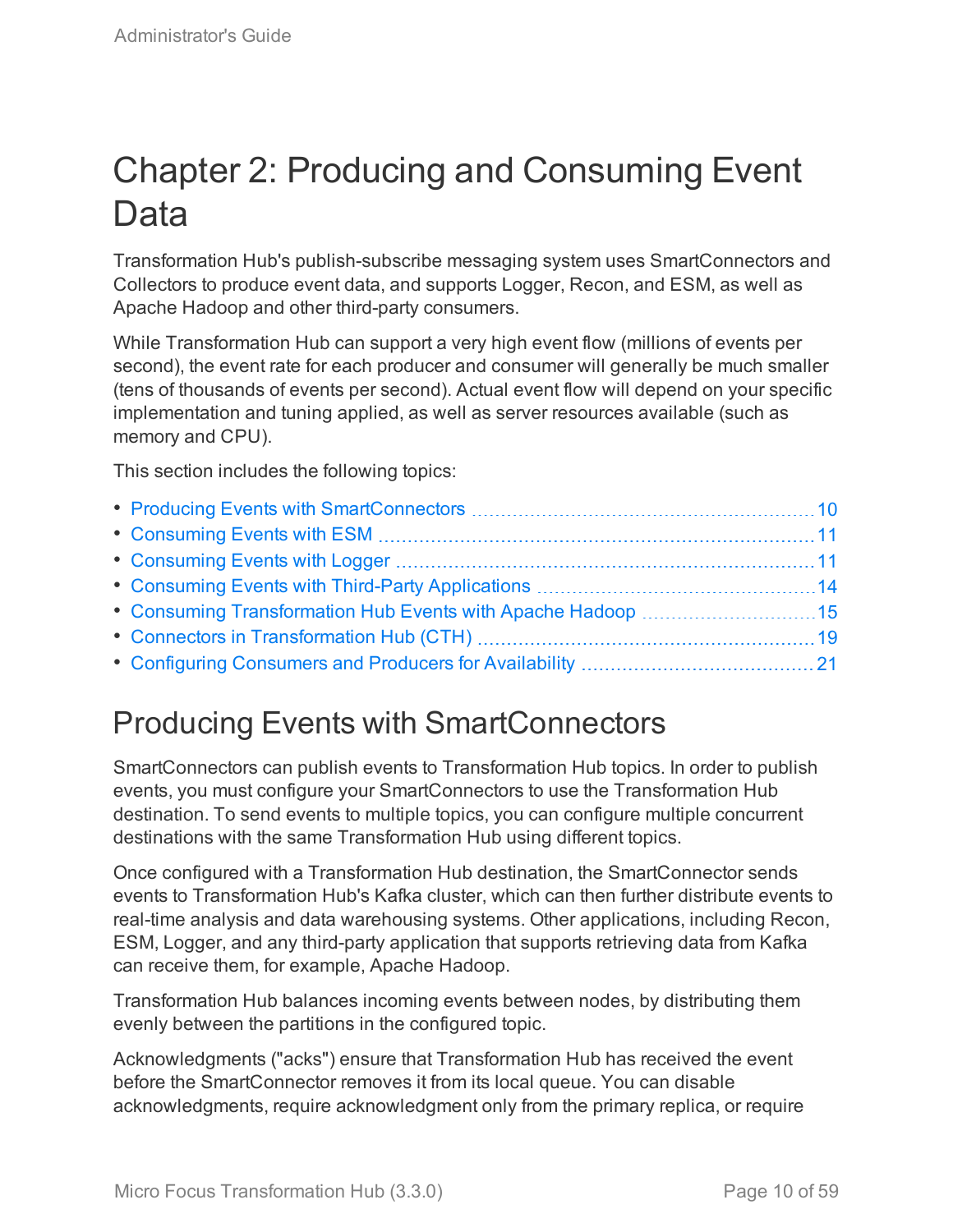every replica to acknowledge the event. (Acknowledgments do not indicate that consumers, such as Logger, have received the event data, only that Transformation Hub itself has.)

**Note:** Performance impact due to leader acks is a known Kafka behavior. Exact details of the impact will depend on your specific configuration, but could reduce the event rate by half or more.

Supported SmartConnector versions encode their own IP address as meta-data in the Kafka message for consumers that require that information such as Logger Device Groups.

- For information on supported SmartConnector versions, see the *SODP Support Matrix.*
- For more information about SmartConnectors and how to configure a Transformation Hub destination, refer to the CEF Destinations chapter of the *SmartConnector User's Guide.*

Micro Focus documentation is available for download from the Micro Focus [support](https://www.protect724.hpe.com/community/arcsight/productdocs) [community](https://www.protect724.hpe.com/community/arcsight/productdocs).

# <span id="page-10-0"></span>Consuming Events with ESM

ESM agents are the consumers for Transformation Hub's publish-subscribe messaging system. An ESM agent can connect to Transformation Hub and consume all events in binary or Avro format for the topics to which it is subscribed.

Additionally, ESM provides data monitors to monitor Transformation Hub health.

- For information on supported versions of ESM and SmartConnectors, see the *SODP Support Matrix.*
- For instructions on configuring a supported version of ESM as a consumer, see the *ESM Administrator's Guide.*

<span id="page-10-1"></span>Micro Focus documentation is available for download from the Micro Focus support [community.](https://community.softwaregrp.com/t5/ArcSight-Product-Documentation/ct-p/productdocs)

# Consuming Events with Logger

To subscribe to Transformation Hub topics with Logger, you must configure a receiver on a supported Logger version to receive the Transformation Hub events. Logger's Transformation Hub receivers are consumers for Transformation Hub's publishsubscribe messaging system. They receive events in Common Event Format (CEF) from Transformation Hub topics. A Logger Transformation Hub receiver connects to Transformation Hub and consumes all events for the topics it subscribes to.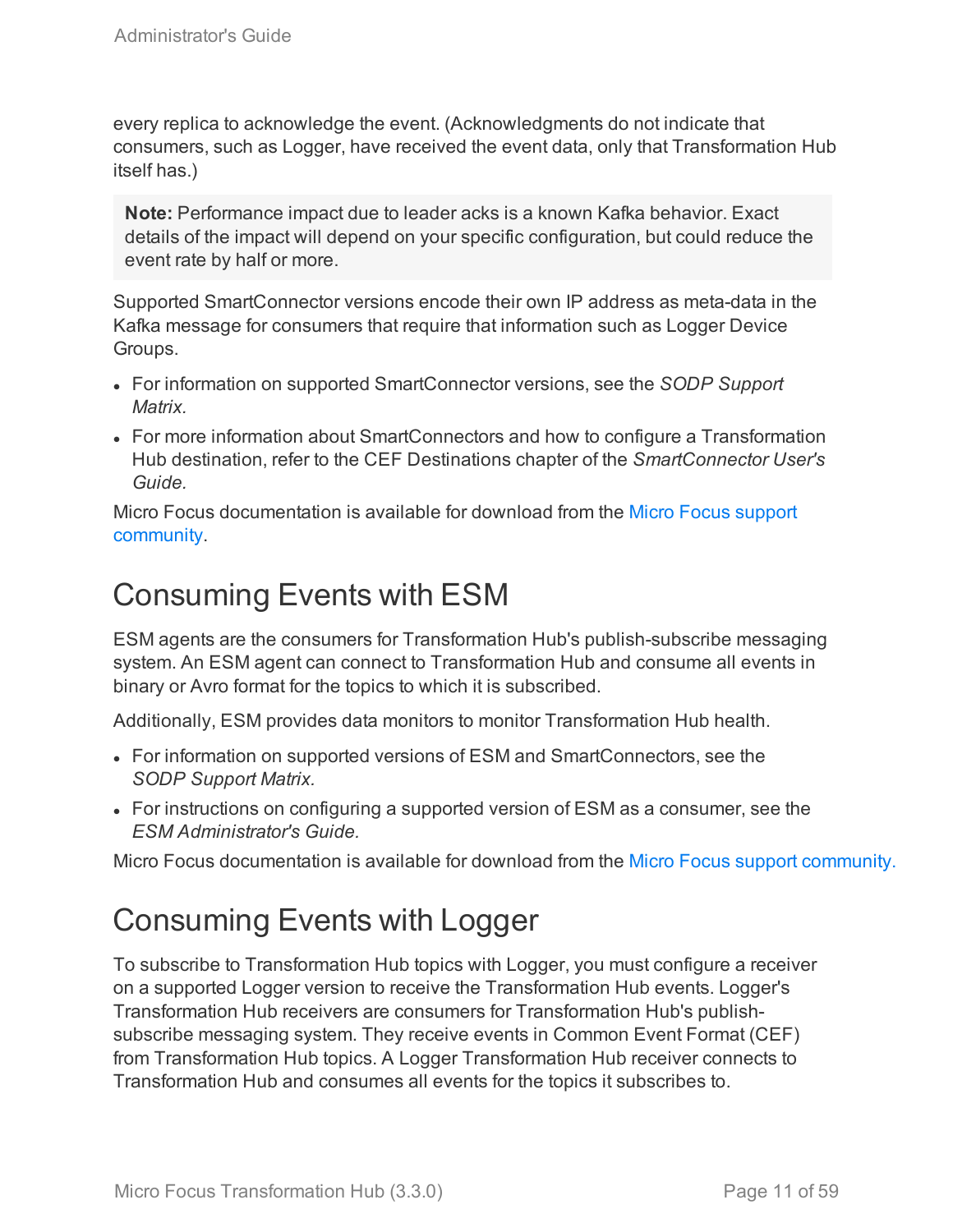When configuring a Logger Transformation Hub receiver, specify the worker node FQDNs, topics to consume from, and consumer group name. You can configure multiple Loggers to consume from the same topic as a part of a consumer group.

For more information about Logger and how to configure a Transformation Hub receiver, refer to the *Logger Administrator's Guide,* available for download from the Micro [Focus](https://www.protect724.hpe.com/community/arcsight/productdocs) support [community](https://www.protect724.hpe.com/community/arcsight/productdocs).

**Note:** Kafka consumers can take up to 24 hours for the broker nodes to balance the partitions among the consumers. Check the Transformation Hub Kafka Manager **Consumers** page to confirm all consumers are consuming from the topic.

## <span id="page-11-0"></span>Sending Transformation Hub Data to Logger

For a Logger to be able to consume Transformation Hub events, the Logger must have a Transformation Hub receiver configured with the Transformation Hub worker nodes, consumer group, and event topic list. SmartConnectors that send data to Transformation Hub must have a Transformation Hub destination.

A group of Loggers, called a pool, can be configured to receive and distribute events between themselves. This works similarly to the Logger pool created by using the Logger Smart Message Pool destination on SmartConnectors. The difference is that when the SmartConnectors have a Logger Smart Message Pool destination, the event load is balanced by each SmartConnector, but when the SmartConnectors have a Transformation Hub destination, the event load is balanced by the Loggers.

Additional Loggers can be added to the pool simply by configuring the same Transformation Hub worker nodes, consumer group, and event topic list in the new Logger's Transformation Hub receivers, without having to reconfigure either the existing Loggers or any SmartConnectors.

The events retrieved by the Logger pool are distributed among the Loggers in the pool. If one Logger is down, new events are rebalanced among existing Loggers. When a Logger is added or removed from the Consumer Group, the event load is distributed across the pool of Loggers.

To send events from a group of SmartConnectors to a pool of Loggers, configure their Transformation Hub destinations to send events to the topic from which the Logger pool is consuming.

To configure Logger to subscribe to event data from specific SmartConnectors, you can do either of the following:

• Configure all the SmartConnectors to publish events to the same topic. Configure the Logger's Transformation Hub receiver to subscribe to this event topic.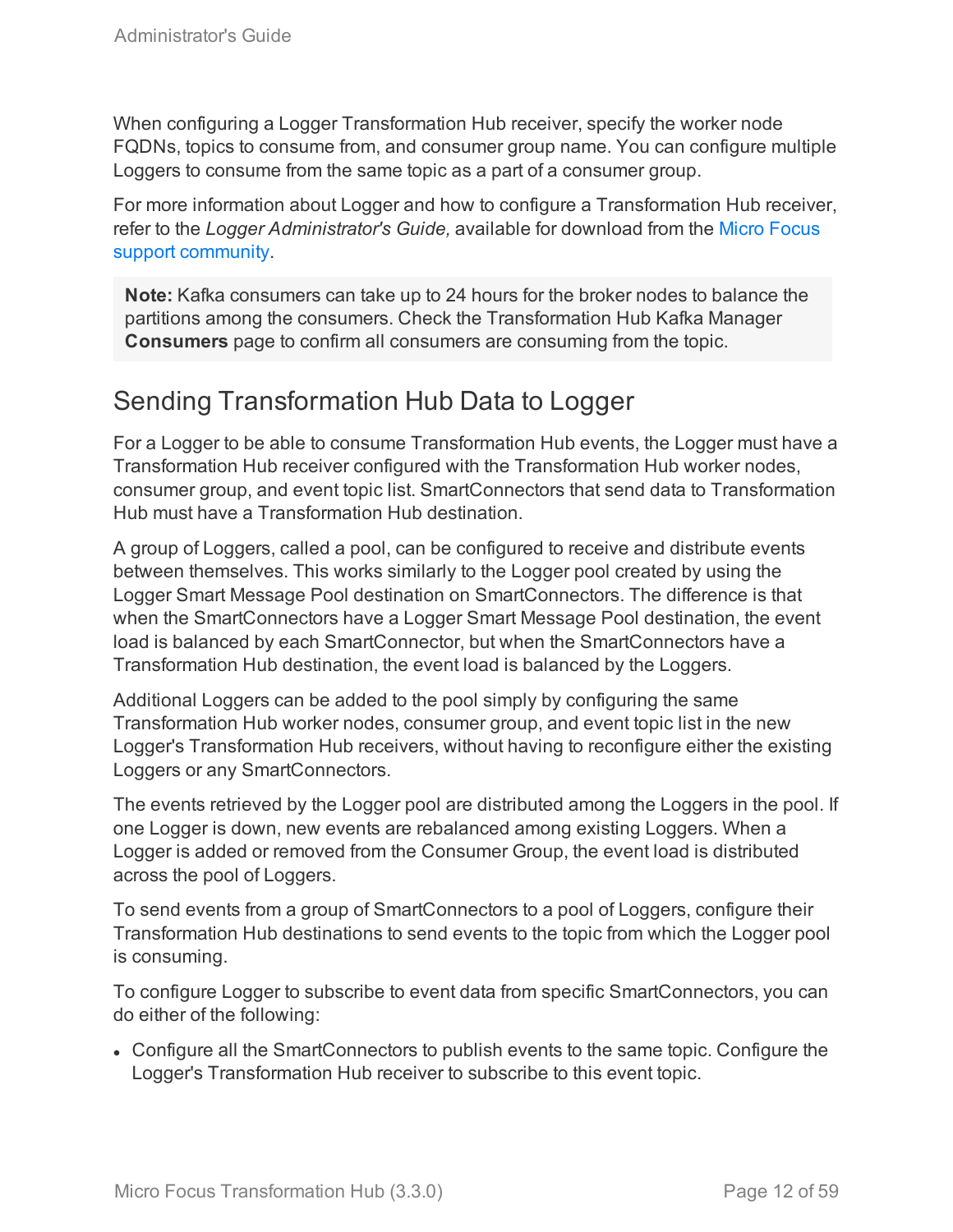• Configure each SmartConnector to publish events to different topics and then configure the Transformation Hub receiver on the Logger to subscribe to multiple event topics.

**Tip:** Loggers in the same Logger pool do not consume the same events, since they are in the same Consumer Group. In high availability situations, you need events to be stored on two different Loggers. To store the same events on two Loggers, configure the Loggers to have different Consumer Group names, but subscribe them to the same event topic.

The number of Loggers in a Logger pool is restricted by the number of event topic partitions configured on the Transformation Hub. For example, if there are only five partitions configured, only five Loggers will receive the events. If you have more than five Loggers configured in the same Consumer Group, some Loggers will not normally receive events, but will be available as hot spares. When adding receivers, be sure to increase the number of event topic partitions. See [Managing](#page-46-0) Topics for more information.

## **Sending Transformation Hub data to Logger (Overview):**

- 1. Configure the SmartConnector:
	- Set up a SmartConnector to publish to a particular Transformation Hub topic. Connectors can only send to a single topic for each destination. Additional destinations need to be configured if each event needs to go to multiple topics. Note the number of partitions in the topic.
	- For more information about SmartConnectors and how to configure a Transformation Hub destination, refer to the CEF Destinations chapter of the SmartConnector User's Guide, available for download from the Micro [Focus](https://www.protect724.hpe.com/community/arcsight/productdocs) support [community](https://www.protect724.hpe.com/community/arcsight/productdocs).
- 2. Configure Logger:
	- Create a Transformation Hub receiver on each Logger in the Logger pool.
	- Configure each receiver to subscribe to the topics to which the SmartConnectors are publishing data. To subscribe to multiple topics, indicate the topics by specifying them in the Event Topic List parameter (a list of comma-separated values) while configuring the Transformation Hub receiver.
	- Configure each receiver to be in the same Consumer Group.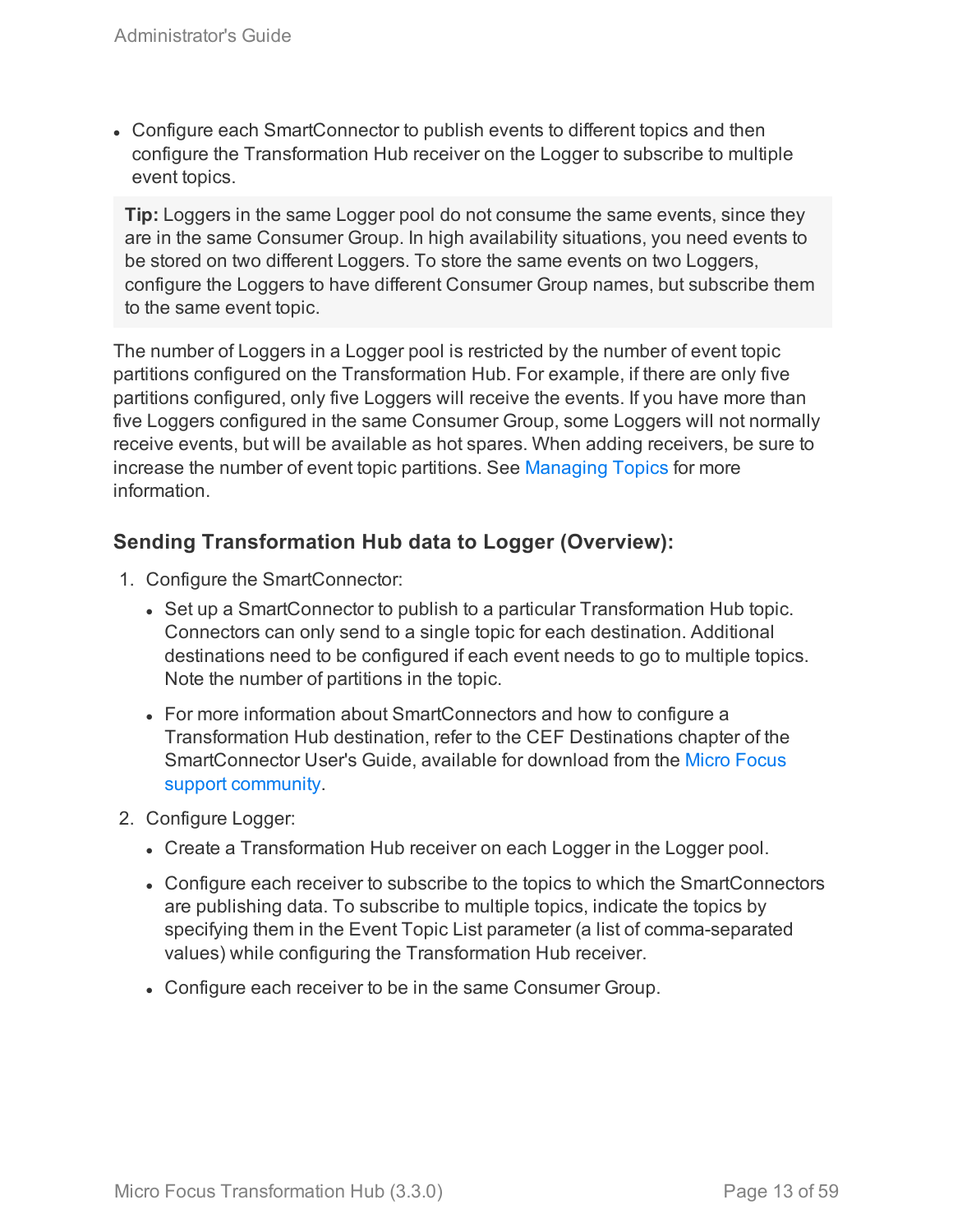## <span id="page-13-0"></span>Example Setup with Multiple Loggers in a Pool

You can set up your Logger pools to subscribe to events from a particular device type, such as "Firewall." To do this, you would:

- 1. In ArcMC, create a Kafka topic named *Firewall*.
- 2. Configure all the SmartConnectors that handle firewall events to publish these events to topic "Firewall."
- 3. Configure the Loggers in the Logger pool:
	- Create a Transformation Hub Receiver on each Logger in the pool.
	- Configure the receivers to subscribe to the event topic "Firewall," and include them in the "Logger\_Firewall" Consumer Group.

Once the configuration is set up properly, the Logger pool will subscribe to device type *Firewall*.

**Note:** This example assumes that the Transformation Hub is being managed by an ArcSight Management Center for topic creation. Topics can also be managed through the Kafka Manager UI.

# <span id="page-13-1"></span>Consuming Events with Third-Party Applications

Transformation Hub is designed with support for third-party tools. You can create a standard Kafka consumer and configure it to subscribe to Transformation Hub topics. By doing this you can pull Transformation Hub events into your own data lake.

**Note:** Custom consumers must use Kafka client libraries of version 0.11 or later.

- All Transformation Hub nodes, consumers, and producers must be properly configured for forward and reverse DNS lookup, and be time-synchronized, using a time server such as NTP.
- Events are sent in standard CEF (CEF text) and binary (exclusively for ESM consumption). Any software application that can consume from Kafka and understand CEF text can process events.
- You can set up multiple consumer groups, and each group will get a copy of every event. Therefore you can have Logger and Apache Hadoop configured to consume from the same topic and each will get a copy of every event. This enables fanning out multiple copies of events without reconfiguring SmartConnectors or using additional CPU or network resources for them.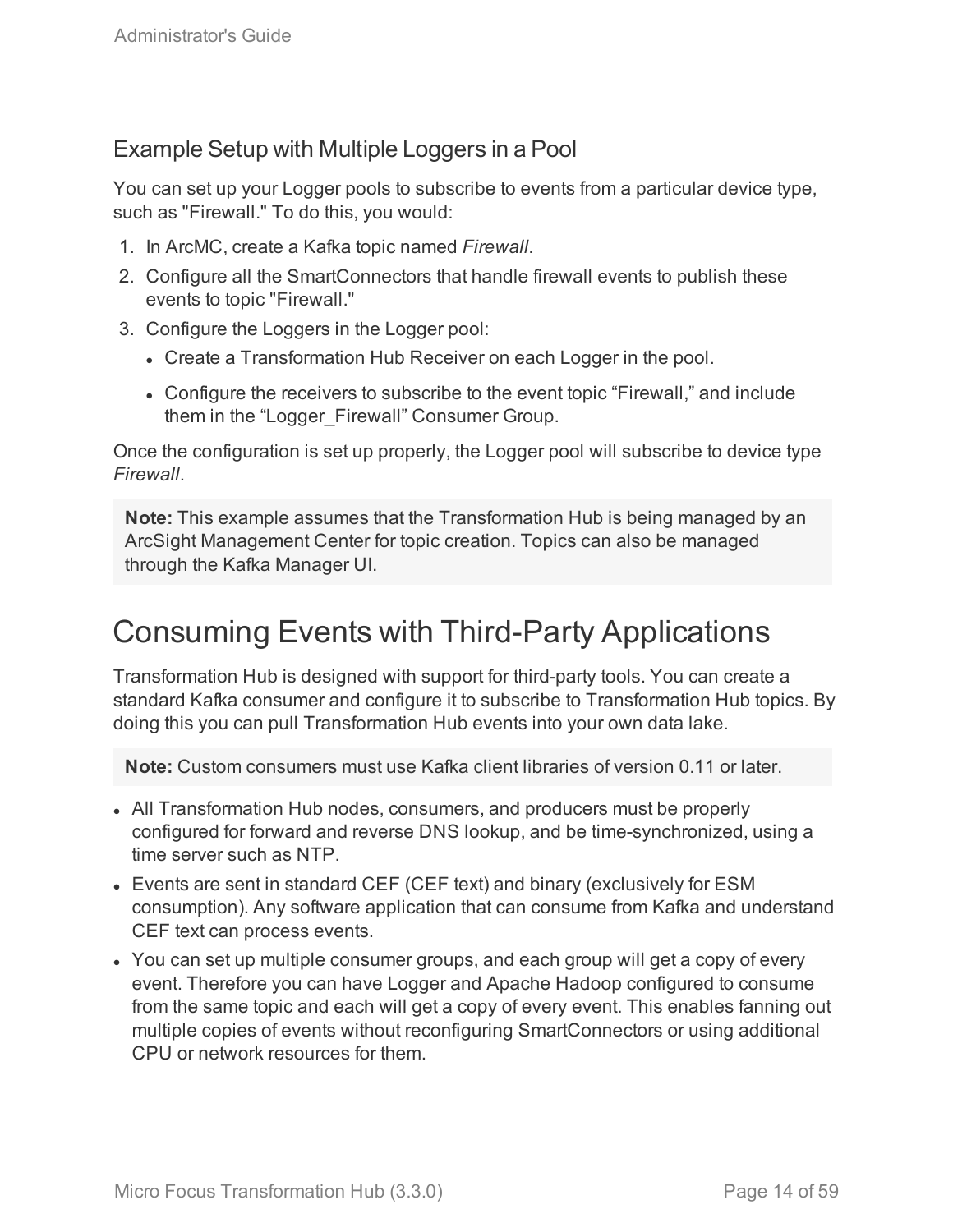# <span id="page-14-0"></span>Consuming Transformation Hub Events with Apache Hadoop

Apache Hadoop is a software framework that enables the distributed processing of large data sets across clusters of computers. You can send Transformation Hub events to Hadoop by using Apache Flume.

This section describes how to set up the Apache Flume agent to transfer Common Event Format (CEF) events from an Transformation Hub Kafka cluster to Hadoop Distributed File System (HDFS).

It includes the following topics:

## <span id="page-14-1"></span>Architecture for Kafka to Hadoop Data Transfer

Apache Flume uses a source module to read a Kafka topic containing CEF events, and it then transfers the events using a memory channel, and persists them to HDFS using a sink module. The CEF files are stored on HDFS by time, in a year/month/day/hour directory structure.

## <span id="page-14-2"></span>Using Apache Flume to Transfer Events to Hadoop

One of the applications you could use to transfer Transformation Hub events into your data lake is Apache Flume. Flume is designed to push data from many sources to the various storage systems in the Hadoop ecosystem, such as HDFS and HBase. This section describes how to use Apache Flume as a data transfer channel to transfer events from Transformation Hub to Apache Hadoop or other storage systems.

## **Prerequisites**

- <sup>l</sup> Transformation Hub installed: Consult the *Micro Focus Transformation Hub Deployment Guide*.
- Flume installed: For information on how to install and configure Flume, refer to the Flume documentation, available at [https://flume.apache.org/releases/content/1.6.0/FlumeUserGuide.pdf.](https://flume.apache.org/releases/content/1.6.0/FlumeUserGuide.pdf)
- Storage system installed: Refer to your storage system documentation.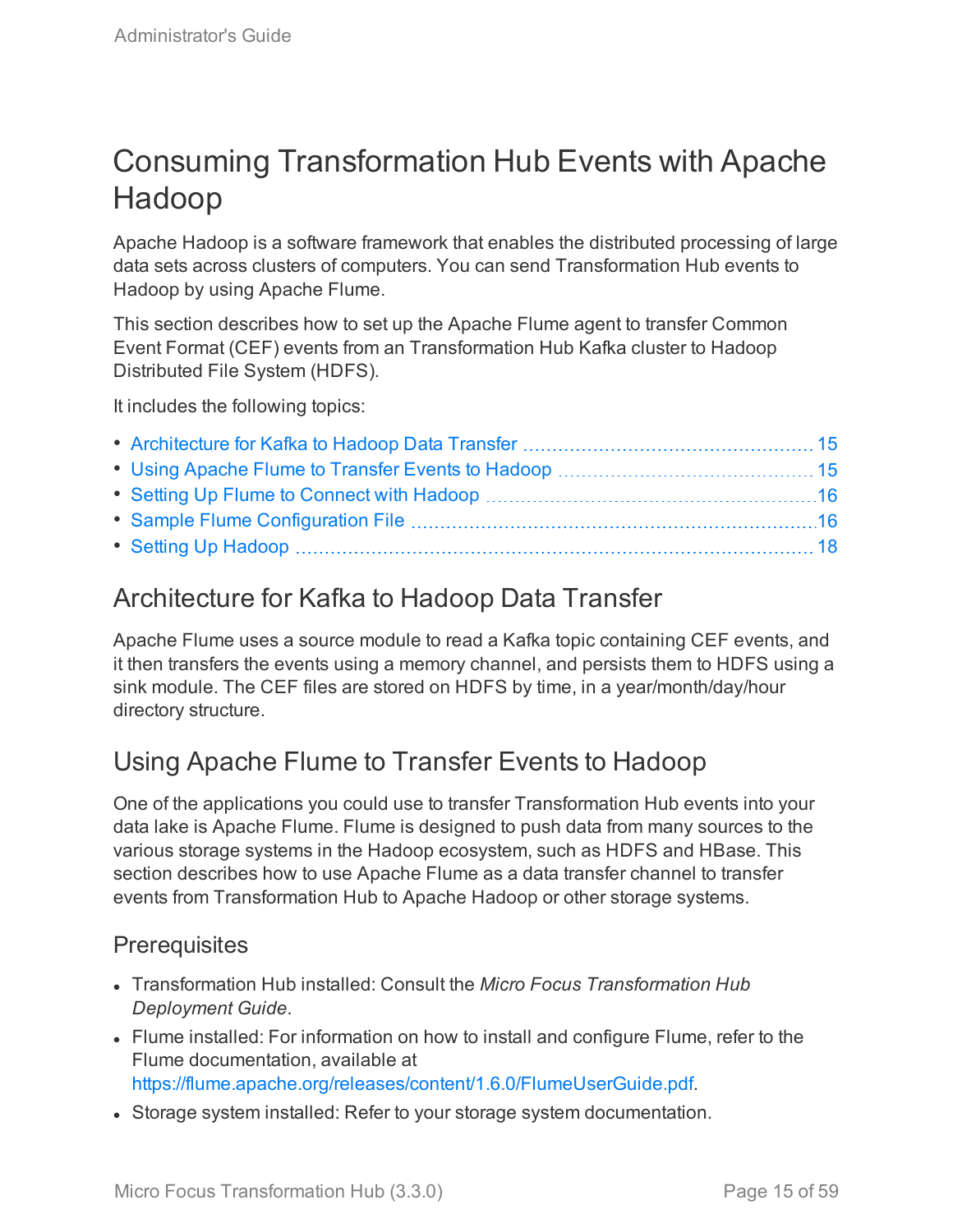## **Procedure**

Flume is controlled by an agent configuration file. You must configure Transformation Hub as the source agent, your storage system as the sink agent, and ZooKeeper as the channel agent in this file.

## **To configure Transformation Hub as the source:**

Edit the agent configuration file to include the required properties, as in the table below. Configure other properties as needed for your environment.

**Required Kafka Source Configuration**

|       | <b>Property Description</b>                                                                         |
|-------|-----------------------------------------------------------------------------------------------------|
| type  | Set to org.apache.flume.source.kafka.KafkaSource.                                                   |
| topic | The Event Topic from which this source reads messages. Flume supports only one topic per<br>source. |

## **To configure the sink:**

The required configuration varies. Refer to the Flume documentation for details on your storage system. The section Consuming Events with Apache Flume provides an example of how to configure Apache Hadoop as the sink.

## <span id="page-15-0"></span>Setting Up Flume to Connect with Hadoop

In the simplest deployment model, you need to deploy the Apache Flume agent on a Hadoop node server to pull events, and send them to Hadoop Distributed File System (HDFS).

Hadoop must be installed before you can connect it with Flume. If you do not already have your own Hadoop deployment, you can deploy Hadoop on a Red Hat Enterprise Linux 7.2 host. For more information, see Setting Up [Hadoop.](#page-17-0)

For a detailed discussion of connecting Apache Flume with Hadoop, consult the Apache online documentation here:

<span id="page-15-1"></span><https://flume.apache.org/FlumeUserGuide.html>

## Sample Flume Configuration File

Before starting Apache Flume, create a configuration file based on the template below.

The configuration file should reside in bin/flume/conf/. This file is called *kafka.conf* in our example. You can name your own configuration file whatever is appropriate.

####################################################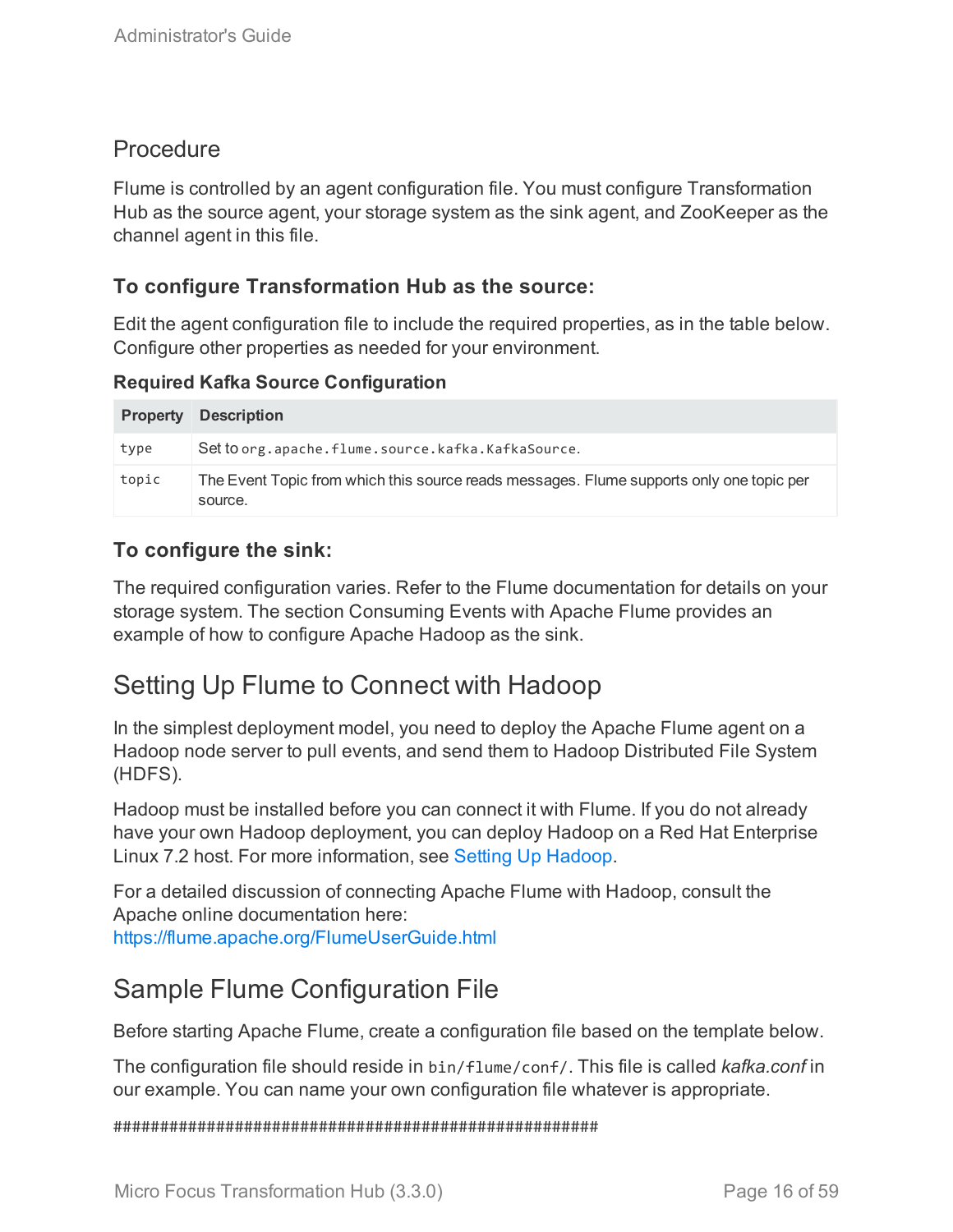#Sample Flume/Kafka configuration file #################################################### #defines Kafka Source, Channel, and Destination aliases tier1.sources = source1 tier1.channels = channel1 tier1.sinks = sink1 #Kafka source configuration tier1.sources.source1.type = org.apache.flume.source.kafka.KafkaSource tier1.sources.source1.kafka.bootstrap.servers= kafkaIP1:9092, kafkaIP2:9092,… tier1.sources.source1.kafka.topics = th-cef tier1.sources.source1.kafka.consumer.group.id = flume tier1.sources.source1.channels = channel1 tier1.sources.source1.interceptors = i1 tier1.sources.source1.interceptors.i1.type = timestamp tier1.sources.source1.kafka.consumer.timeout.ms = 150 tier1.sources.source1.kafka.consumer.batchsize = 100 #Kafka Channel configuration tier1.channels.channel1.type = memory tier1.channels.channel1.capacity = 10000 tier1.channels.channel1.transactionCapacity = 1000 #Kafka Sink (destination) configuration tier1.sinks.sink1.type = hdfs tier1.sinks.sink1.channel = channel1 tier1.sinks.sink1.hdfs.path = hdfs://localhost:9000/opt/\ hadoop/cefEvents/year=%y/month=%m/day=%d tier1.sinks.sink1.hdfs.rollInterval = 360 tier1.sinks.sink1.hdfs.rollSize = 0 tier1.sinks.sink1.hdfs.rollCount = 0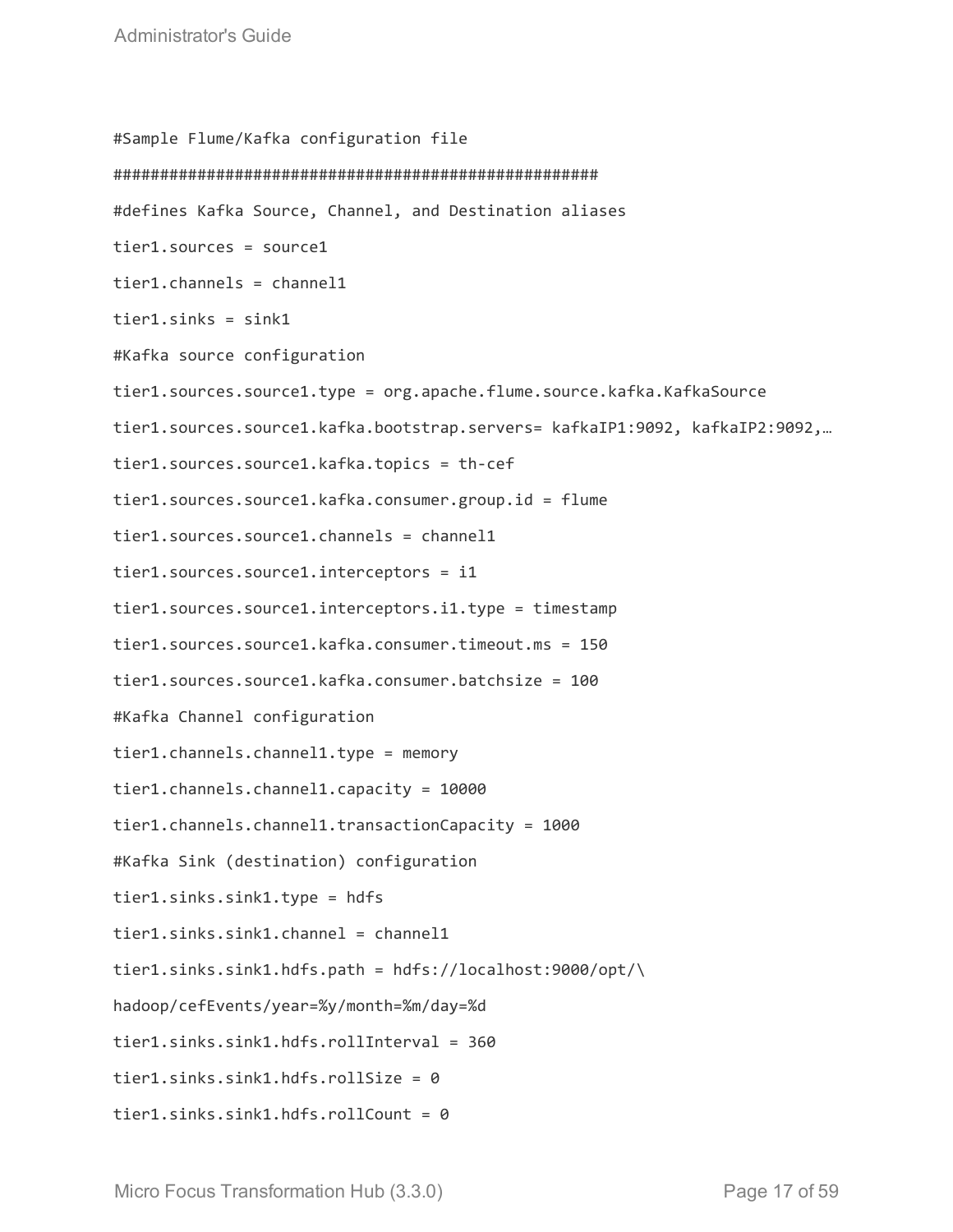```
tier1.sinks.sink1.hdfs.fileType = DataStream
tier1.sinks.sink1.hdfs.filePrefix = cefEvents
tier1.sinks.sink1.hdfs.fileSuffix = .cef
tier1.sinks.sink1.hdfs.batchSize = 100
tier1.sinks.sink1.hdfs.timeZone = UTC
```
## <span id="page-17-0"></span>Setting Up Hadoop

This is an overview of the steps necessary to install Apache Hadoop 2.7.2 and set up a one-node cluster. For more information, see

[https://hadoop.apache.org/docs/r2.7.2/hadoop-project-dist/hadoop](https://hadoop.apache.org/docs/r2.7.2/hadoop-project-dist/hadoop-common/SingleCluster.html)[common/SingleCluster.html,](https://hadoop.apache.org/docs/r2.7.2/hadoop-project-dist/hadoop-common/SingleCluster.html) or refer to the Hadoop documentation for your version.

## **To install Hadoop:**

- 1. Be sure that your environment meets the operating system and Java prerequisites for Hadoop.
- 2. Add a user named 'hadoop'.
- 3. Download and unpack Hadoop.
- 4. Configure Hadoop for pseudo-distributed operation.
	- Set the environment variables.
	- Set up passphraseless SSH.
	- Optionally, set up Yarn. (You will not need Yarn if you want to use Hadoop only storage and not for processing.)
	- Edit the Hadoop configuration files to set up a core location, a Hadoop Distributed File System (HDFS) location, a replication value, a NameNode and a DataNode.
	- Format the Name node.
- 5. Start the Hadoop server using the tools provided.
- 6. Access Hadoop Services in a browser and login as the user "hadoop".
- 7. Execute the following commands to create the Hadoop cefEvents directory:

```
hadoop fs -mkdir /opt
hadoop fs -mkdir /opt/hadoop
hadoop fs -mkdir /opt/hadoop/cefEvents
```
8. Execute the following commands to grant permissions for Apache Flume to write to this HDFS

```
hadoop fs -chmod 777 -R /opt/hadoop
hadoop fs -ls
```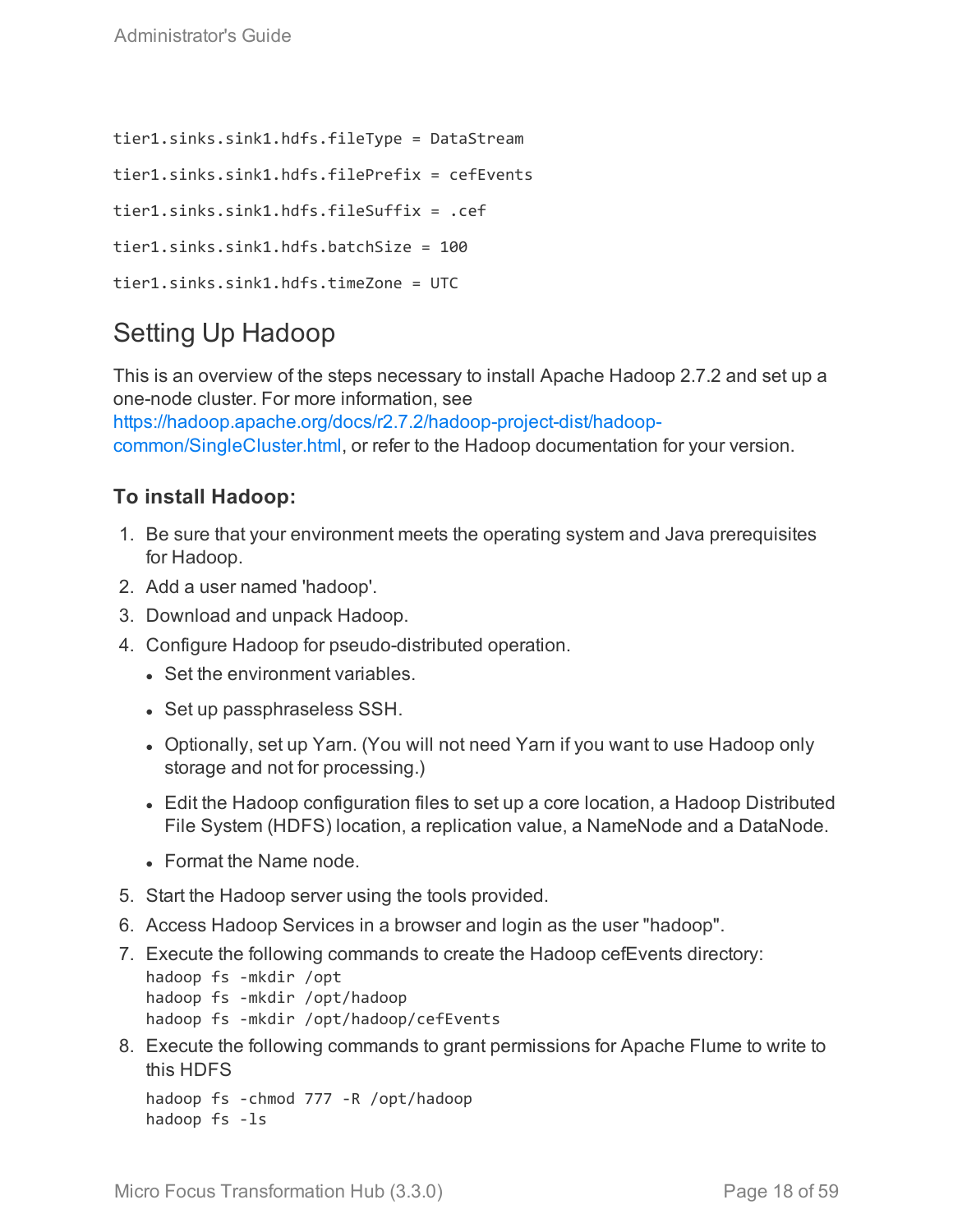- 9. Execute the following command to check Hadoop system status: hadoop dfsadmin -report
- 10. Execute the following command to view the files transferred by Flume to Hadoop. hadoop fs -ls -R /

# <span id="page-18-0"></span>Connectors in Transformation Hub (CTH)

To reduce the computational overhead and workload on a syslog SmartConnector infrastructure, you can make use of Connectors in Transformation Hub (CTH) instead.

## CTH Functionality

Operationally, Micro Focus SmartConnectors hold two main responsibilities:

- **Collection**: A SmartConnector collects data from various sources.
- **Processing:** A SmartConnector processes the collected data into enriched security event data and posts them to a destination.

With CTH, the two functions of SmartConnector are handled in a slightly different manner. CTH takes advantage of the massive scalability of the robust Transformation Hub streaming architecture by moving the computationally intensive processing step directly to Transformation Hub.

- **Collection:** The collection step is performed by a dedicated Collector component, which gathers raw syslog data and publishes it to a dedicated syslog topic in Transformation Hub. As the name suggests, a Collector is a lightweight component responsible solely for collecting syslog data and passing it along to a dedicated CTH topic. A Collector is deployed on a VM or server using ArcMC.
- <sup>l</sup> **Processing:** The CTH component reads the data from the Collector destination, and then parses, normalizes, enriches, and filters this data. It posts the data to a dedicated Transformation Hub topic for availability to any desired consumer. CTHs are deployed as Kubernetes pods within the CDF infrastructure.

CTH includes the majority of the functionality of ArcSight syslog connectors, except for data collection, which is handled by the lightweight Collector component instead. For more information on CTH configuration, consult the ArcSight Syslog [Connector](https://community.softwaregrp.com/t5/ArcSight-Connectors/tkb-p/connector-documentation) User [Guide.](https://community.softwaregrp.com/t5/ArcSight-Connectors/tkb-p/connector-documentation)

## Advantages of CTH

CTH has the following advantages over traditional SmartConnector architecture.

• Hardware consolidation in the data collection layer where Collectors are deployed, due to the logical separation of collection and processing. A single data feed from a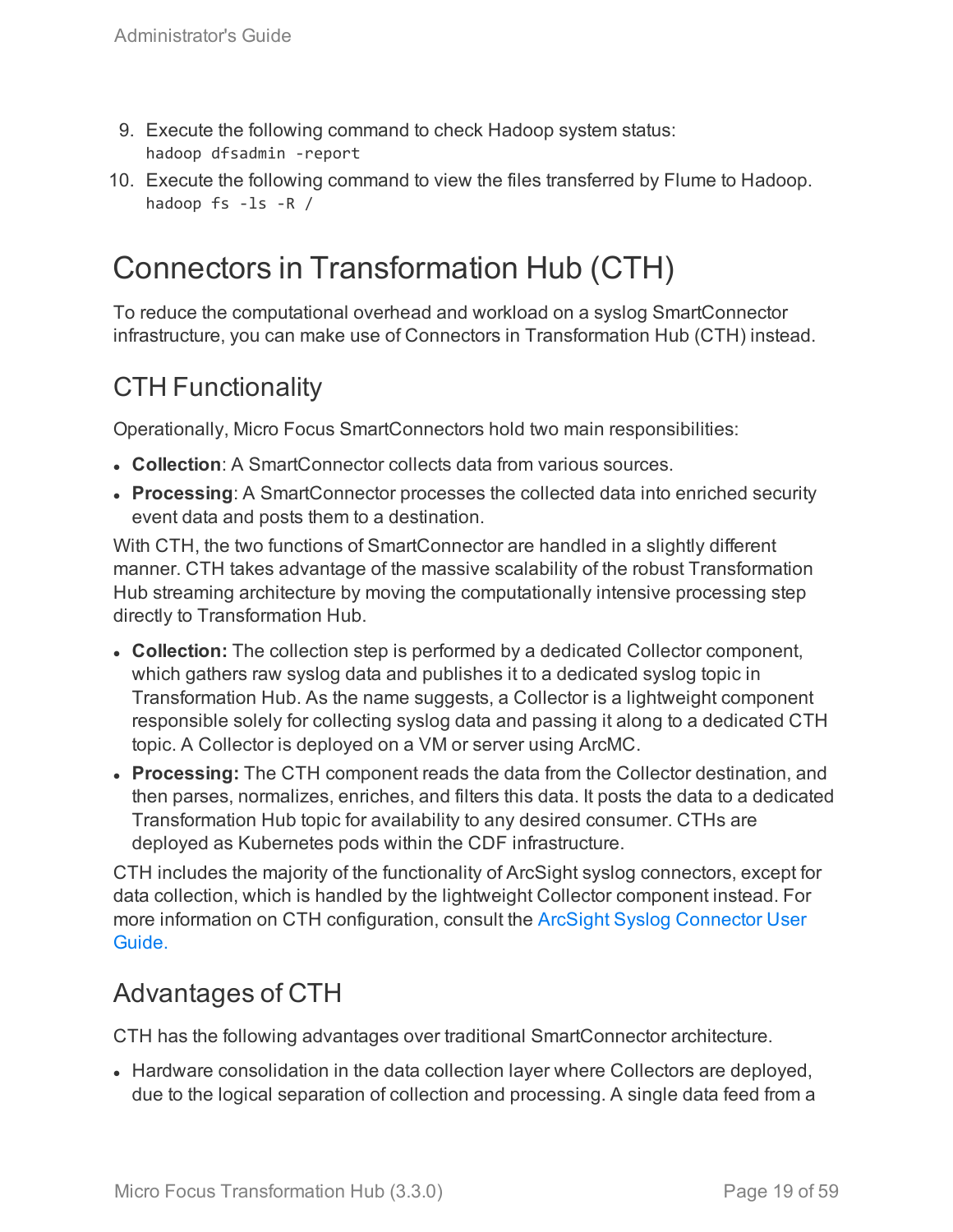Collector can replace multiple SmartConnector feeds.

- Improved stability, easy horizontal scalability, and improved load balancing as data flows increase with time or fluctuate during operations.
- Ease of deployment, since CTHs are deployed with a single click in the ArcMC management console.
- Raw syslog data is now available in the CTH topic and can be shared with any desired consumer.

## Limitations of CTH

- CTH presently supports the processing of syslog data only.
- Upgrades to CTH are performed by upgrading Transformation Hub, rather than by upgrading CTH itself.

## Deploying and Managing CTH

Installation and management of CTH is performed on a managed Transformation Hub though the ArcMC management console. Consult the ArcMC [Administrator's](https://community.softwaregrp.com/t5/ArcSight-Product-Documentation/ct-p/productdocs) Guide for instructions on how to deploy and manage CTH.

## Destination Topics

Collectors should only be configured with the th-syslog topic as a destination (and no other destinations).

Valid routing topic destinations for CTH include the following:

- $\cdot$  th-cef
- th-binary esm
- $\bullet$  th-cef-other

In addition, custom CTH source and destination topics may be configured on Transformation Hub. (Custom topics may only be created for CEF data.)

## Collector/CTH Supported Security Modes

*Collector destinations* can support the following security modes:

- Plain text (no security mode selected)
- FIPS only
- TLS only

Collector security mode can be set during Instant Deployment in the ArcMC console. See the ArcMC Administrator's Guide for more information.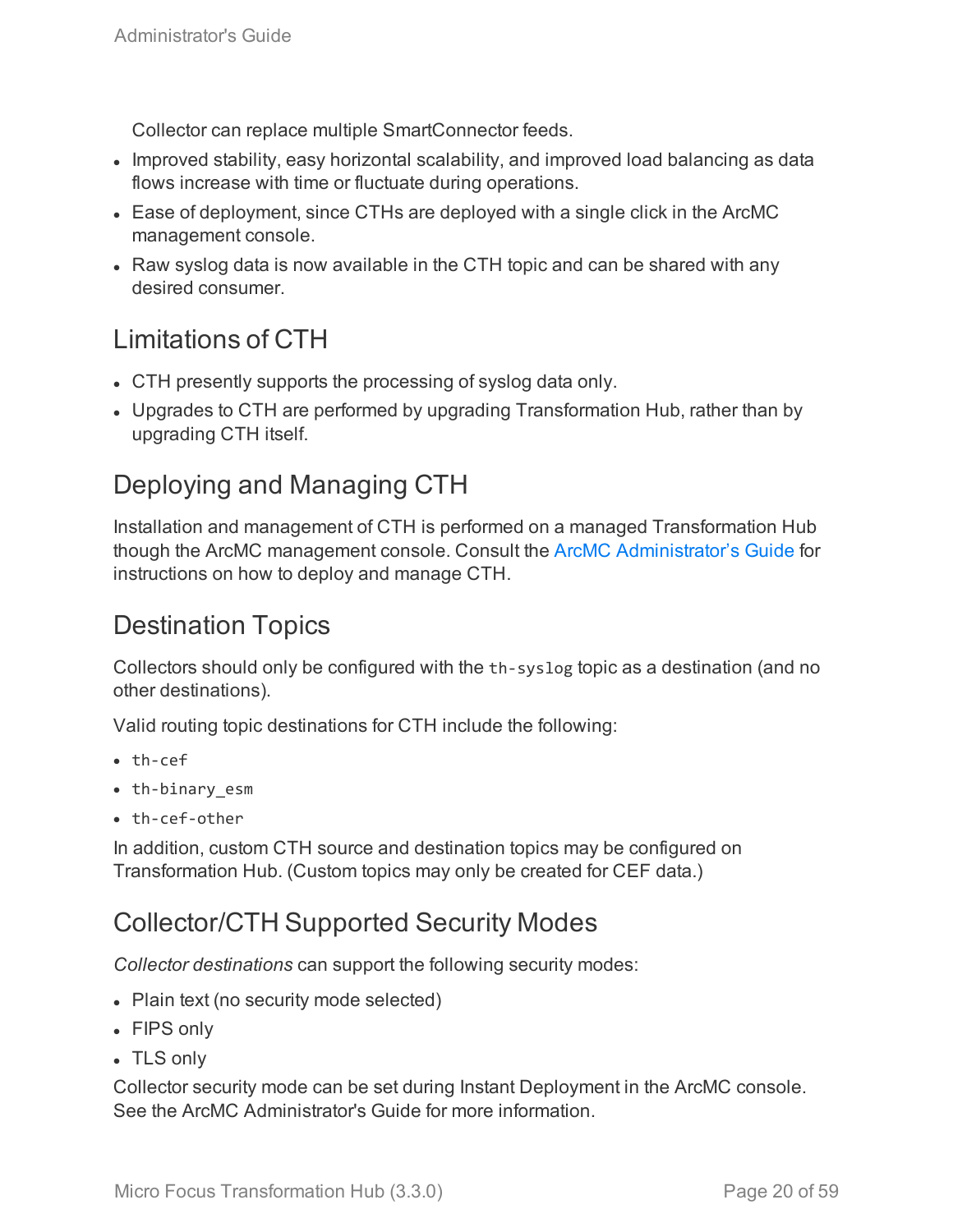*CTH source and destinations* can support the following security modes:

- $\bullet$  TLS + Client Authentication (default setting)
- FIPS + Client Authentication (automatically set when enabling FIPS mode in Transformation Hub.
- Plain text (no security mode selected)
- TLS only
- FIPS only

If desired, CTH's plain text, TLS-only, and FIPS-only modes can be set in ArcMC after deployment.

# <span id="page-20-0"></span>Configuring Consumers and Producers for Availability

Configure the Transformation Hub Kafka cluster endpoint to avoid single points of failure in both the producers sending data to Transformation Hub (such as SmartConnectors), and the consumers subscribing to data from the Transformation Hub (such as Logger and ESM).

## For Producers

Configure the **Initial Host:Port(s)** parameter field in the Transformation Hub Destination to include all Kafka broker (worker) nodes as a comma-separated list.

Provide all Kafka broker (worker) nodes for a producer and a consumer configuration to avoid a single point of failure. For example, broker\_hostname1:9093, broker\_ hostname2:9093, broker\_hostname3:9093.

For more information on how Kafka handles this using bootstrap.servers, please see:

[https://kafka.apache.org/documentation/#producerconfigs.](https://kafka.apache.org/documentation/#producerconfigs)

## For Consumers

Configure the **Transformation Hub host(s) and port** parameter field in the Receiver to include all Kafka cluster nodes as a comma-separated list.

For more information on how Kafka handles this using bootstrap servers, please see:

<https://kafka.apache.org/documentation/#consumerconfigs>.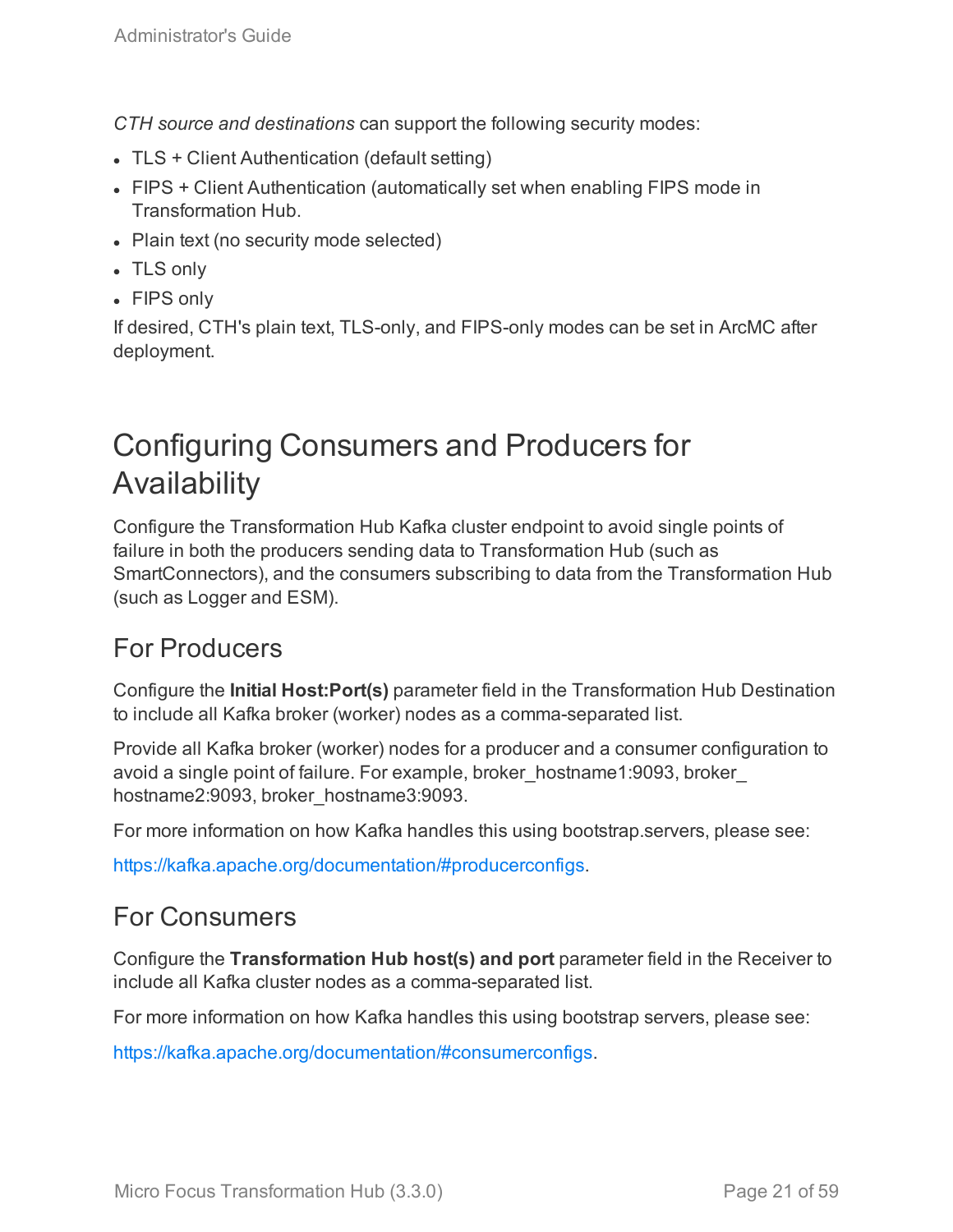# <span id="page-21-0"></span>Chapter 3: Securing your Transformation Hub deployment

You are responsible for configuring your Transformation Hub environment securely according to your business needs and requirements. To help you do this, the Transformation Hub supports Transport Layer Security (TLS) 1.2.

This section includes the following topics:

<span id="page-21-1"></span>• Changing [Transformation](#page-21-1) Hub Security Mode [22](#page-21-1)

# Changing Transformation Hub Security Mode

You should decide on a security mode for Transformation Hub prior to deployment and setup. In general, the security mode of systems connected to Transformation Hub (consumers and producers) must be the same as the Transformation Hub security mode.

TLS is the default security mode. Optional modes include TLS with Client Authentication, as well as FIPS. A TLS performance impact is a known Kafka behavior. Exact details of the impact will depend on your specific configuration, but could reduce the event rate by half or more.

To protect against unknown clients sending events to Transformation Hub, or changing Avro topic schemas, enabling Client Authentication is recommended.

You can change the Transformation Hub security mode after deployment, but this will cause downtime for your Transformation Hub and associated systems, such as consumers and producers. You will need to make sure all Transformation Hubassociated systems are re-configured as well. If the security mode change requires that Transformation Hub consumer or Transformation Hub producer restarts, the *producer or consumer must be disconnected from Transformation Hub first.* Consult the appropriate consumer or producer documentation for details.

**Note:** For an Azure cluster, please run all Azure Cloud Shell (command line) and kubectl commands from the authorized jump host.

The process of changing security mode includes the following steps.

**Note:** *Undeploying Transformation Hub will remove all previous configuration settings.* Prior to proceeding further, you should make a note of your existing settings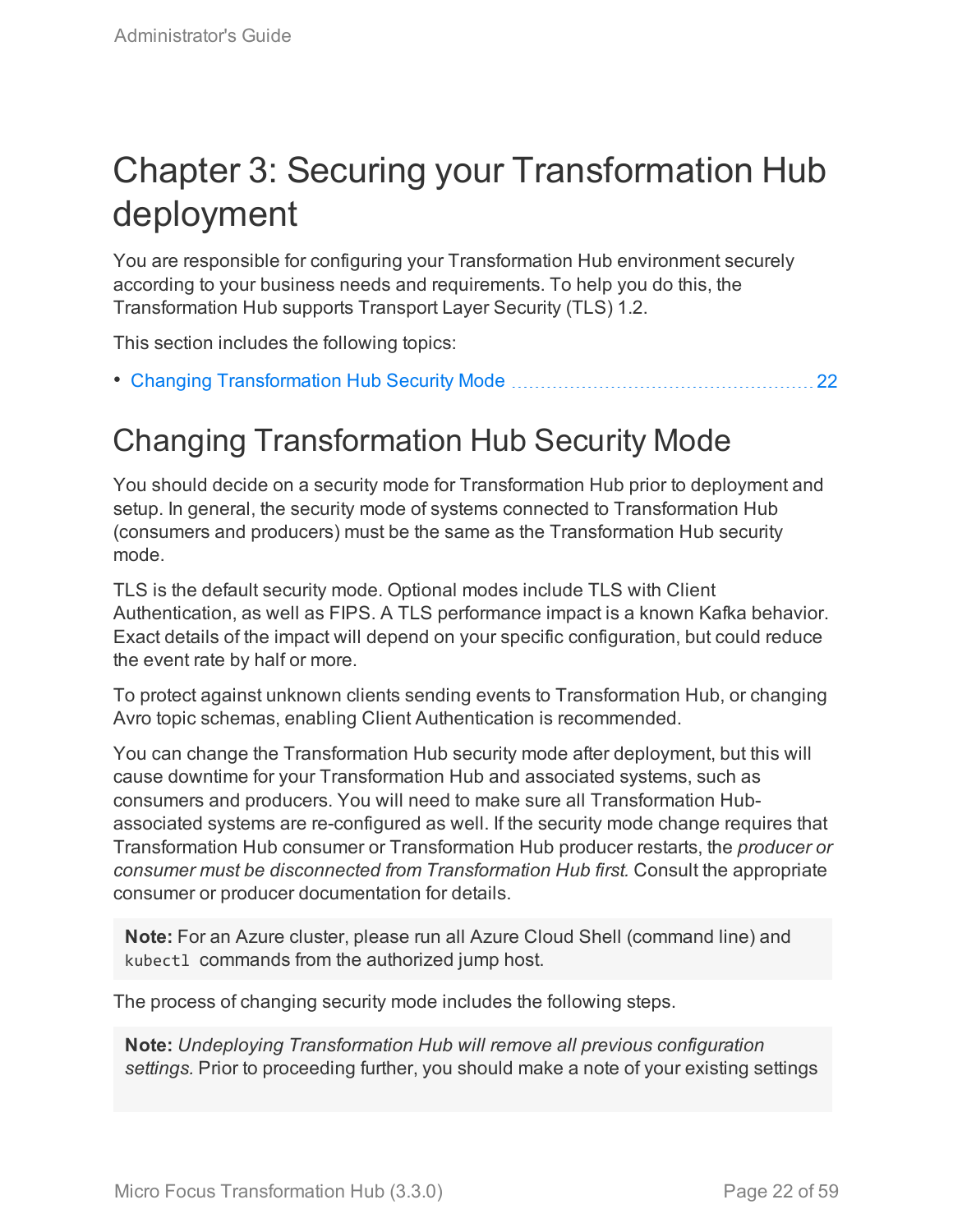and then re-enter these on the pre-deployment configuration page during the redeployment of the Transformation Hub.

- 1. Stop SmartConnectors from sending events. This will close connections. See the [SmartConnector](https://community.microfocus.com/t5/ArcSight-Connectors/ct-p/ConnectorsDocs) User Guide for information on stopping SmartConnectors from sending events.
- 2. Stop all consumers (Logger, ESM, Vertica Scheduler) from consuming from topics in Transformation Hub. (There is no need to clear out existing messages from the topics, and the consumers will continue from the last offset later.)
- 3. Log in to the CDF Management Portal.
- 4. Click **Administration**.
- 5. Click the **...** (Browse) icon to the right of the main window.
- 6. From the drop-down, click **Uninstall**. The post-deployment settings page is displayed.
- 7. Uninstall the Transformation Hub.
- 8. Follow the consumer and producer documentation to reconfigure those applications to align their security modes to be the same as Transformation Hub.
- 9. Redeploy the Transformation Hub with the appropriate security mode configured, as outlined in the *Transformation Hub Deployment Guide.*
- 10. Reconnect the consumers and producers to the Transformation Hub. See the respective product documentation for these procedures.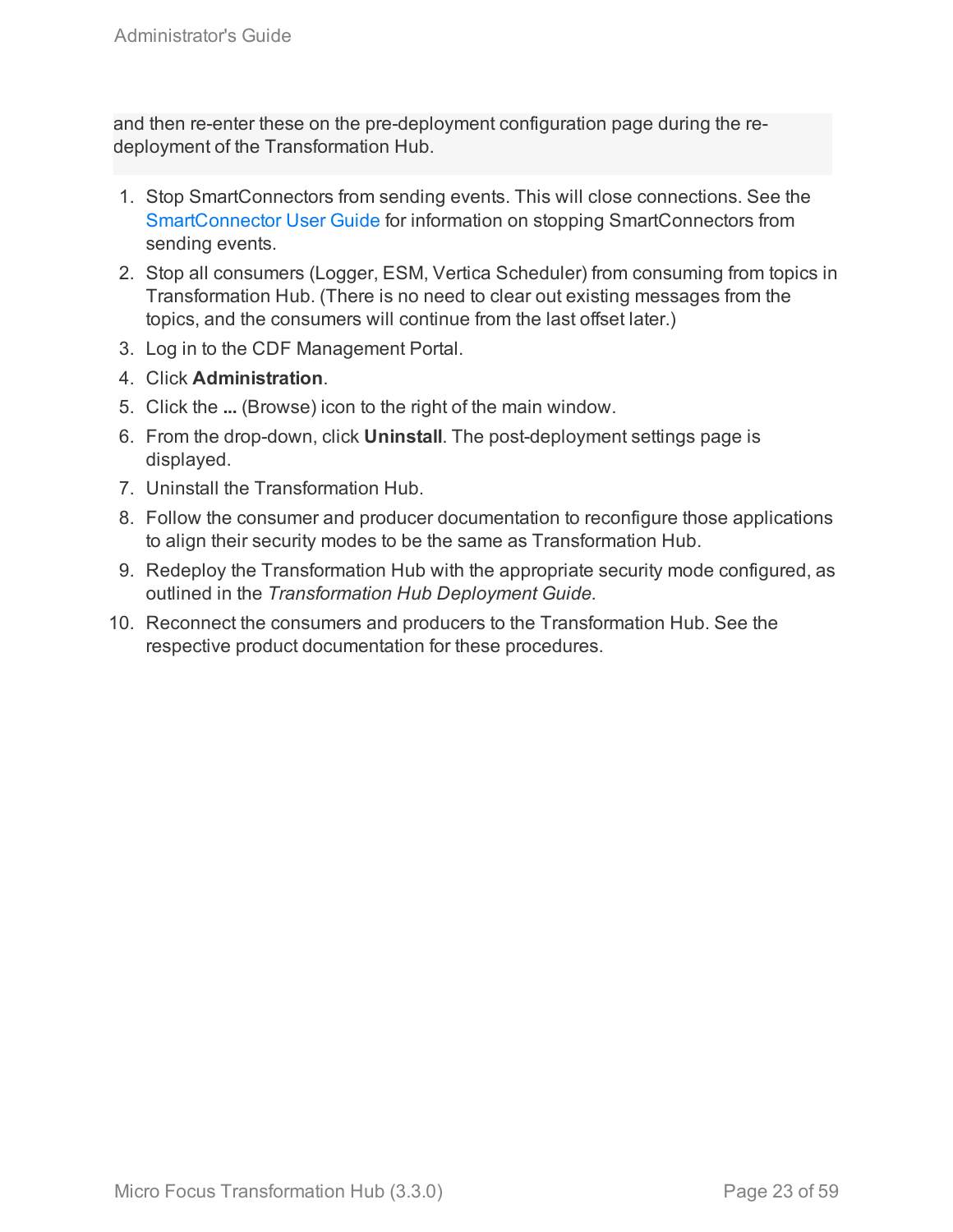# <span id="page-23-0"></span>Chapter 4: Managing Transformation Hub

You can manage topic routing and Transformation Hub infrastructure through ArcMC. Additionally, Transformation Hub provides the open-source Transformation Hub Kafka Manager to help you monitor and manage its Kafka services.

- For more information about Kafka Manager, refer to <https://github.com/yahoo/CMAK>.
- For more information about Kafka [monitoring](http://kafka.apache.org/documentation#monitoring), refer to the monitoring section of the Kafka [documentation.](http://kafka.apache.org/documentation.html)

This section includes the following topics:

|                                                                            | 24  |
|----------------------------------------------------------------------------|-----|
|                                                                            | 25  |
|                                                                            | .26 |
|                                                                            | .27 |
|                                                                            | .28 |
|                                                                            | 30  |
|                                                                            | 34  |
|                                                                            | 35  |
|                                                                            | .36 |
| • Managing Partitions                                                      | 37  |
|                                                                            |     |
| • Graceful Shutdown and Rebooting of Transformation Hub Nodes (On-Premises |     |
|                                                                            | 38  |
|                                                                            | .38 |
|                                                                            | 39  |
|                                                                            | .40 |
|                                                                            | 41  |
|                                                                            | .42 |
|                                                                            | 42  |
| • Pushing JKS files from ArcMC                                             | .43 |

# <span id="page-23-1"></span>Licensing Transformation Hub

Transformation Hub ships with a 90-day trial license, which will enable functionality for the trial period. To ensure continuous event flow and uninterrupted service, you should ensure that you apply the correct license to Transformation Hub as soon as possible after initial deployment.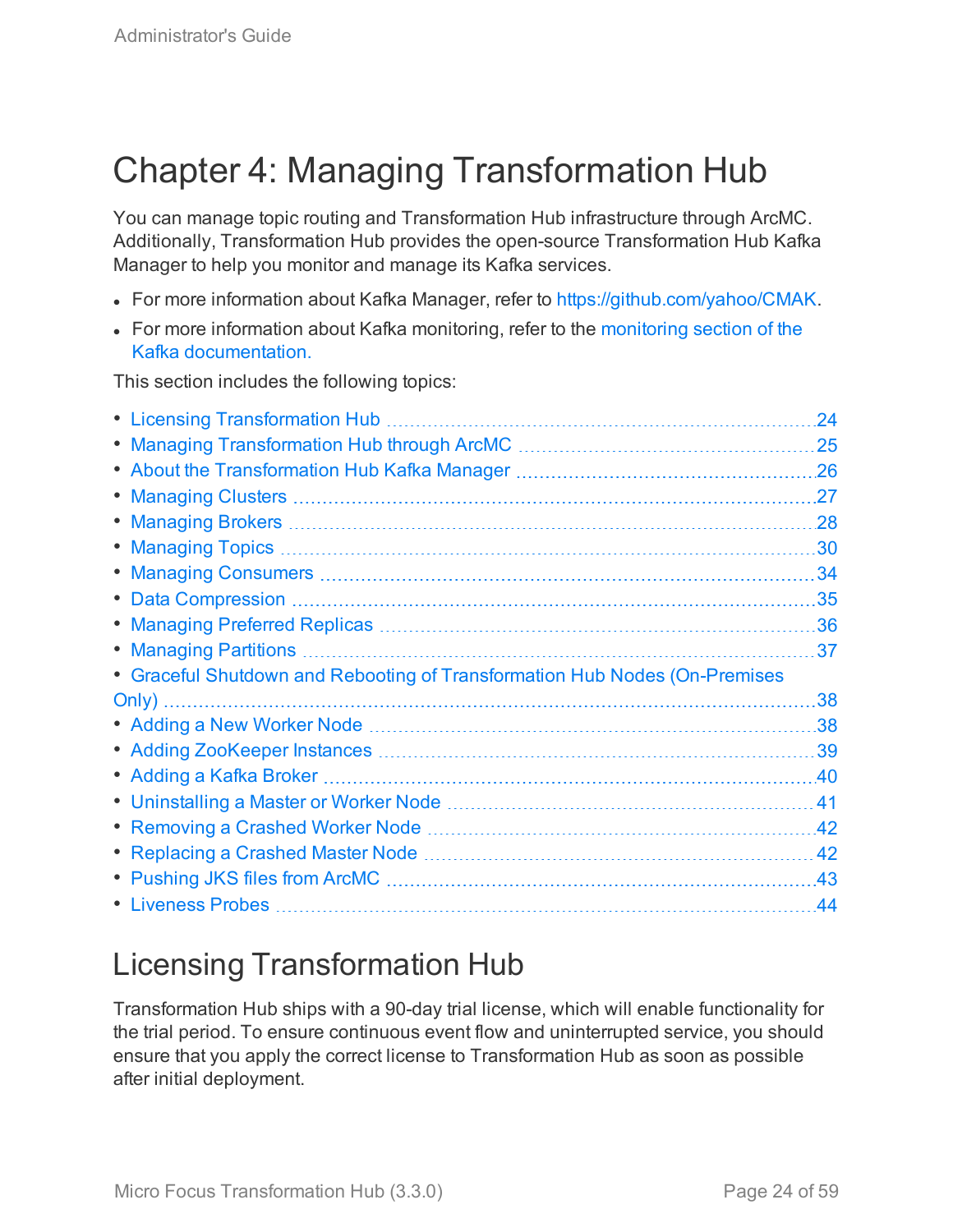Transformation Hub supports Transformation Hub licenses, as well as legacy ADP ArcMC licenses (formerly valid for the legacy Event Broker application).

You should make sure you have obtained your valid license file from Micro Focus before performing this procedure.

### **To install your license:**

- 1. Log in to the CDF Management Portal.
- 2. Click **Suite**.
- 3. Click the **...** (Browse) icon to the right of the main window.
- 4. From the drop-down, click **License**. The **License Management** page is displayed.
- 5. Optionally, select the **I authorize Micro Focus to collect suite and product data...** checkbox to send usage data to Micro Focus to help improve the product.
- 6. Under **Install Licenses**, click **Choose File.**
- 7. Browse to the location of your valid license file, and then click **Next**.
- 8. Follow the prompts to apply your license.
- 9. After applying your license file, restart each Kafka pod in the cluster, *one at a time,* as follows:
- $\bullet$  For each of the Kafka pods from 0 to x, one at a time, restart the selected Kafka pod with the command:

```
kubectl delete pod th-kafka-(x) -n arcsight-installer-XXX
```
• Watch the logs and ensure the Kafka pod is up and running by running this command before restarting the next pod:

```
kubectl logs th-kafka-(x) -n arcsight-installer-XXX
```
### **License Verification**

For each Kafka broker node, the license check result is logged both in the Kafka pod log and in the file /opt/arcsight/k8s-hostpath-volume/th/autopass/license.log. If there is a valid license, the log will include the text:

TH licensed capacity: <eps number>

If no license has been installed, this text will be included instead:

<span id="page-24-0"></span>ERROR: No valid license key was found. Please install a valid license key or contact Micro Focus Customer Support for instructions on how to get one.

# Managing Transformation Hub through ArcMC

After configuring ArcMC to manage your Transformation Hub, you can create topics and routing rules, monitor Transformation Hub metrics, and receive notifications about Transformation Hub status through ArcSight Management Center (ArcMC).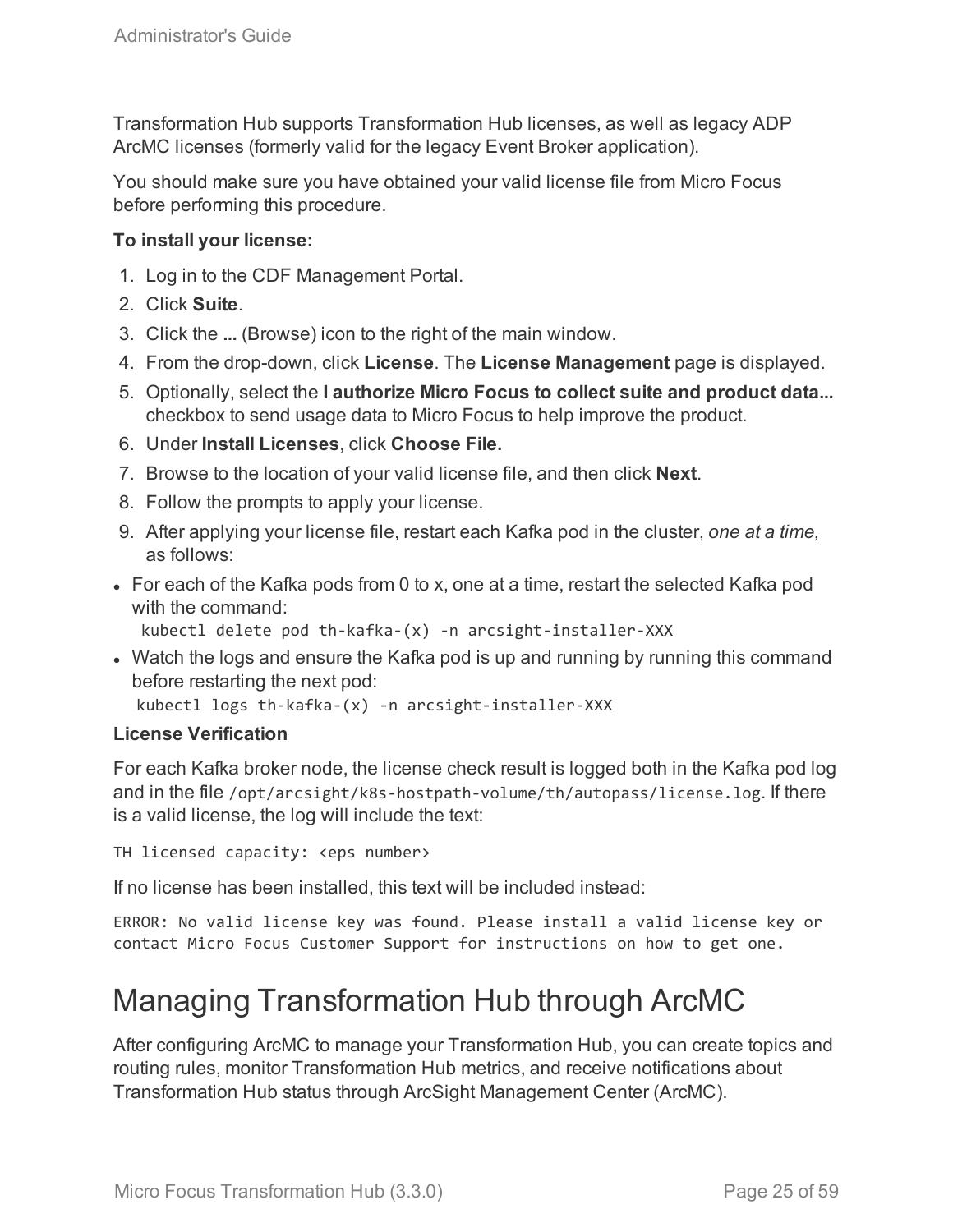Monitored Transformation Hub parameters include CPU usage, memory, event parsing errors, stream processing EPS, and stream processing lag.

To manage a Transformation Hub in ArcMC, add your Transformation Hub as a host to ArcMC. The procedure for adding Transformation Hub as a host is explained in detail in the *Micro Focus ArcSight Management Center Deployment Guide*, available from [the](https://community.softwaregrp.com/t5/ArcSight-Product-Documentation/ct-p/productdocs) Micro Focus support [community.](https://community.softwaregrp.com/t5/ArcSight-Product-Documentation/ct-p/productdocs)

**Note:** A single ArcMC can manage a single Transformation Hub cluster.

The *Micro Focus ArcSight Management Center Administrator's Guide* also explains in detail how to view the status of Transformation Hub consumers, as well as how to manage topics, routing rules, and monitored metrics.

# <span id="page-25-0"></span>About the Transformation Hub Kafka Manager

The Transformation Hub Kafka Manager enables you to monitor and manage your clusters, topics, and partitions, including the following:

- Viewing and managing cluster states, including topics, consumers, offsets, broker nodes, replica distribution, and partition distribution.
- Creating and updating topics.
- Generating partitions and adding partitions to a topic.
- Reassigning partitions to other broker nodes, such as replacing a failed node with a new one.
- Reassigning partition leaders to their preferred broker node after a node temporarily leaves the cluster (for example, in case of a reboot).
- <span id="page-25-1"></span>• Managing JMX polling for broker-level and topic-level metrics.

## Connecting to the Transformation Hub Kafka Manager

Only users that can log into the Transformation Hub server can access the Transformation Hub Kafka Manager. These users can access the Transformation Hub Kafka Manager by using their local web browser directly from any of the Transformation Hub nodes or by using SSH forwarding from a local system.

You can connect to the Transformation Hub Kafka Manager with the Chrome or Firefox browsers. For a list of browser versions supported in this release, refer to the *CDF Planning Guide,* available for download from the [Micro Focus](https://community.microfocus.com/t5/Transformation-Hub-Documentation/tkb-p/Transformation_Hub) Support Community.

**Note:** For an Azure cluster, see the section "Connecting to Kafka Manager" in the chapter "Maintaining an Azure Cluster" of the Transformation Hub Deployment Guide.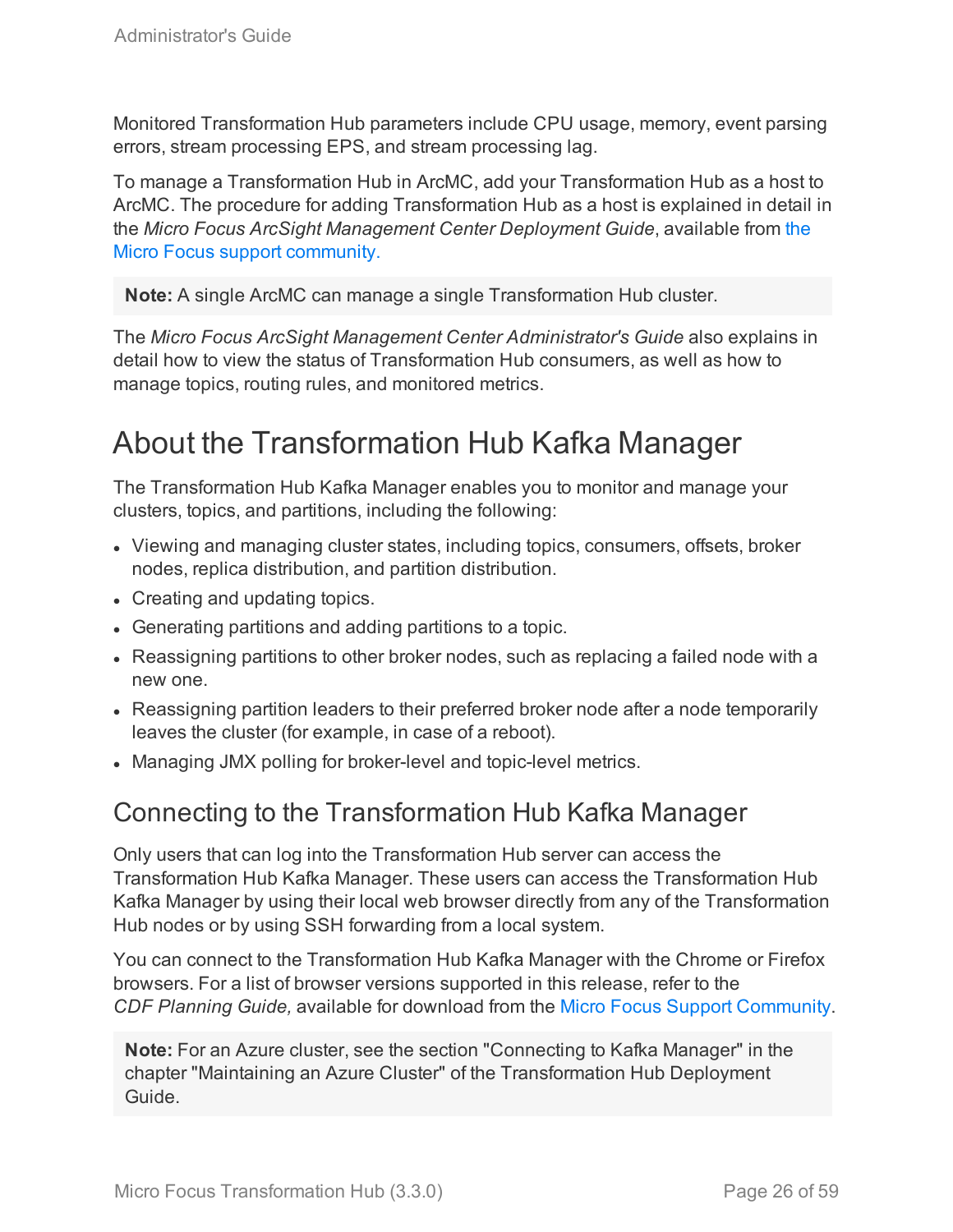## **To access Transformation Hub Kafka Manager:**

1. On a Transformation Hub node, run the command to get the Kafka Manager service :

kubectl get services --all-namespaces|grep th-kafkamgr-svc

2. Note th-kafkamgr-svc service and note its IP and port number.

## **To connect directly from a Transformation Hub node:**

- 1. Log into the Transformation Hub node.
- 2. In a terminal window, run the following command: kubectl -n <the arcsight-installer-\* namespace> port-forward <the thkafka-manager-\* pod name> 9000:9000
- 3. With a supported browser, connect to Transformation Hub Kafka Manager: http://localhost:9000

Once connected, the browser displays the **Clusters** page. For more information on this page, see [Managing](#page-26-0) Clusters.

### **To connect from your local host:**

1. From your local system, set up SSH forwarding and connect by using a command like the following:

ssh -L <local port>:<Transformation Hub Kafka Manager Service IP>:<port> root@<TH master node address>

2. In a browser, connect by using the following URL:

http://<localhost>:<local port>

Once connected, the browser displays the **Clusters** page. For more information on this page, see [Managing](#page-26-0) Clusters.

# <span id="page-26-0"></span>Managing Clusters

The **Clusters** page is the Transformation Hub Manager's home page. From here you can modify, disable or delete a cluster from view in the Transformation Hub Manager (the cluster itself is not deleted), or drill down into the cluster for more information.

#### **Location:** Clusters

Click the *Cluster Name* link. The Transformation Hub Manager displays the **Cluster Summary** page. For more information, see Viewing [Information](#page-27-0) About a Cluster.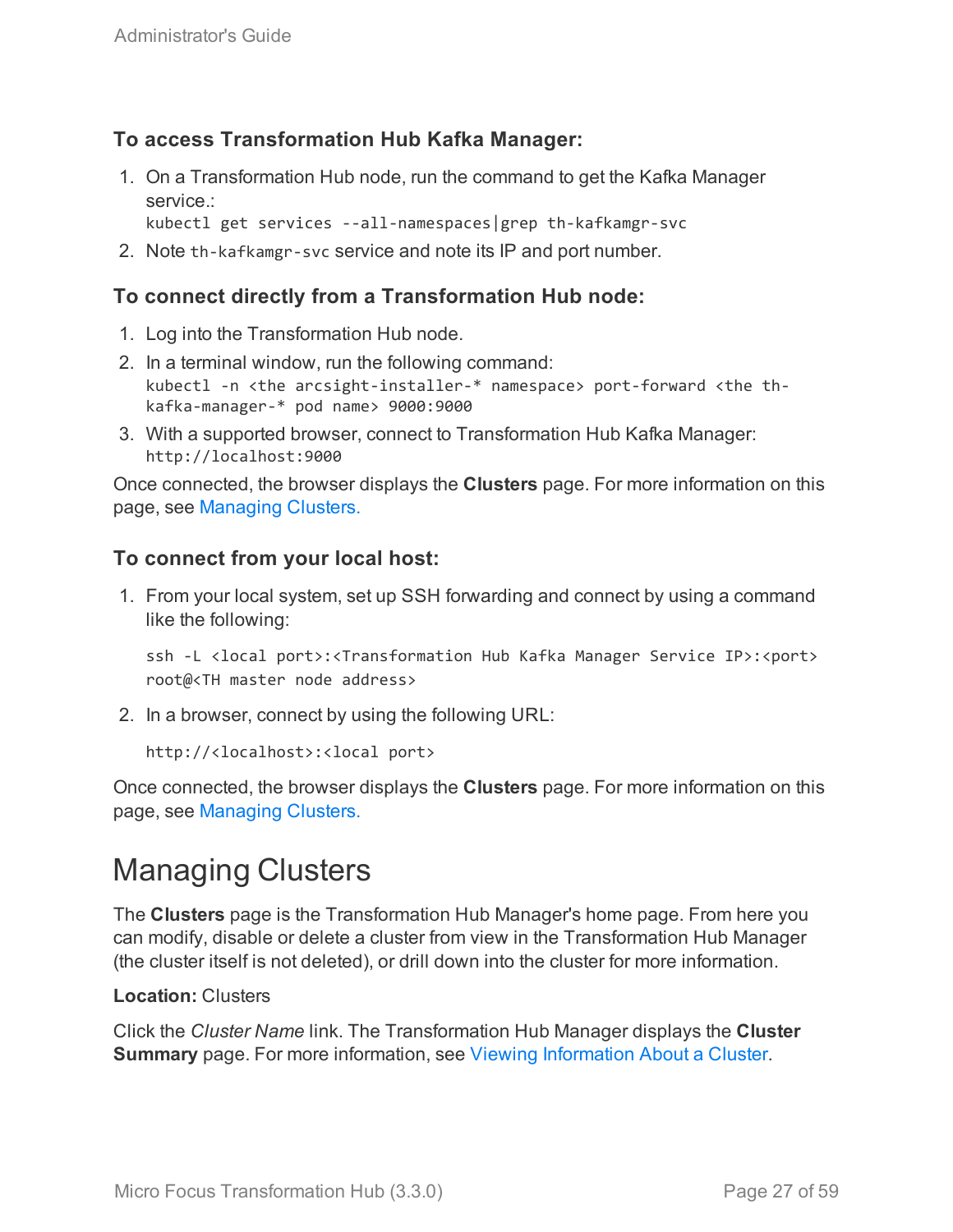## **To edit the cluster:**

- 1. Click **Modify**. The Transformation Hub Manager displays the **Update Cluster** page.
- 2. Update the appropriate fields, and click **Save**.

Editing the cluster is an advanced operation, and normally the cluster should never be edited.

## **To disable the cluster:**

Click **Disable**. Once a cluster has been disabled, a **Delete** button is displayed.

## **To delete the cluster:**

<span id="page-27-0"></span>After disabling the cluster, click **Delete**.

## Viewing Information About a Cluster

On the **Summary** page, you can view the ZooKeeper processes in your cluster and drill down into its topics and broker nodes for more information.

**Location:** Clusters > *Cluster Name* > Summary

## **To view information about your cluster:**

- If the cluster is not yet open, click **Cluster** > List in the navigation bar. Then click the *Cluster Name* link.
- <sup>l</sup> If the cluster is already open, click **Clusters >** *Cluster Name* **> Summary**

## **To view or edit the topics in your cluster:**

Click the **Topics** hyperlink (number of topics) to show the topics in the cluster. For more information, see [Managing](#page-29-4) Topics.

## **To view or edit the broker nodes in your cluster:**

Click the **Brokers** hyperlink (number of broker nodes) to show the broker nodes in the cluster. For more information, see [Managing](#page-27-1) Brokers.

# <span id="page-27-1"></span>Managing Brokers

On the **Brokers** page, you can see an overview of all of your Worker nodes and drill down into a node for more information.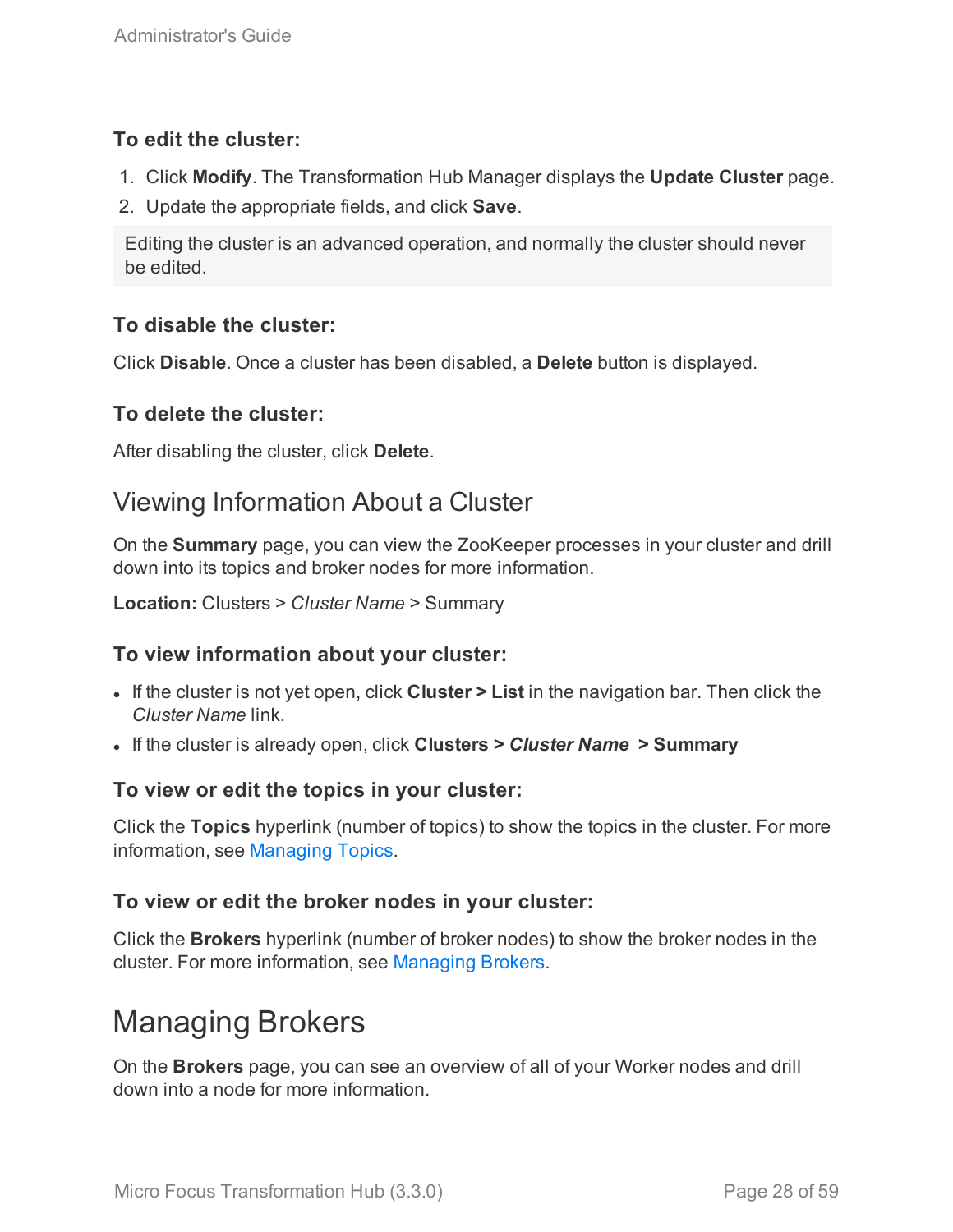**Note:** The term *Brokers* refers to nodes running Kafka services (that is, Kubernetes worker nodes, but not master nodes).

**Location:** Clusters > *Cluster Name* > Brokers

### **To view the broker nodes in your cluster:**

Click **Brokers** in the navigation bar. The **Brokers** page opens.

### **To see more information about a specific broker:**

Click the broker's *Id* link. The *Broker Name* ID opens. For more information, see [Viewing](#page-28-0) Broker [Details.](#page-28-0)

## <span id="page-28-0"></span>Viewing Broker Details

You can view detailed information about a broker from the *Broker Name* details page.

**Location:** Clusters > *Cluster Name* > Brokers > *Broker Name*

### **To view information on a specific broker:**

- 1. Click **Brokers** in the navigation bar.
- 2. Click the *Broker Name* link. The *Topic Name* page opens.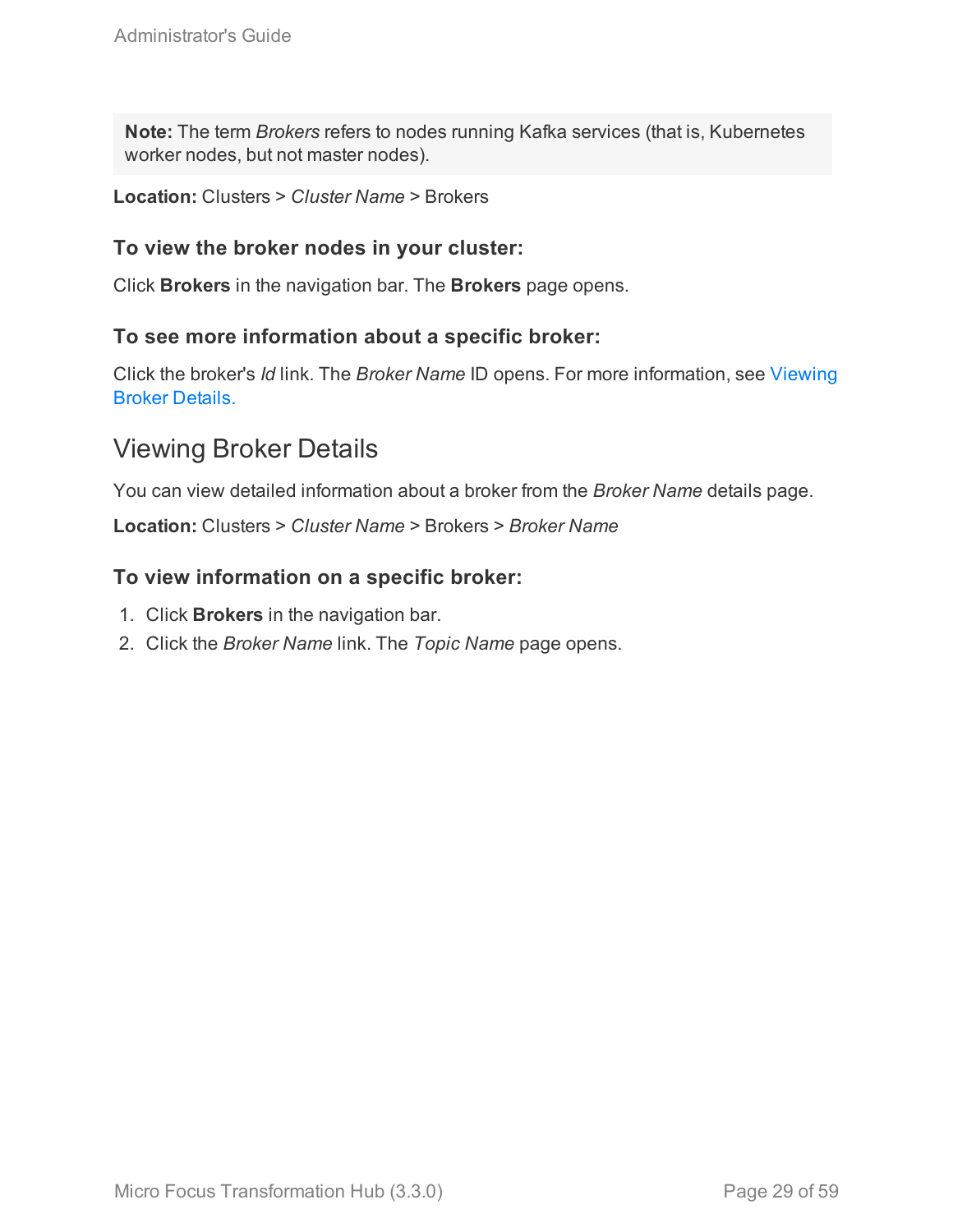<span id="page-29-0"></span>The following data is displayed.

## **Summary**

In the **Summary** section, you can see an overview of your broker, including the number of topics and partitions located on it.

## <span id="page-29-1"></span>**Metrics**

<span id="page-29-2"></span>In the **Metrics** section, you can view information about the data flow.

## Messages count

<span id="page-29-3"></span>In the **Messages** section, you can view a message view chart.

## Per Topic Detail

In the **Per Topic Detail** section, you can view topic replication and partition information and drill down to view more information on each topic.

## **To see more information about a specific topic:**

<span id="page-29-4"></span>Click the *Topic Name* link in the **Per Topic Details** section. See [Viewing](#page-31-0) Topic Details

# Managing Topics

On the **Topics** page, you can run or generate partition assignments, add a new partition, and drill down into individual topics for more information.

### **Location: Clusters >** *Cluster Name* **Topic > List**

**Note:** The following default topics are used internally by Transformation Hub and should not be deleted, modified, or used by external data producers or consumers.

```
__consumer_offsets
_schemas
th-arcsight-json-datastore
th-arcsight-avro-sp_metrics
th-syslog
th-arcsight-avro
mf-event-avro-esmfiltered
```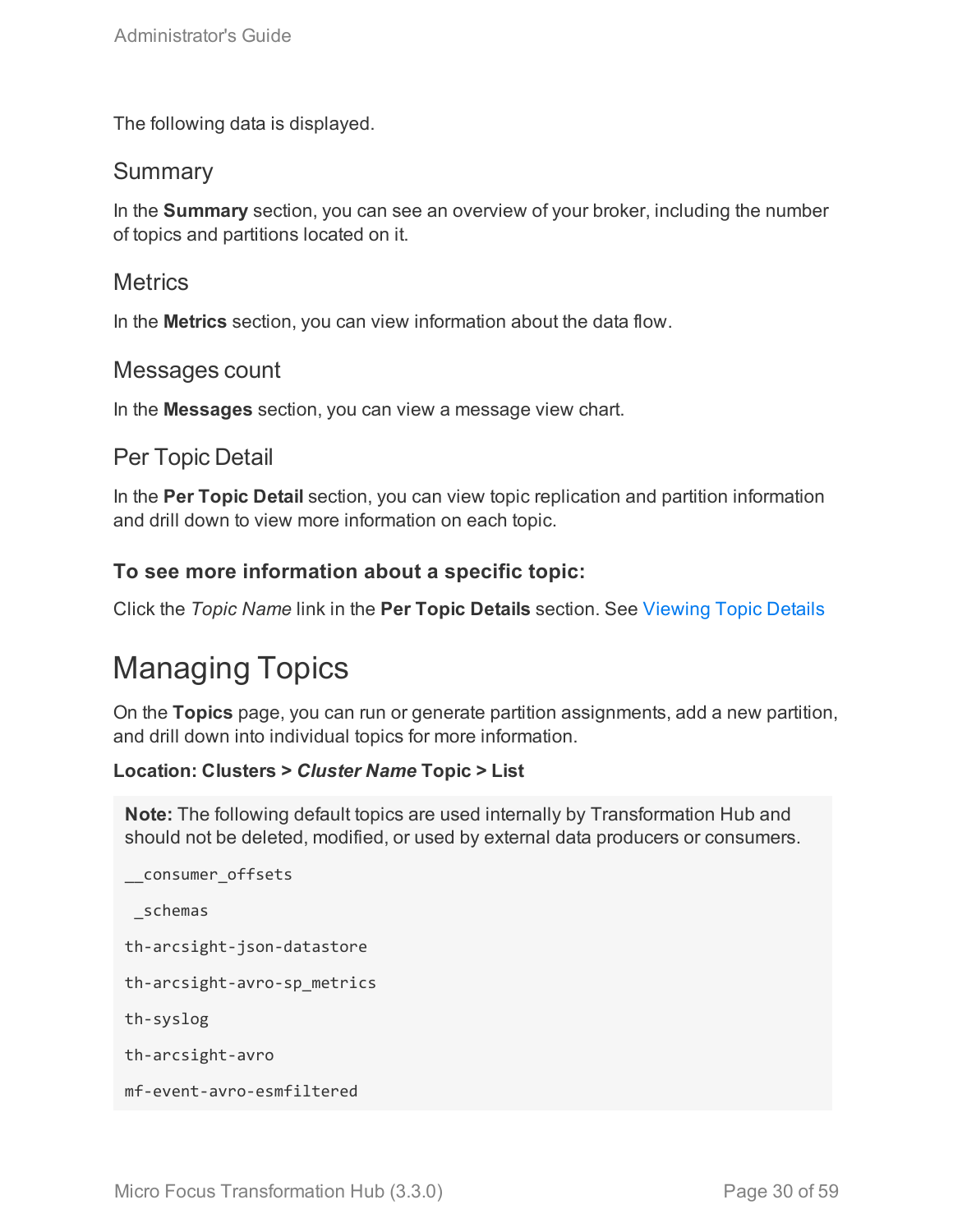mf-event-cef-esmfiltered

## **To manage the topics in your cluster:**

Click **Topic > List** in the navigation bar.

### **To view information on a topic:**

Click the *Topic Name* link. The *Topic Name* page displays the topic's summary, metrics, consumers, and partitions. See [Viewing](#page-31-0) Topic Details.

### **To generate partition assignments:**

- 1. Click **Generate Partition Assignments**.
- 2. Select the topics and broker nodes to reassign.
- 3. Click **Generate Partition Assignments**.

### **To assign partitions as generated:**

- 1. Click **Run Partition Assignments**.
- 2. Select the topics to reassign.
- 3. Click **Run Partition Assignments**.

### **To add a partition:**

- 1. From the Topics Summary page, click **Add Partition**.
- 2. Enter the new number of partitions.
- 3. Select the topics and broker nodes.
- <span id="page-30-0"></span>4. Click **Add Partitions**.

## Creating Topics

You can create a new topic on the **Create Topic** page.

**Location:** Clusters > *Cluster Name* Topics > Create Topic

## **To open the Add Topic page:**

Click **Topic > Create** in the navigation bar.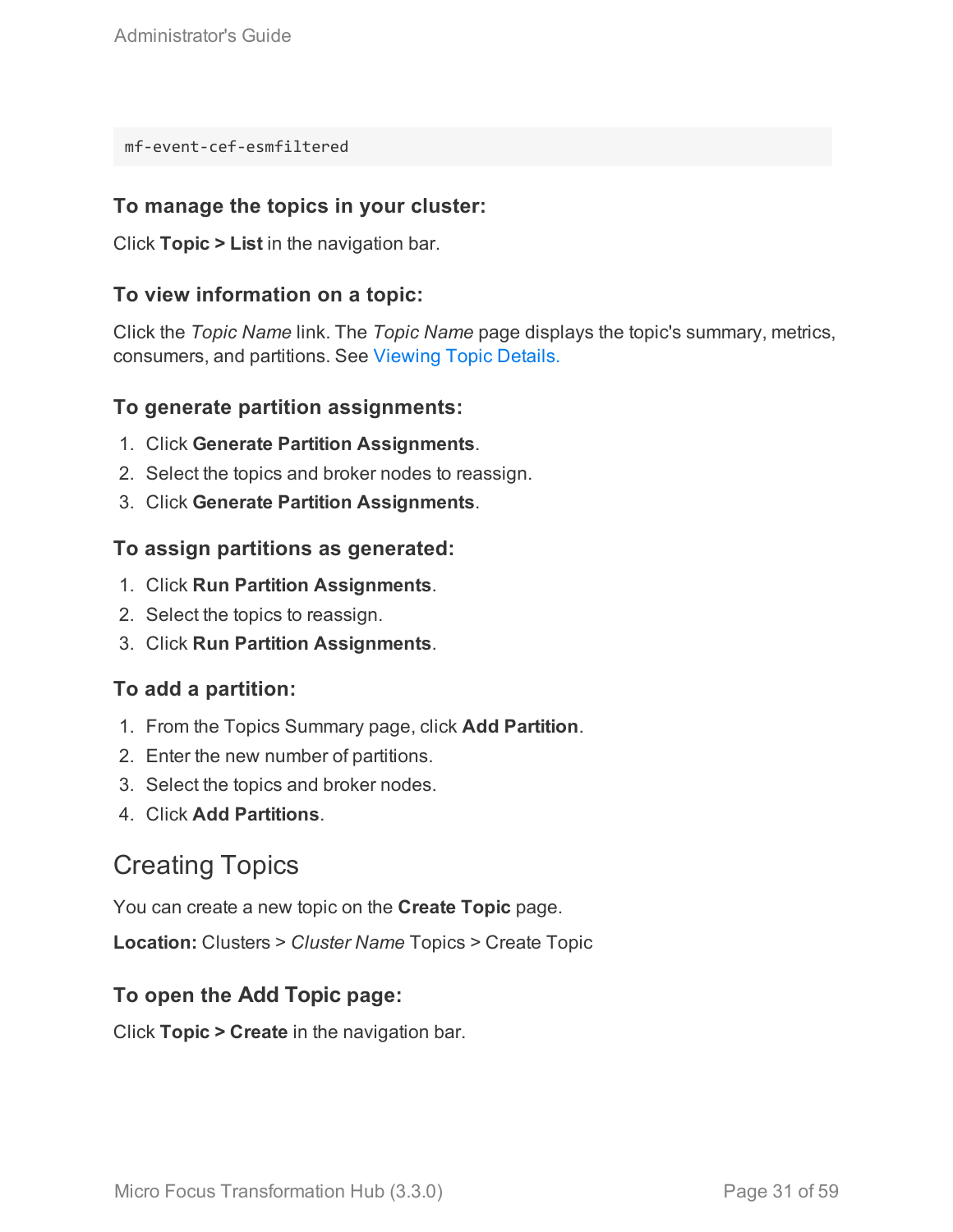## **To create a new topic:**

- 1. Fill in values for the **Topic Name,** number of **Partitions**, and **Replication Factor** fields
- 2. Click **Create**.

For a discussion of field values, consult the Kafka documentation at [https://kafka.apache.org/documentation/#topicconfigs.](https://kafka.apache.org/documentation/#topicconfigs)

The number of custom topics you can create will be limited by Kafka, as well as performance and system resources needed to support the number of topics created.

**Note:** Alternatively, you can also create topics on a managed Transformation Hub in ArcMC, or invoke the kafka-topics command from the CLI on the Kafka pod using the kubectl exec command.

## <span id="page-31-0"></span>Viewing Topic Details

You can see details about a topic, including information about the summary, metrics, consumers, and partitions from the *Topic Name* details page.

**Location:** Clusters > *Cluster Name* Topics > *Topic Name*

### **To view information on a specific topic:**

- 1. Click **Topic > List** in the navigation bar.
- 2. Click the *Topic Name* link. The *Topic Name* page opens.

<span id="page-31-1"></span>The following data is displayed.

## Topic Summary

In the **Topic Summary** section, you view information on the topic's replicas, partitions, and broker nodes.

## <span id="page-31-2"></span>**Metrics**

<span id="page-31-3"></span>In the **Metrics** section, you can view information about the data flow.

## **Operations**

In the **Operations** section, you can perform a variety of tasks on broker nodes.

### **To reassign partitions:**

Click **Reassign Partitions**.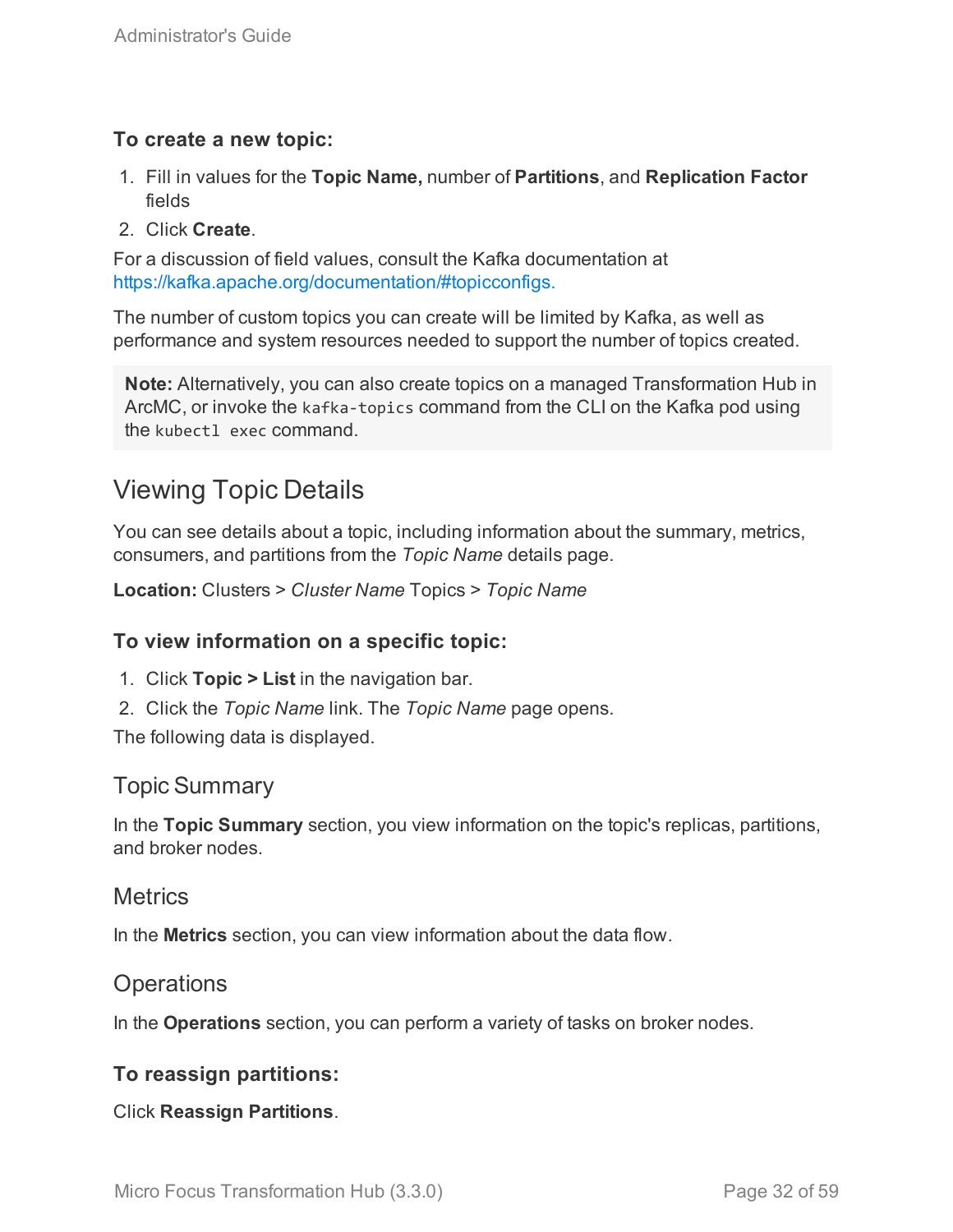## **To update a topic's configuration:**

- 1. Click **Update Config**.
- 2. Edit the configuration fields.
- 3. Click **Update Config**.

## **To specify partition assignments:**

- 1. Click **Manual Partition Assignment**.
- 2. Select the desired assignments.
- <span id="page-32-0"></span>3. Click **Save Partition Assignment**.

## Partitions by Broker

In the **Partitions by Broker** section, you can see topic partition information and drill down to see details for each broker.

## **To view details on a broker:**

Click the **Broker** link. The **Topic Summary** page displays information on the topic's lag, partitions, and consumer offset.

In Transformation Hub Kafka Manager, users will see different offset values between CEF (Recon or Logger) topics and binary (ESM) topics. In CEF topics, the offset value can generally be associated with number of events that passed through the topic. Each message in a CEF topic is an individual event. However, that same association cannot be made for the ESM topic, as several events are batched into each message.

## <span id="page-32-1"></span>Consumers consuming from this topic

In the **Consumers consuming from this topic** section, you can drill down to see details on each consumer.

New consumers can take some time to display properly. Give the process time to populate correct data.

## **To view details on a consumer:**

Click the *Topic Name* link. The Topic Summary page displays information on the topic's lag, partitions, and consumer offset.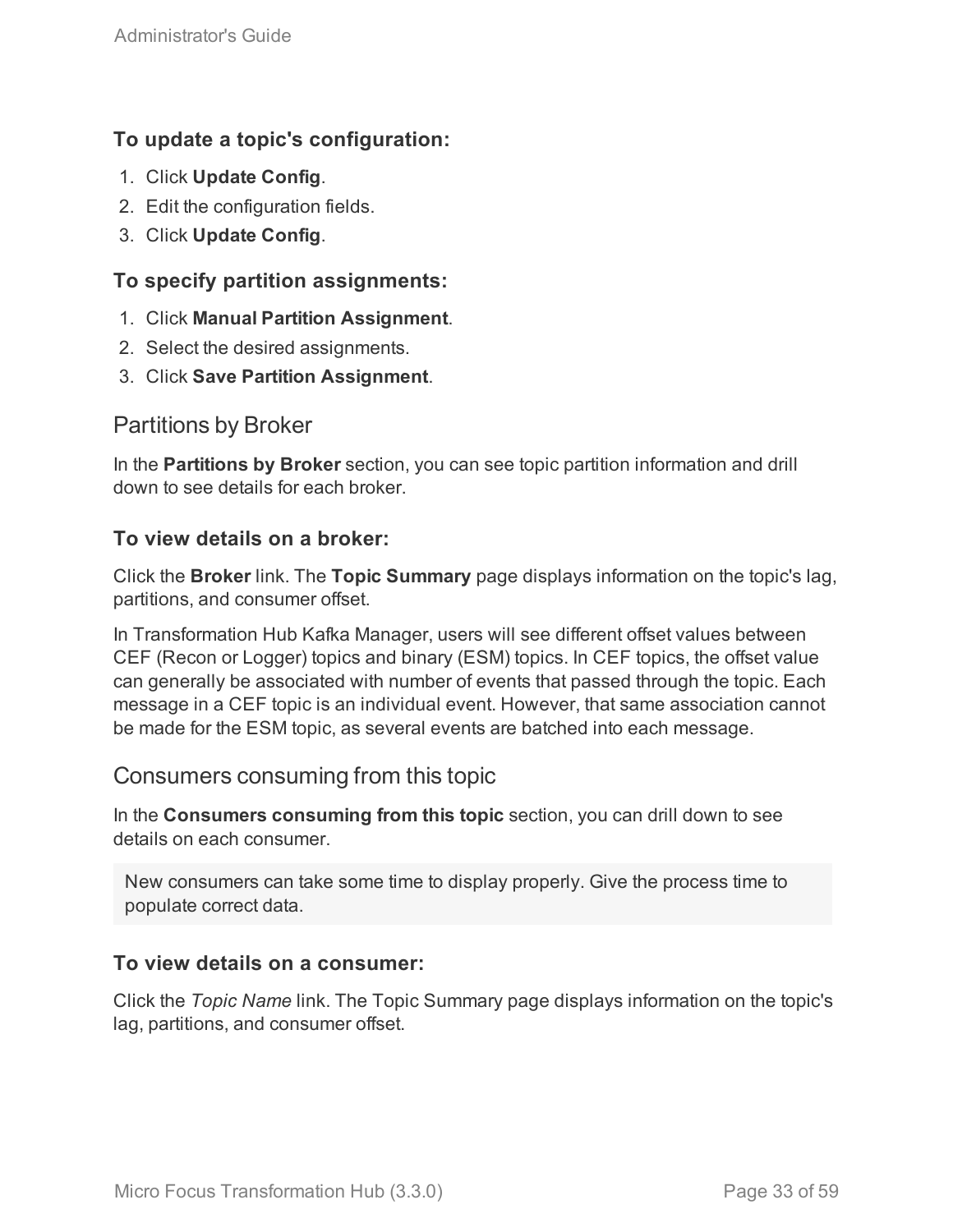## <span id="page-33-0"></span>Partition Information

In the **Partition Information** section, you can view information about the topic's partitions and drill down for more information on each leader.

## **To view details on a leader:**

Click the **Leader** link. The *Broker Name* ID page displays the broker's summary, metrics, message count, and topic details. See [Viewing](#page-28-0) Broker Details.

# <span id="page-33-1"></span>Managing Consumers

On the **Consumers** page, you can see a list of consumers, view their type, the topics they consume, and drill down into each consumer and topic for more information.

**Location:** Clusters > *Cluster Name* > Consumers

### **To view or edit the consumers in your cluster:**

Click **Consumers** in the navigation bar.

### **To view more details on a specific consumer:**

Click the *Consumer Name* link. The *Consumer Name* page displays details about the consumer. You can drill down further for more information, including Consumed Topic Information (such as Partitions Covered % and Total Lag).

## **To view more details on the topic it consumes:**

Click the *Topic Name* link. The *Topic Name* page displays details about the topic. You can drill down further for more information including Consumer Lag, and Consumer Offset and LogSize data by Partition.

## <span id="page-33-2"></span>Viewing Consumer Details

You can see a information about a consumer and drill down on the topics it consumes from the *Consumer Name* details page.

**Location:** Clusters > *Cluster Name* Consumer > *Consumer Name*

### **To view information on a consumer:**

- 1. Click Clusters > *Cluster Name* Consumer.
- 2. Click the *Consumer Name*.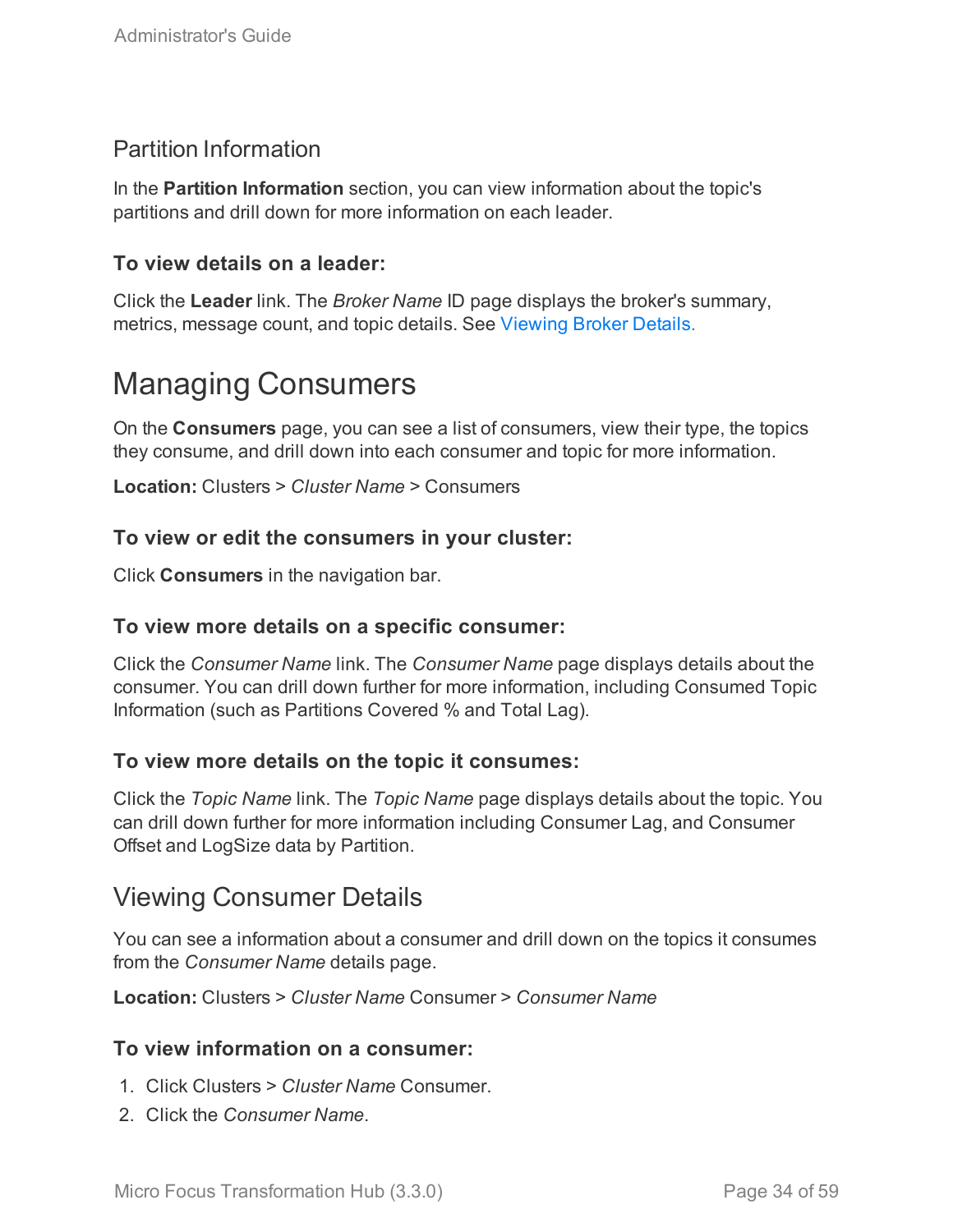## **To view information on the consumed topic:**

1. Click the *Topic Name*. The Consumed Topic Information page displays information about the topic. Click the topic name for more information including Consumer Lag and Consumer Offset and LogSize data by partition .

# <span id="page-34-0"></span>Data Compression

Transformation Hub compression settings affect data in two general places, communication and storage. Specifically, this refers to data stored on disk, in Kafka topic partitions, and data that is in transit.

- All external producers such as connectors, collectors, and internal producers, like routing and CEF2Avro processors, compress data before sending it.
- For data in transit, data compression is controlled by the producer's configuration.

## Data Consumers

There is no property that controls data compression on consumers. Consumers read metadata from each message, which indicates the correct decompression algorithm to use. Since this is evaluated on a message-by-message basis, the consumer's behavior does not depend on which topic it is consuming from. A single topic may contain messages which have been compressed with different compression algorithms (also referred to as compression types or codecs).

## Data Storage (Data at Rest)

The algorithm used to compress stored data is determined by the topic configuration. All Transformation Hub topics, except th-arcsight-avro, currently use the default compression type, which is the same as that used by producer. This configuration choice means the topic will retain the original compression algorithm set by the producer. By leaving this as producer-defined, there is flexibility for the producer to send either compressed (using any supported codec) or uncompressed data.

The th-arcsight-avro topic is an exception because the database scheduler reads from this topic, but does not yet have support for reading messages encoded with the ZStandard (zstd) compression algorithm. Therefore, there is a specific, out-of-the-box value for this topic, to insure that the database scheduler can read it, no matter what over-the-wire compression was used.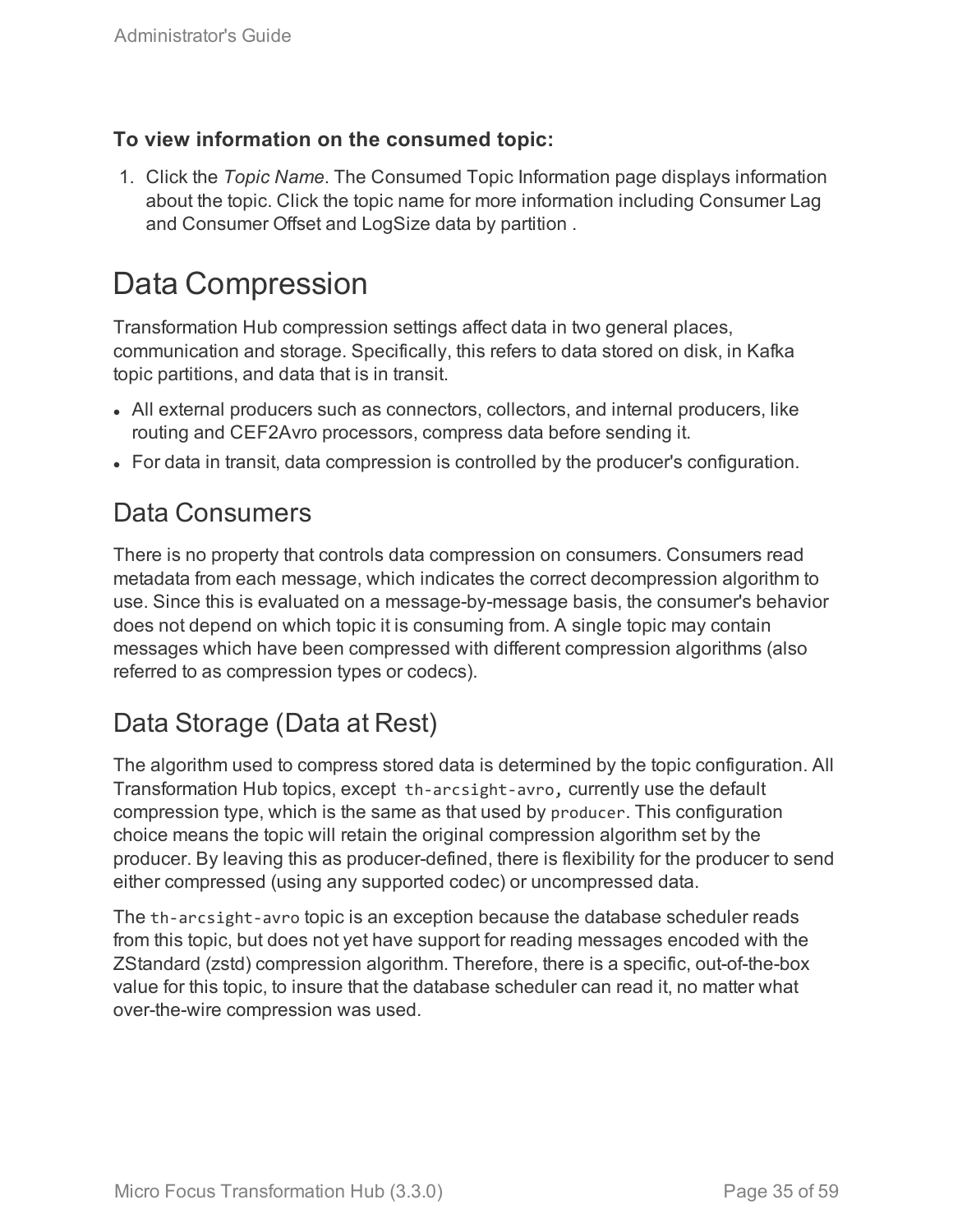| <b>Topic</b>                                            |              | <b>Compression Type Transformation Hub Version</b> |
|---------------------------------------------------------|--------------|----------------------------------------------------|
| All topics except th-arcsight-avro   producer (default) |              | 3.3 and earlier                                    |
| th-arcsight-avro                                        | gzip         | 3.3                                                |
| th-arcsight-avro                                        | uncompressed | 3.2 and earlier                                    |

# Configuring Compression

There are two places in the Kafka architecture where compression can be configured: the producer and the topic.

- Producer-level compression is set on the producer; for example, in SmartConnector Transformation Hub destination parameters. For producers that reside inside TH, such as routing and stream processors, the compression algorithm is configured on the Transformation Hub configuration page, during deployment.
- <sup>l</sup> Topic-level compression can be set with Kafka Manager (using **Topic > Update Config Menu**); however, it is strongly recommended that settings be left at default values.

## Compression Types

While Kafka supports a handful of compression types, Transformation Hub implements only two types: gzip and zstd.

- gzip: By default, gzip is used for Transformation Hub routing and stream processors, as well as for SmartConnectors. This is for backward compatibility and may change in a future release.
- **zstd:** Testing has shown that zstd uses less bandwidth, storage, and CPU resources than gzip. For bandwidth constrained networks, higher EPS is typically seen when using zstd; however actual results are unique to each environment. Third-party Java producers should use kafka-clients version 2.1.0 or later, for zstd support. In addition to Transformation Hub 3.3.0, ArcSight consumers compatible with zstd include Logger 7.0, ESM 7.2, IDI 1.1, or later.

# <span id="page-35-0"></span>Managing Preferred Replicas

You can update the replicas for each cluster on the **Preferred Replica Election** page.

**Location:** Clusters > *Cluster Name* > Preferred Replica Election

## **To open the Preferred Replica Election page:**

Click **Preferred Replica Election** in the navigation bar.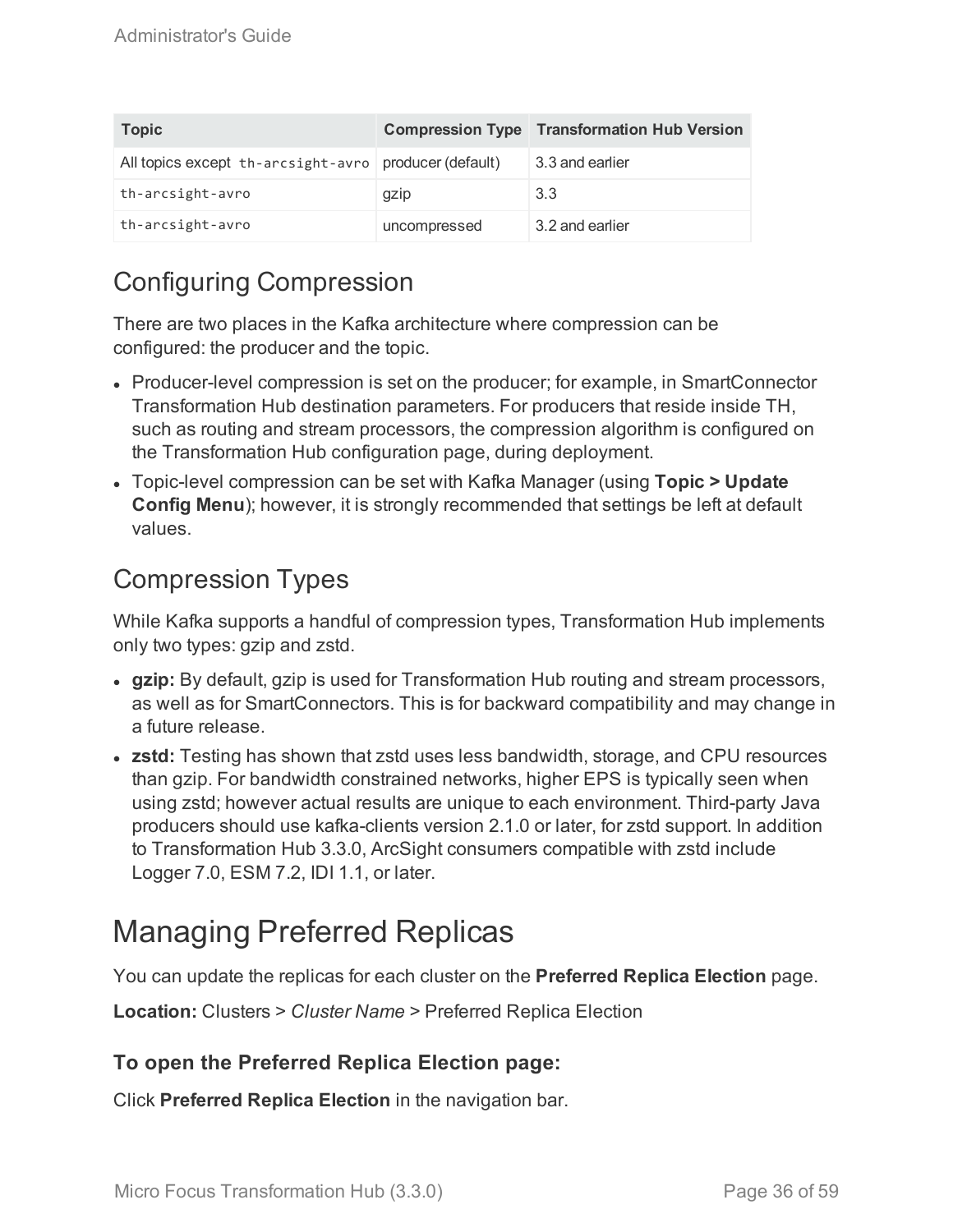## **To run the Preferred Replica Election for your topic:**

<span id="page-36-0"></span>Click **Run Preferred Replica Election**.

# Managing Partitions

You can reassign partitions for your cluster on the **Reassign Partitions** page.

**Location:** Clusters > *Cluster Name* > Reassign Partitions

## **To open the Reassign Partitions page:**

Click **Reassign Partitions** in the navigation bar.

## **To reassign the partitions for your topic:**

<span id="page-36-1"></span>Click **Reassign Partitions**.

## Configuring Topic Partitions Based on Number of Consumers

You can scale the consumption rate for a consumer of a topic by adding more consumers to the consumer group. However, when adding new consumers to the consumer group, please consider the topic partition count of the topic you are consuming from. The following table shows the relationship between the number of consumers in a consumer group and data consumption from each partition.

| <b>Number of Consumers in</b><br>Group is | <b>Consumption from Partitions</b>                                                                                                                 |
|-------------------------------------------|----------------------------------------------------------------------------------------------------------------------------------------------------|
| A single consumer                         | Consumes from all partitions in source topic.                                                                                                      |
| Lower than partition count                | Each consumer consumes from a subset of the topic partitions.                                                                                      |
| Equals partition count                    | Each consumer consumes from each of the topic partitions.                                                                                          |
| Exceeds partition count                   | Each consumer consumes from each of the topic partitions;<br>additional consumers stay idle until new partitions are added to the<br>source topic. |

If you change the number of partitions in the source topic to match the consumer group size (same or a multiple) for a given consumer group consumption rate, or add additional consumers in the consumer to match the topic partition count, then the Transformation Hub will automatically re-balance the consumer groups.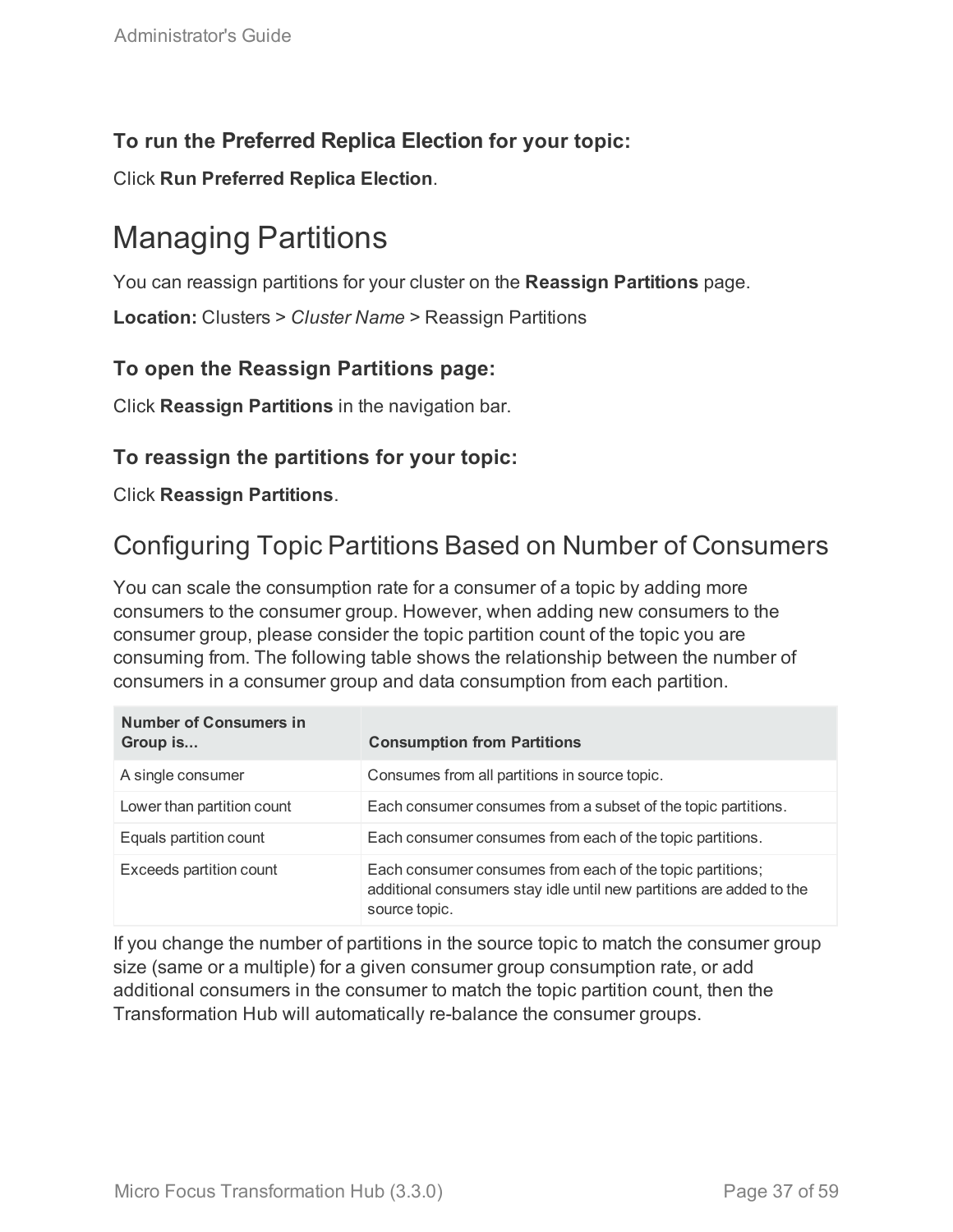# <span id="page-37-0"></span>Graceful Shutdown and Rebooting of Transformation Hub Nodes (On-Premises Only)

Shutting down and rebooting of Transformation Hub nodes is required by corporate IT for tasks such as OS patches and updates. If the procedure described below is not used and the nodes of your Transformation Hub are forcefully shut down and restarted, system corruption may result.

**Note:** No data is lost when nodes are shut down gracefully.

To gracefully reboot each cluster node (master nodes first, worker nodes last), and avoid disrupting the flow of events, run the following commands:

```
ssh <node ip/hostname>
kube-stop.sh
```
**Note:** A known issue exists where the kube-stop.sh script can misinform the user that services have been stopped. However, in reality, the services have not been stopped. **Monitor your processes to ensure the Docker and cluster processes are stopped before rebooting.** Restarting without ensuring the services are stopped may impact the cluster's health. After you are sure the services are stopped, you may continue with the following commands.

```
sync; sync
systemctl is-active docker kubelet kube-proxy
reboot
kube start.sh
```
To monitor all pods and ensure they are back in running state before moving on to the next node, run:

<span id="page-37-1"></span>watch kubectl get pods --all-namespaces -o wide

# Adding a New Worker Node

**Note:** This section does not apply to Azure clusters. For adding new nodes to Azure clusters, see the section "Scaling Up a Cluster" in the Transformation Hub Deployment Guide.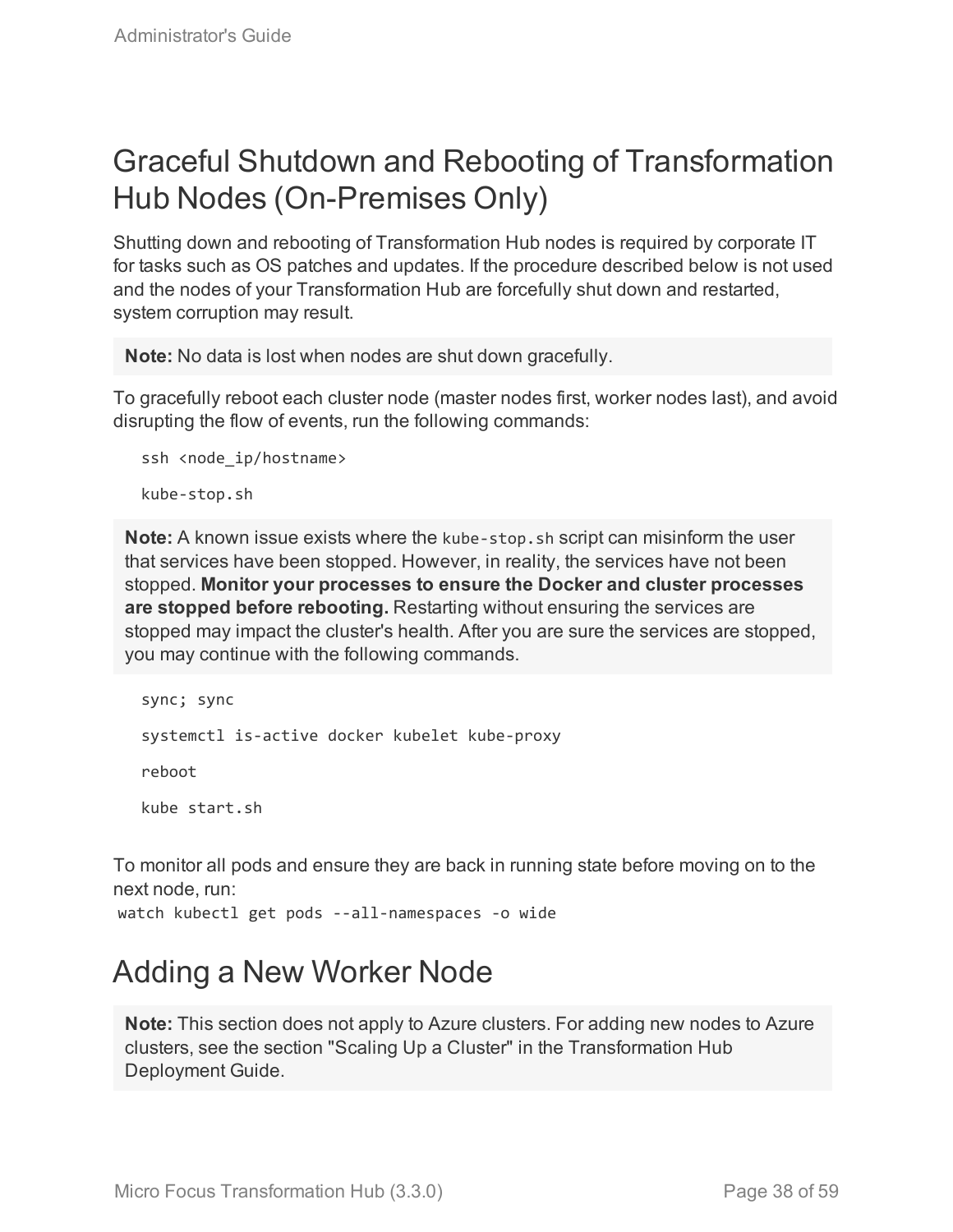You can add a new worker node to an existing on-premises Transformation Hub installation.

### **To add a new worker node:**

- 1. Set up and provision the new node according to the guidelines and system requirements given in the *Micro Focus CDF On-Premises Planning Guide*. Note the IP address of the new node for use in the following procedures.
- 2. Modify your NFS server settings to add the new node to the /etc/exports file.

**Note:** Refer to the NFS server section of the CDF Planning Guide for more information.

- 3. Run the following command to update the shared volumes: exportfs -ra
- 4. Log in to the CDF Management Portal (https://<ha-address>:5443).
- 5. Click **Cluster > Nodes.**
- 6. Click **+ Add.**
- 7. Enter values for the pop-up dialog. For host name, use the FQDN of the new node.
- 8. Click **ADD.**

Now log into the CDF Management Portal and add the appropriate labels to the new worker node. Refer to the Transformation Hub Deployment Guide for the details on labeling nodes.

# <span id="page-38-0"></span>Adding ZooKeeper Instances

Adding a ZooKeeper instance has the following prerequisites:

- You will need at least 2 available worker nodes already deployed that do not already have a Kafka broker or ZooKeeper instance deployed on them. (Only one ZooKeeper can be installed for each worker node, and there must be an odd number of ZooKeepers --1, 3, 5, 7, and so on. Therefore you need at least 2 additional worker nodes to keep the total number an odd one.)
- Any new node where a ZooKeeper instance is deployed should be labeled zk=yes.
- If you plan to deploy Kafka brokers as well, perform this procedure to add ZooKeeper instances *before* you have deployed your Kafka brokers.

## **To add new ZooKeeper instances:**

- 1. Open the CDF Management Portal.
- 2. Click **... (Browse)** to the right.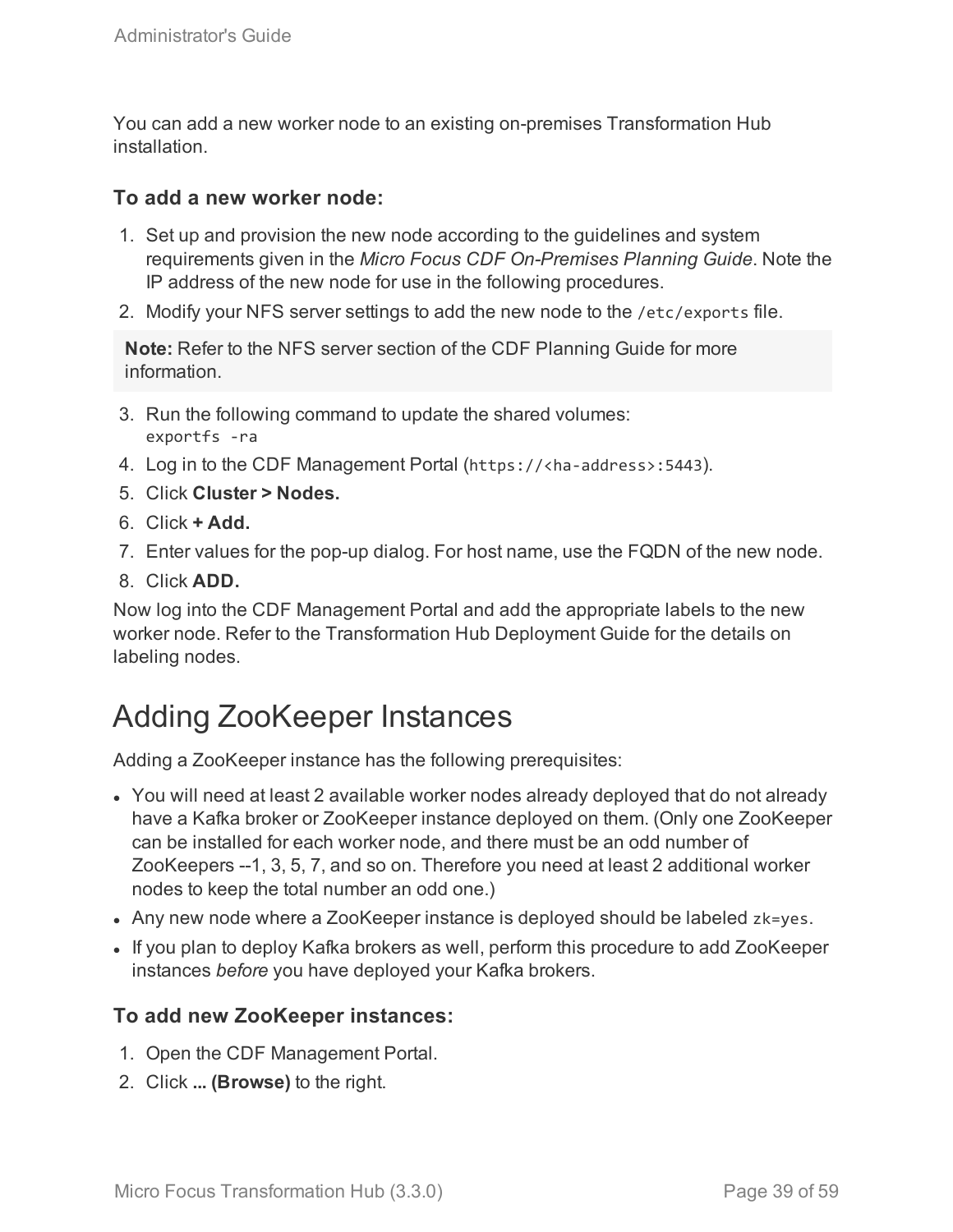- 3. From the drop-down, select **Reconfigure**. The post-deployment settings page is displayed.
- 4. Find the field *# of ZooKeeper nodes in the ZooKeeper cluster.*
- 5. From the field's drop-down, select the new number of ZooKeeper instances.
- 6. Click **Save**.
- 7. Verify the new ZooKeeper pods are up and in Running state by running the command:

```
# kubectl get pods -n {arcsight namespace id} th-zookeeper-x
```
<span id="page-39-0"></span>**Note:** Reducing the number of ZooKeeper instances is not currently supported.

# Adding a Kafka Broker

Adding a new Kafka broker has the following prerequisites:

- You will need an available worker node already deployed that does not already have a Kafka broker or ZooKeeper instance deployed on it.
- The new node where a Kafka broker is deployed should be labeled kafka=yes.
- If you plan to deploy ZooKeepers as well, perform this procedure to add Kafka brokers after you have deployed your ZooKeepers and they are up and running.

## **To add a Kafka broker:**

- 1. Open the CDF Management Portal.
- 2. Click **... (Browse)** to the right.
- 3. From the drop-down, select **Reconfigure**. The post-deployment settings page is displayed.
- 4. Find the field *# of Kafka broker nodes in the ZooKeeper cluster.*
- 5. From the field's drop-down, select the new number of Kafka brokers.
- 6. Adjust any other related fields as needed. For example, if the topic replication factor is 1, consider increasing it.
- 7. Click **Save**.
- 8. Verify that the new Kafka brokers are up and in Running state by running the command: kubectl get pods -n {arcsight\_namespace\_id} th-kafka-x

### **Next, to assign partitions to a new Kafka broker:**

1. Connect to Transformation Hub Kafka Manager.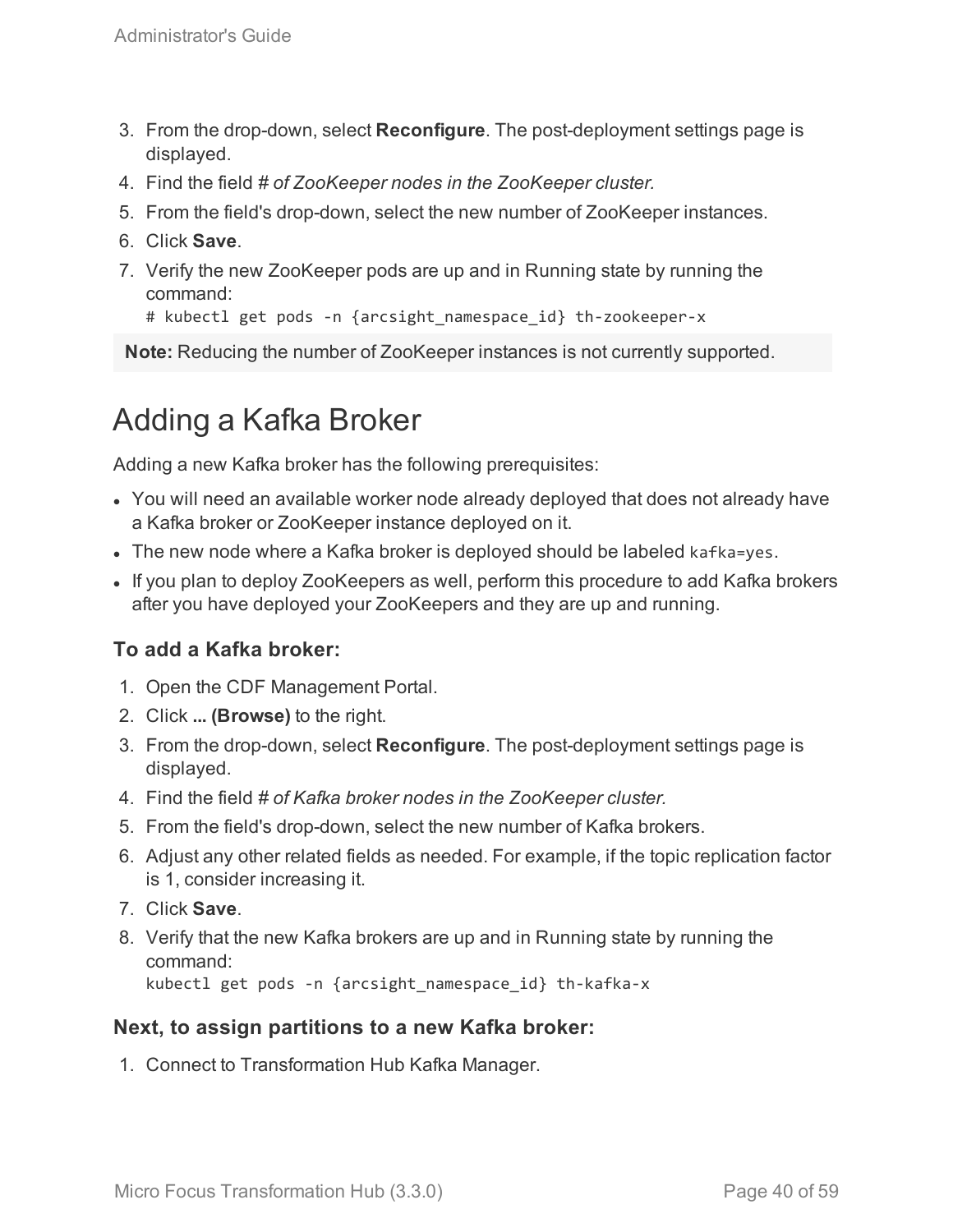**Note:** Refer to Connecting to the [Transformation](#page-25-1) Hub Kafka Manager for more information.

- 2. In **Cluster > Transformation Hub > Topics,** click **Generate Partition Assignments.**
- 3. On the **Confirm Assignments** page, confirm partition assignments for the new broker and click **Generate Partition Assignments.**
- 4. On the main toolbar, click **Topic > List.**
- 5. Click **Run Partition Assignments.**
- 6. On the **Run Assignments** page, confirm partition assignments and click **Run Partition Assignments.**
- 7. The partition reassignment process begins. On the Reassign Partitions page, under **Status**, check for a date and time of the job completion to verify completion of the task.

<span id="page-40-0"></span>**Note:** Reducing the number of Kafka brokers is not currently supported.

# Uninstalling a Master or Worker Node

To uninstall an existing master or worker node from the cluster, open an SSH connection to the node and run the following commands.

```
cd $k8s-home
./uninstall.sh
```
Then, reboot the node to complete node removal .

When removing the node from the cluster, make sure that the cluster will still have enough resources to host the product workload without the node you are removing . Also, make sure to keep sufficient nodes labeled by the product labels.

## Effects on the Cluster

If a worker node is uninstalled, all events data will be stored on the node by default under /opt/arcsight/k8s-hostpath-volume/th/kafka.

If a master node is stopped or uninstalled, that node will be reported as unavailable to the cluster. All other functionality, including events processing on the worker nodes, will continue.

**Note:** From a multi-master cluster with 3 master nodes, you can safely remove only one master node. By removing one of three master nodes you will lose high availability, but the cluster will continue to function. If you remove two of three master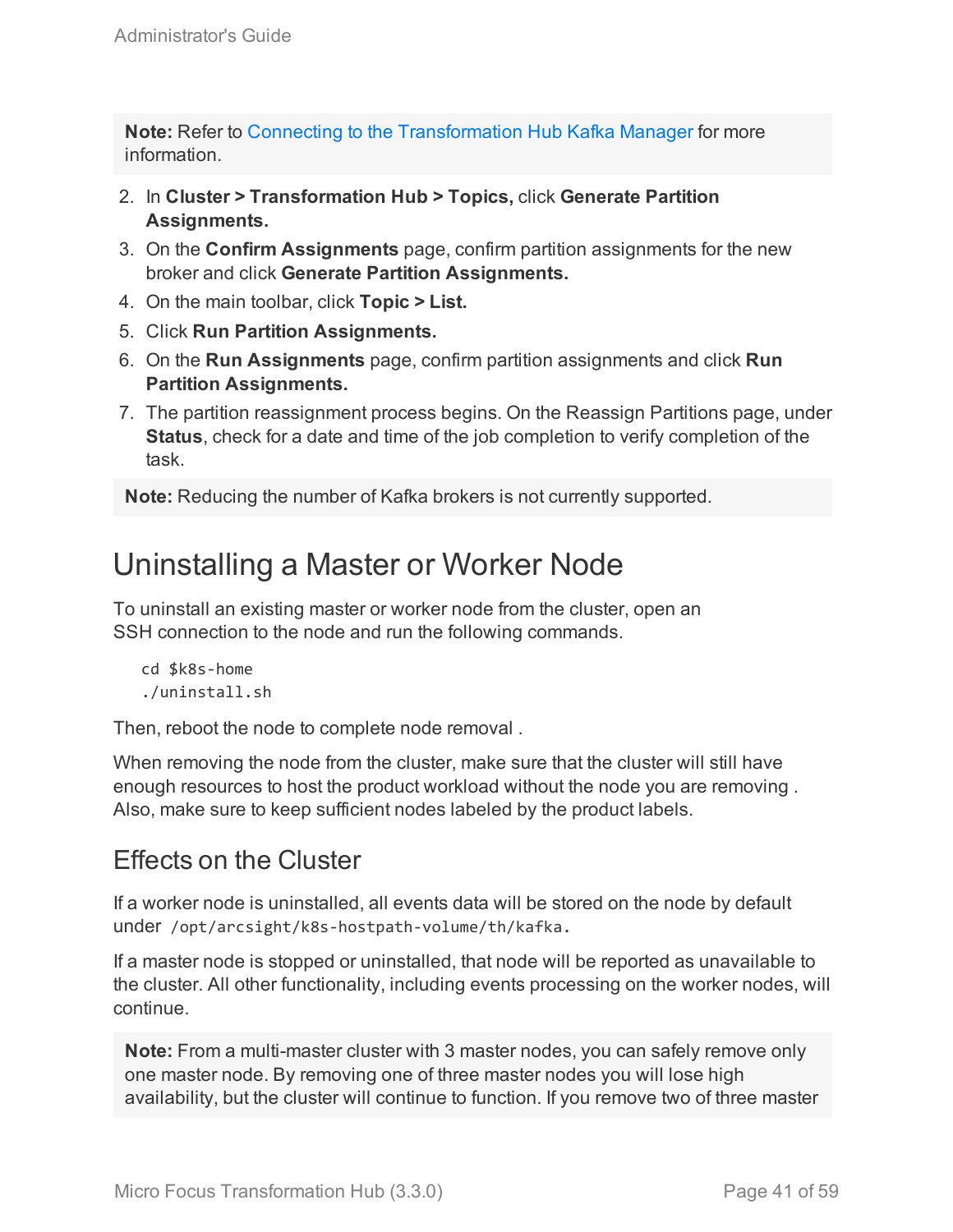nodes, the cluster may become unavailable, and you will then need to set up the cluster from scratch.

## <span id="page-41-0"></span>Removing a Crashed Worker Node

In case of a worker node failure, do the following:

- 1. Add a new [worker](#page-37-1) node to replace the failed node before removing the crashed one.
- 2. Run the following command on one of the healthy nodes to delete the crashed node's IP address from the cluster:

kubectl delete node <crashed node ip FQDN>

**Note:** Such an action needs to be performed manually by the cluster administrator, because there is no way for the cluster to distinguish permanent node failure from temporary network connectivity outage, restart or similar events.

When this command is run, the cluster re-schedules the stateful containers (Kafka, ZooKeeper, routing stream processors) to the remaining machines matching the container requirements (labels, resources).

## <span id="page-41-1"></span>Replacing a Crashed Master Node

**Note:** This section does not apply to Azure clusters, since Azure clusters do not contain master nodes.

If one of the master nodes crashes in an HA cluster deployed in multi-master configuration, the cluster as well as associated products will remain functional. However, the HA functionality will be lost. In order to restore high availability, you need to restore the failed master node and re-add it to the cluster.

In addition to removing the crashed node (as described under [Removing](#page-23-0) a Crashed [Node](#page-23-0)), delete the crashed master node from etcd and restore it as follows:

1. Check the cluster health status by running:

```
$K8S_HOME/bin/etcdctl --cacert=K8S_HOME/ssl/ca.crt --cert=$K8S_
HOME/ssl/server.crt --key=$K8S_HOME/ssl/server.key --endpoints=
[https://MASTER1_FQDN:4001,https://MASTER2_FQDN:4001,https://MASTER3_
FQDN:4001] endpoint health
```
2. Get the crashed master etcd member ID by checking the etcd cluster status: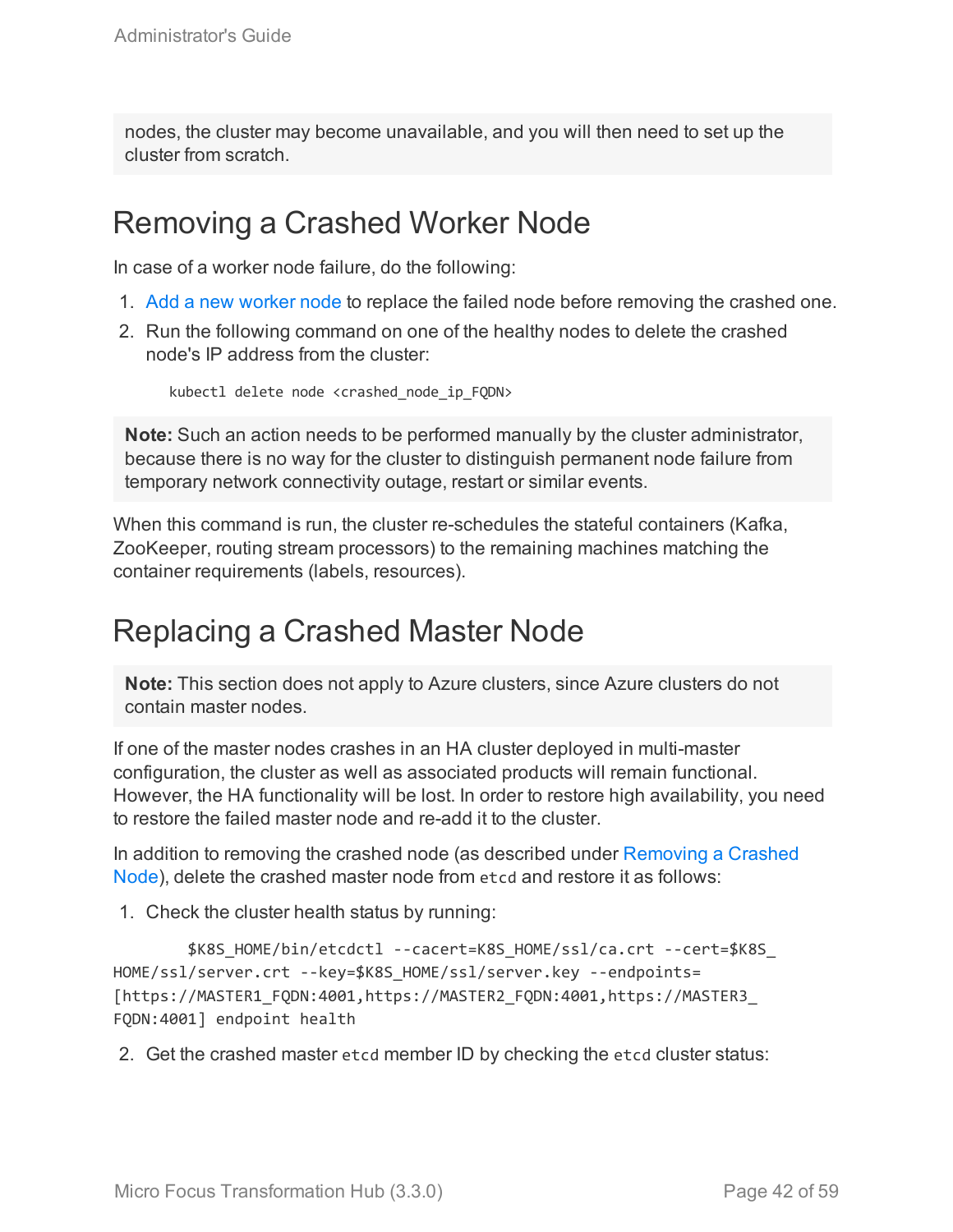```
$K8S_HOME/bin/etcdctl --cacert=$K8S_HOME/ssl/ca.crt --cert=$K8S_
HOME/ssl/server.crt --key=$K8S_HOME/ssl/server.key --endpoints=[https://HA_
VIRTUAL IP:4001] -w table member list
```
3. Remove the unhealthy etcd member corresponding to the crashed master.

```
$K8S_HOME/bin/etcdc --cacert=$K8S_HOME/ssl/ca.crt --cert=$K8S_
HOME/ssl/server.crt --key=$K8S_HOME/ssl/server.key --endpoints=
[https://HA_VIRTUAL_IP:4001] member remove <member>
```
4. Provision a new host with the same IP address as the original one. Run the installation as described in the Transformation Hub Deployment Guide. If the crashed node was labeled originally (for example, as a worker node), then log in to label the new one with the same labels. Refer to the [Transformation](https://community.microfocus.com/t5/Transformation-Hub-Documentation/tkb-p/Transformation_Hub) Hub [Deployment](https://community.microfocus.com/t5/Transformation-Hub-Documentation/tkb-p/Transformation_Hub) Guide for details on labeling nodes.

# <span id="page-42-0"></span>Pushing JKS files from ArcMC

You can push JKS (Java Keystore) files to multiple managed SmartConnectors in ArcMC. First, you will upload the files to a file repository in ArcMC, and then push them out to their destination SmartConnectors. You must then configure and enable the Kafka destination on all SmartConnectors.

## **To upload the Java Keystore files:**

- 1. Prepare the .jks files you want to push and store them in a secure network location.
- 2. In ArcMC, click **Administration > Repositories > New Repository.**
- 3. In **Name, Display Name**, and **Item Display Name**, enter KAFKA\_JKS
- 4. Enter other required details as needed, and then click **Save**.
- 5. Click **Upload to Repository.**
- 6. Follow the prompts in the upload wizard and browse to the first .jks file. Note: make sure to choose the individual file option.
- 7. Upload as many files as needed by repeating the upload wizard.

## **To push the files to multiple SmartConnectors:**

- 1. In ArcMC, browse to the file repository for the . iks files.
- 2. Click the **Upload** arrow.
- 3. Follow the prompts in the wizard and select your destination SmartConnectors.
- 4. The files are pushed to the managed SmartConnectors and stored in the designated SmartConnector folder.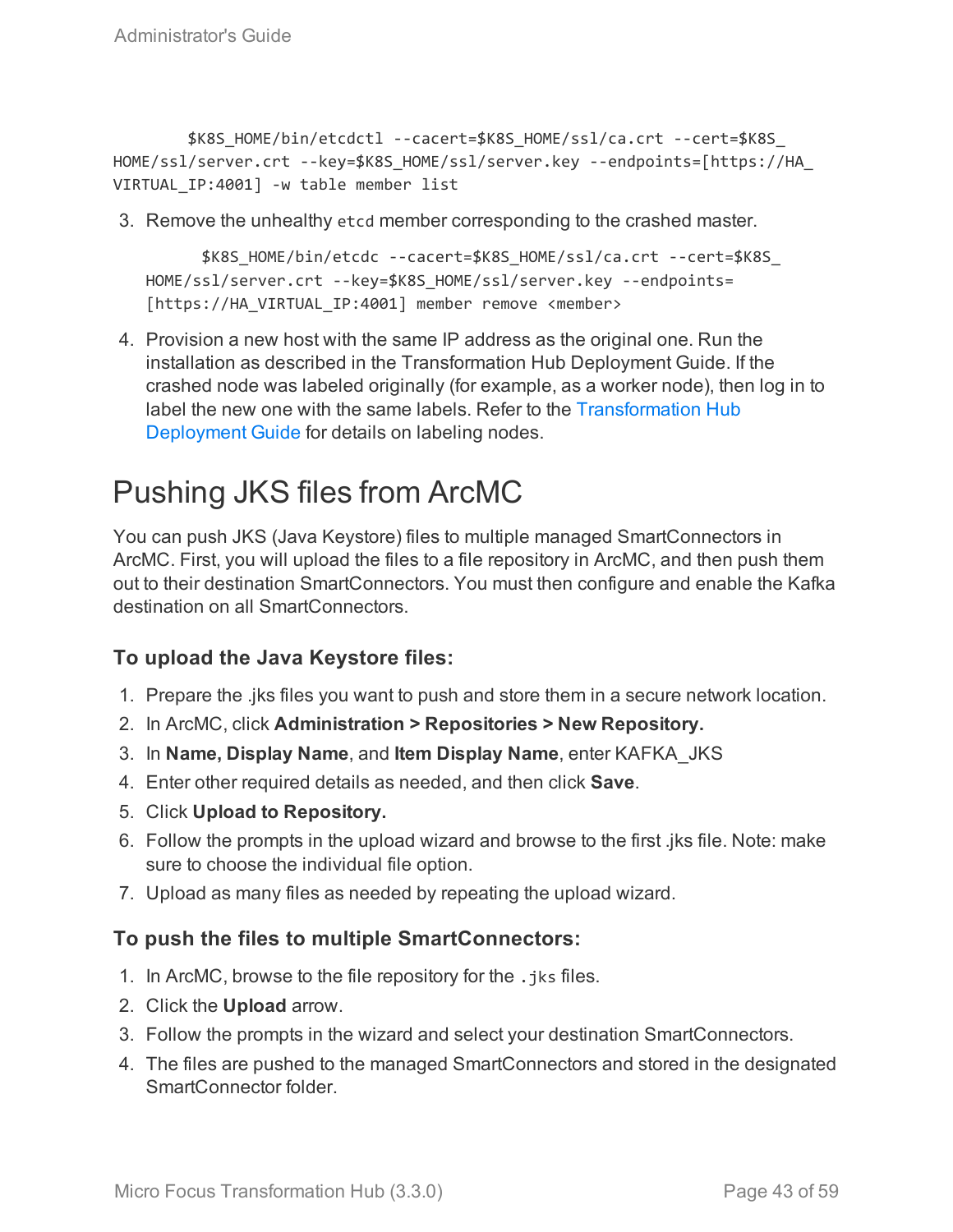## **To configure the Kafka destination on all SmartConnectors:**

In ArcMC, click **Node Management > Connectors** tab.

- 1. Select the SmartConnectors to be configured.
- 2. Choose **Add a destination** and pick the Kafka destination type.
- 3. Add the destination details along with the, iks path and password, and save the changes.

# <span id="page-43-0"></span>Liveness Probes

A *liveness probe* is a Kubernetes feature that can be configured to detect problematic pods. Once detected, Kubernetes will take action to restart a problematic pod. Liveness probes help ensure higher availability of pods as well as a more robust cluster environment. Consult the Kubernetes [documentation](https://kubernetes.io/docs/tasks/configure-pod-container/configure-liveness-readiness-probes/#before-you-begin) for a more detailed explanation of liveness probes.

Transformation Hub supports these liveness probe types:

- TCP/IP port-socket connection
- HTTP request
- $\cdot$  Log scanning

Each container or pod supports the listed liveness probes, with their default parameter values shown.

| <b>Container/Pod</b>                       | Probe                                      | initialDelaySeconds periodSeconds timeoutSeconds failureThreshold |     |    |   |
|--------------------------------------------|--------------------------------------------|-------------------------------------------------------------------|-----|----|---|
| Kafka                                      | tcp socket: 9092 and log<br>scanning       | 240                                                               | 60  | 30 | 3 |
| Zookeeper                                  | tcp socket: 2181 and log<br>scanning       | 240                                                               | 60  | 30 | 3 |
| <b>Web Service</b>                         | https GET:8080 and log<br>scanning         | 240                                                               | 300 | 30 | 3 |
| <b>Schema</b><br><b>Registry</b>           | https GET :8081 config<br>and log scanning | 240                                                               | 300 | 30 | 3 |
| Kafka<br><b>Manager</b>                    | http GET :9000 and log<br>scanning         | 240                                                               | 600 | 30 | 3 |
| Routing<br><b>Processor</b>                | log scanning                               | 240                                                               | 60  | 30 | 3 |
| C2AV (CEF-<br>to-Avro)<br><b>Processor</b> | log scanning                               | 240                                                               | 60  | 30 | 3 |

Probe parameters are defined as follows: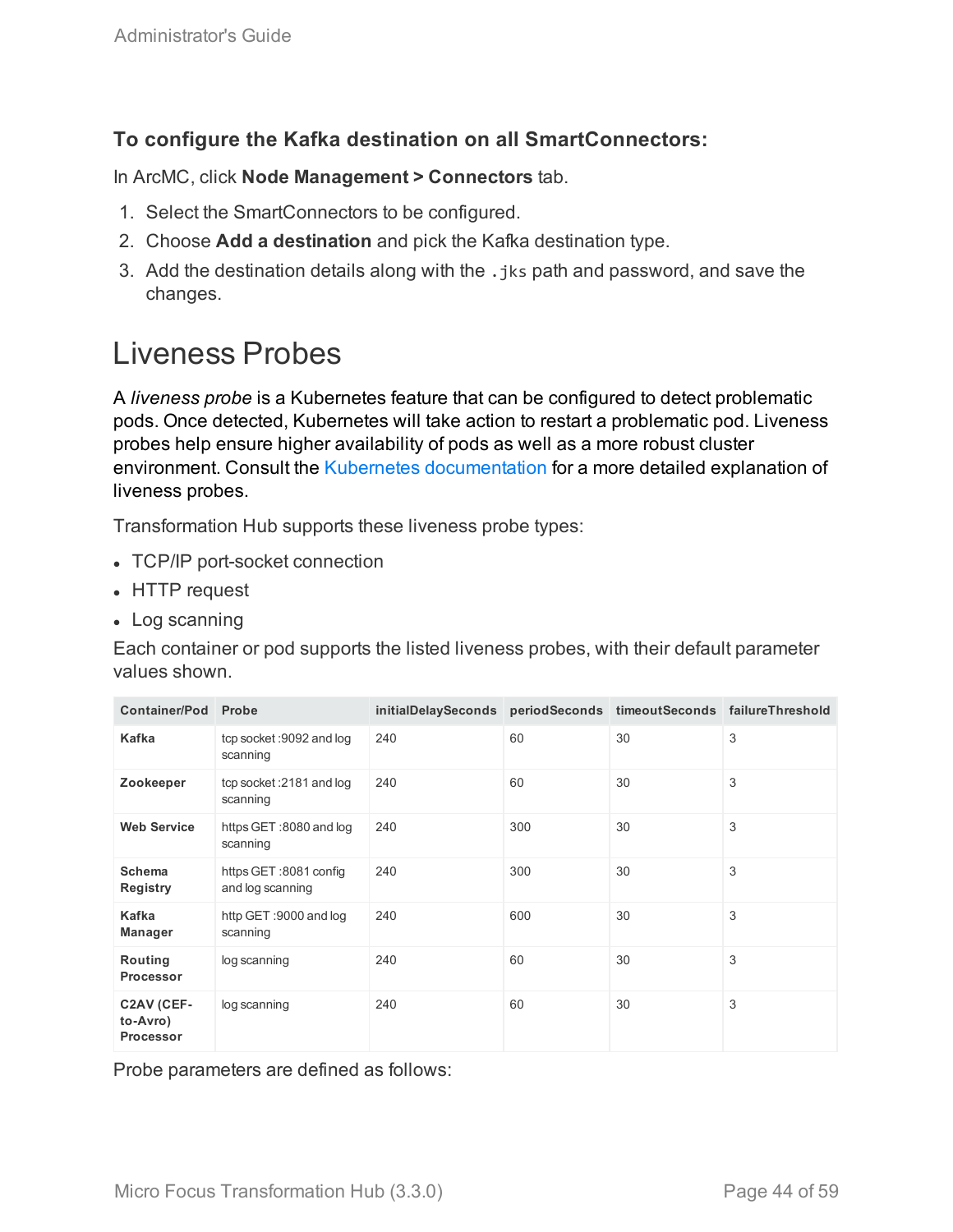| <b>Parameter</b>    | <b>Definition</b>                                                                                                             |
|---------------------|-------------------------------------------------------------------------------------------------------------------------------|
| initialDelaySeconds | Number of seconds after the container has started before liveness probes are<br>initiated.                                    |
|                     | Note that the first probe execution after startup is not until initialDelaySeconds +<br>periodSeconds.                        |
| periodSeconds       | How often to perform the probe.                                                                                               |
| timeoutSeconds      | Number of seconds after which the probe times out.                                                                            |
| failureThreshold    | When a Pod starts and the probe fails, Kubernetes will try failureThreshold times<br>before giving up and restarting the pod. |

## Managing Liveness Probes

## **To check if a pod has a liveness probe configured:**

1. Run:

kubectl -n <namespace> describe pod <podname>

2. Review the output. Look (or grep) for the line starting with the string Liveness...This will show some of the probe's configuration.

## **To check for probe failures:**

1. Run:

kubectl get pods --all-namespaces

- 2. If any pod shows 1 or more restarts, run: kubectl -n <namespace> describe pod <podname>
- 3. Review any list of events at the end of the output. Liveness probe failures will be shown here.

## Configuring Liveness Probes

The default values for liveness probes can be overriden by changing the values of the appropriate properties on the Configuration page.

- 1. Log in to the CDF Management Portal.
- 2. Click **Administration**.
- 3. Click the **...** (Browse) icon to the right of the main window.
- 4. From the drop-down, click **Reconfigure**. The post-deployment settings page is displayed.
- 5. Browse the configuration properties list to find the desired property, and enter the new value.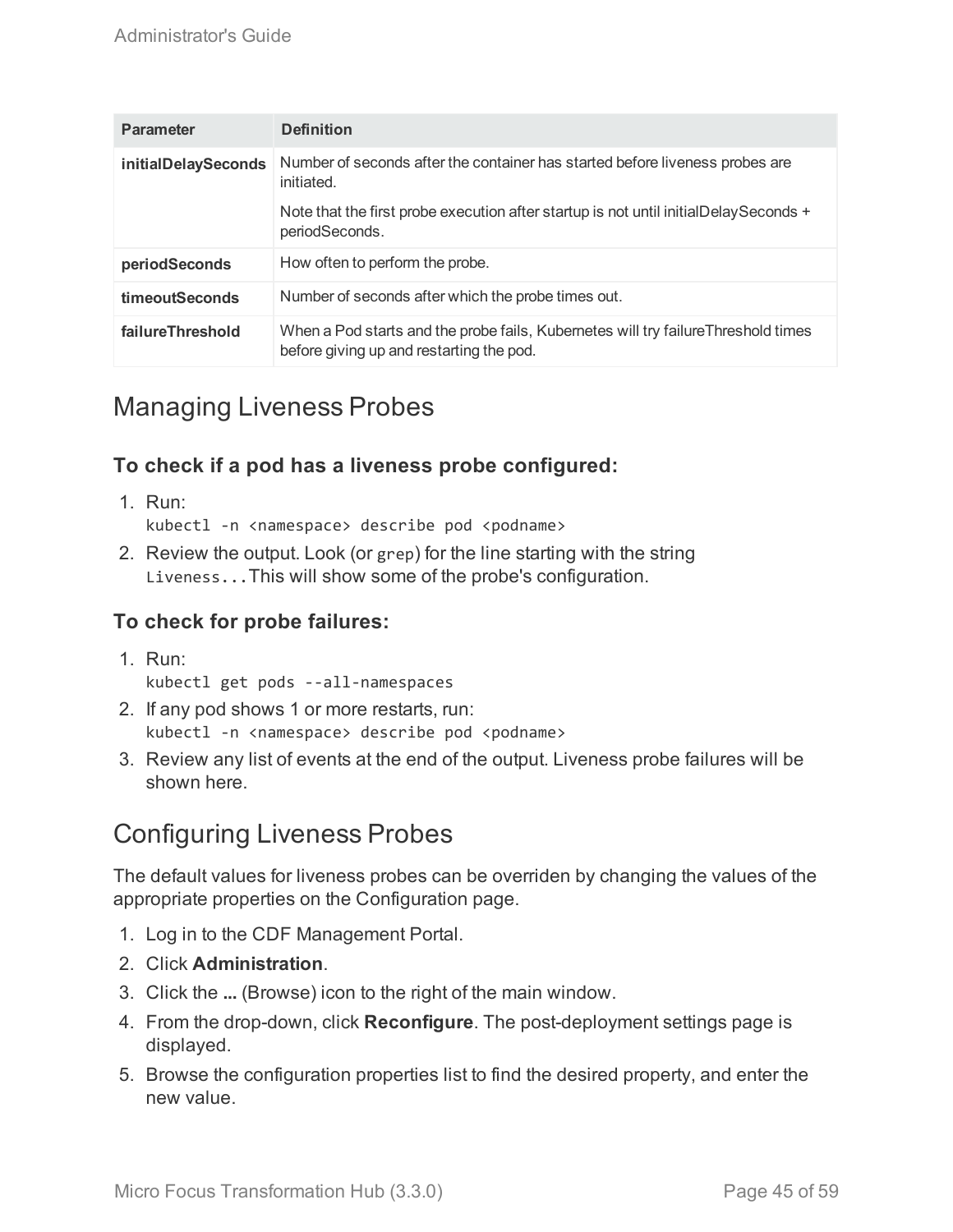## 5. Click **Save**.

## Configuring Log Scanning Liveness Probes

*Log scanning* probes scan the application's output for a match to a configured pattern, such as a known error message. If the pattern is found, the pod is restarted.

In addition to the four parameters described in the table above, log scanning probes have two additional properties:

```
literal A literal expression for matching against the application's log output.
```
**regex** A regular expression for matching against the application's log output.

- The *literal* property specifies a literal (exact match) search string. If the value matches a portion of the log text, the liveness probe, on its next periodic check, will report a failure and restart the pod.
- <sup>l</sup> The *regex* property is similar, except that a regular expression can be specified for the match. This regex must conform to Java regex rules. To specify a regex escape value within the regex, use 2 backslashes to escape it  $(\setminus)$ .
- Multiple search patterns can be specified per property, separated by 4 vertical bars  $(||,|,|)$ . A match on any of the patterns will trigger the probe failure.
- There are no default values for these parameters. Log scanning is disabled in the default configuration.
- Matching across multiple rows is not supported. The match must occur on one log line.
- For example, to restart the CEF-to-Avro Routing Stream Processor pod when the value, Setting stream threads to d (where d could be any single digit), is found in the log, change the configuration property "CEF-to-Avro Routing Stream Processor liveness probes regular expression" to the following value .

Setting stream threads to \\d

#### **Verification**

To verify that log scanning is configured as intended, review the pod's log and look for entries containing InputStreamScanner.

For example, to view the c2av-processor pod log, run:

kubectl -n <namespace> logs th-c2av-processor-0 | more

For the previous property example, the corresponding log line would be:

InputStreamScanner: Will scan for RegEx pattern [Setting stream threads to  $\overline{d}$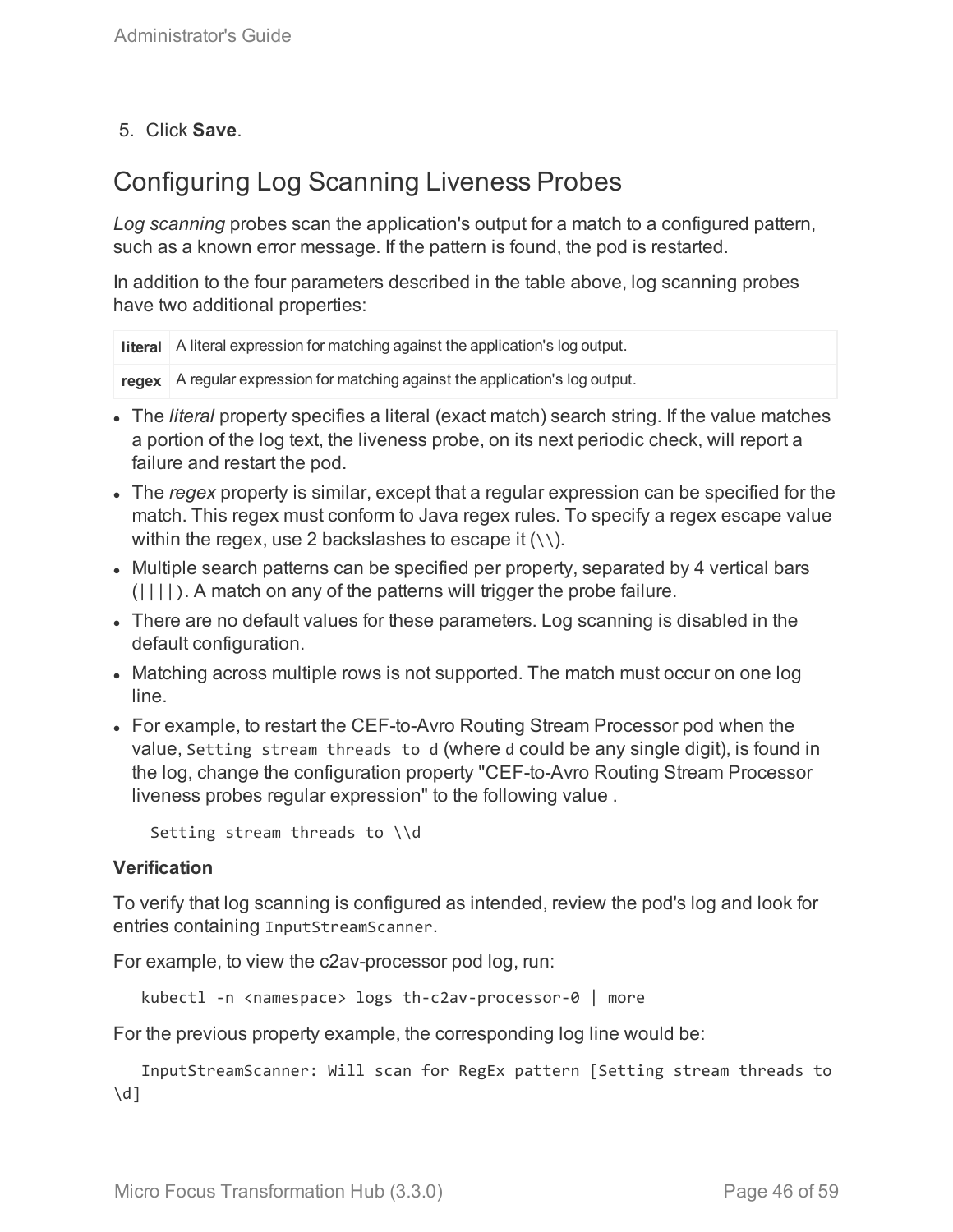# <span id="page-46-0"></span>Chapter 5: Managing Transformation Hub **Topics**

You can manage your Transformation Hub topics through Transformation Hub Manager or through ArcMC.

This section includes the following topics:

# <span id="page-46-1"></span>Data Redundancy and Topic Replication

When setting up a Transformation Hub, you can specify the number of copies (replicas) of each topic Transformation Hub should distribute.

Kafka automatically distributes each event in a topic to the number of broker nodes indicated by the topic replication level specified during the Transformation Hub configuration. While replication does decrease throughput slightly, ArcSight recommends that you configure a replication factor of at least 2. You need at least one node for each replica. For example, a topic replication level of 5 requires at least five nodes; one replica would be stored on each node. The following table illustrates how the replication factor provides redundancy in case of unavailable nodes.

| <b>Replication</b><br><b>Factor</b> | <b>Number of brokers</b>      | receiving the event If one node becomes unavailable                                                                                                                                                                     |
|-------------------------------------|-------------------------------|-------------------------------------------------------------------------------------------------------------------------------------------------------------------------------------------------------------------------|
|                                     |                               | Data is lost                                                                                                                                                                                                            |
| 2 (or more)                         | Same as replication<br>factor | • Copies of the event data is still present on other node.<br>• Data is restored to an unavailable node when it becomes<br>available again.<br>• No data is lost unless all nodes become unavailable<br>simultaneously. |

When you add new consumers, you don't need to update your producers. Transformation Hub handles the distribution and replication for you. Refer to the [Kafka](https://kafka.apache.org/documentation#replication) [documentation](https://kafka.apache.org/documentation#replication) for more information.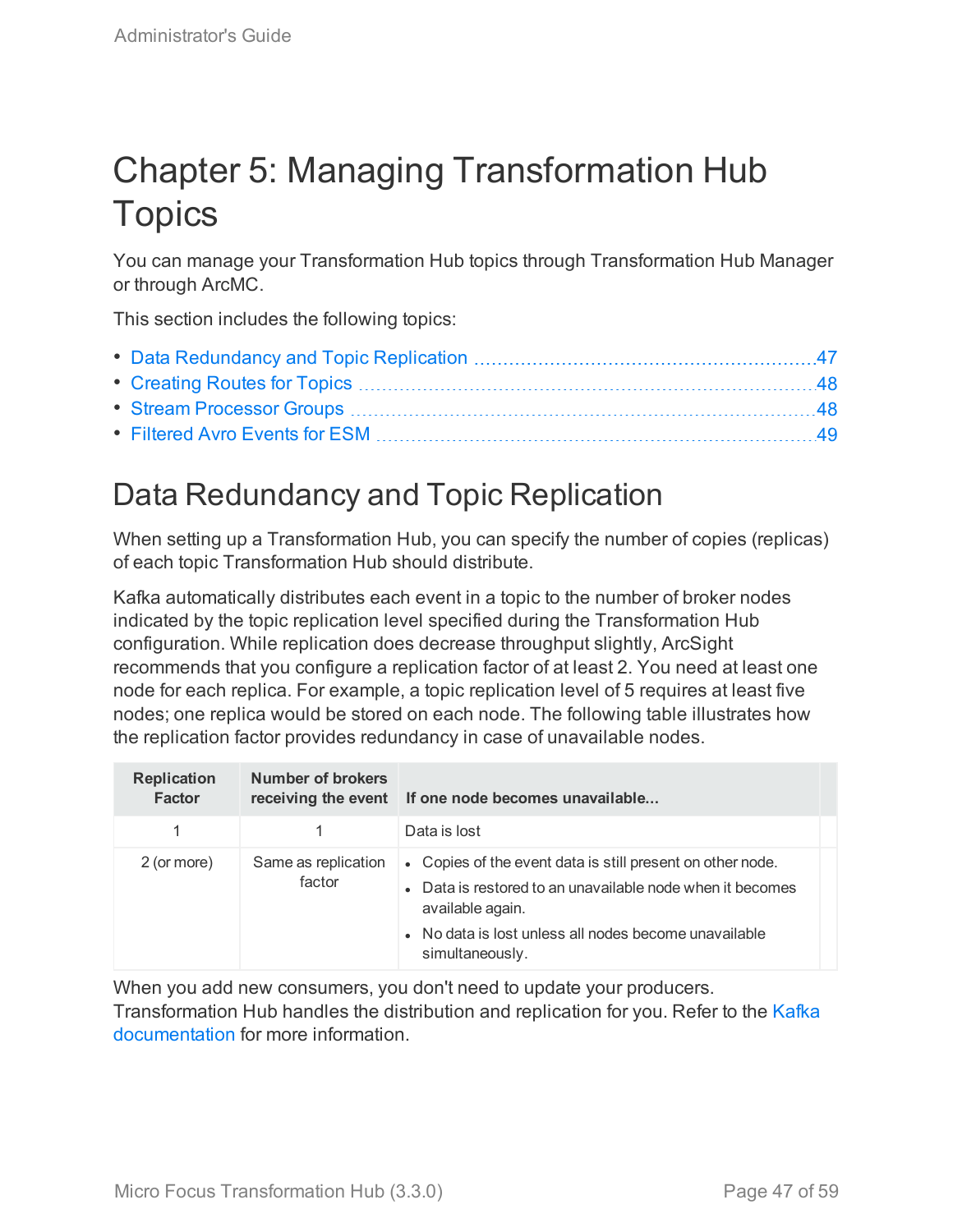# <span id="page-47-0"></span>Creating Routes for Topics

You can use ArcMC to view and create topics , as well as to create *routes*, which direct events into appropriate topics.

A *route* is a rule that directs Transformation Hub to duplicate events that meet certain criteria (filter) from a source topic to the route's destination topic. Rules are defined using event field names and expected values. Only CEF text format events can be routed. Binary security events in the th-binary esm topic cannot be routed.

Using ArcMC, you can view, create, edit and delete routes based on CEF fields and event metadata. (You must create destination topics before you can route events to them.) Refer to the ArcMC Administrator's Guide, available from the Micro [Focus](https://community.microfocus.com/t5/Transformation-Hub-Documentation/tkb-p/Transformation_Hub) support [community,](https://community.microfocus.com/t5/Transformation-Hub-Documentation/tkb-p/Transformation_Hub) for more information.

# <span id="page-47-1"></span>Stream Processor Groups

Transformation Hub implements two types of stream processors to process events:

- <sup>l</sup> *Routing stream processors* process CEF event data and send it to CEF destinations, based on Transformation Hub routing rules specified in ArcSight Management Center. This data remains in CEF format.
- <sup>l</sup> *Transforming stream processors* (also called *CEF to Avro* or C2AV) work to transform CEF data in the CEF source topic and route it to the dedicated Avro destination topic (th-arcsight-avro), for use by Avro consumers by default. There are two C2AV stream processor types, each working with a dedicated set of topics.
	- The CEF-to-Avro stream processor transforms events from the th-cef topic to the th-arcsight-avro topic.
	- <sup>o</sup> New in Transformation Hub 3.3, the CEF-to-Avro ESM Filtered Stream Processor transforms events from the mf-event-cef-esmfiltered topic to the mf-event-avroesmfiltered topic.

Each stream processor comprises 6 processing threads.

All routes with the same source topic are processed by one *routing stream processor group*. A processor group can be scaled independently as load increases by adding more routing processor instances to the group. The number of routing stream processor groups should match the number of source topics they are processing. Each routing stream processor group can contain multiple routing stream processors.

• You can configure up to 10 routing stream processor groups on your Transformation Hub in the CDF Management Portal; so 10 is the limiting factor for the number of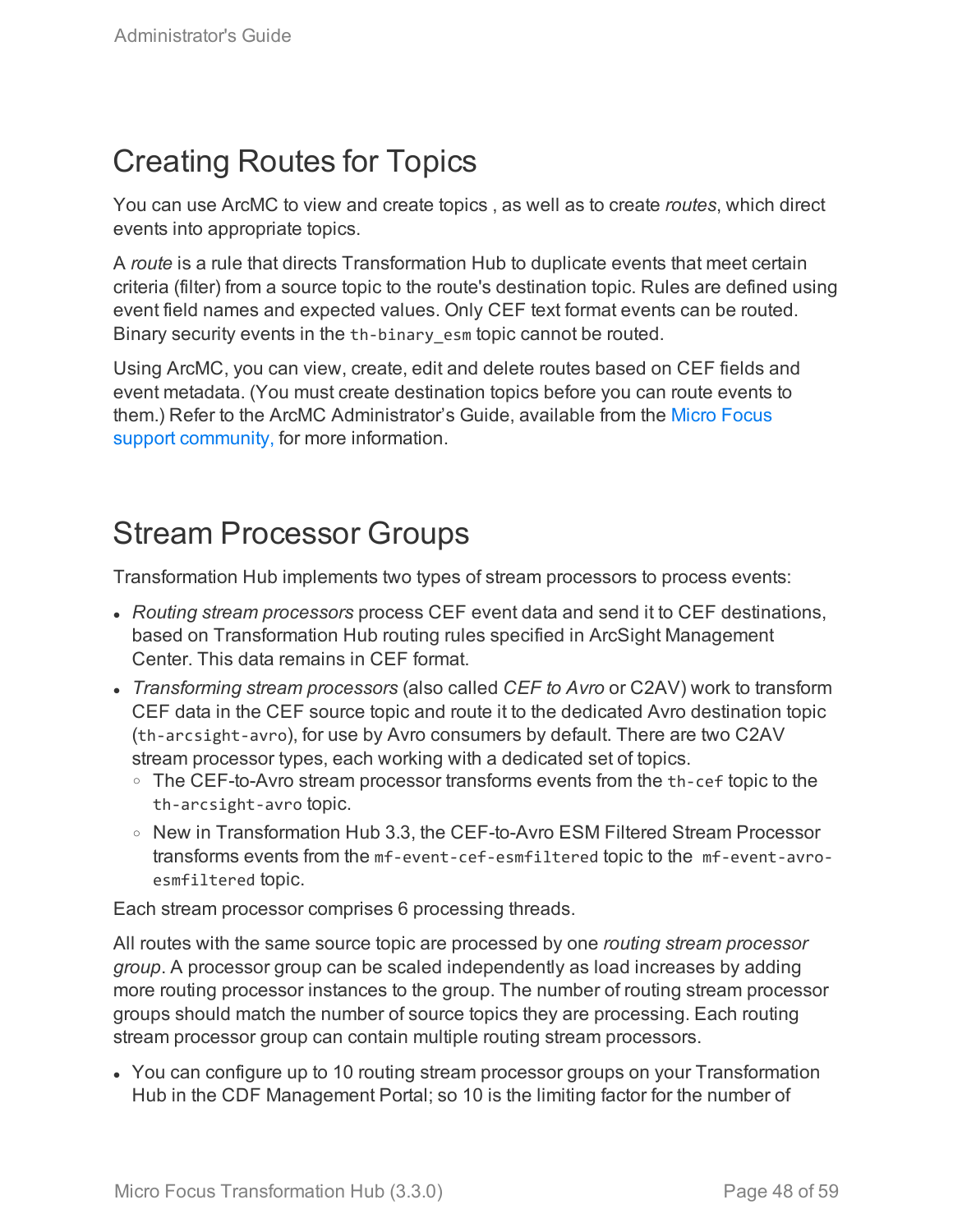source topics that Transformation Hub can support.

• Transformation Hub ships with two dedicated C2AV processing groups.

Routing is configured in the ArcSight Management Center; see the Administrator's Guide for that product for more information.

## Tuning Stream Processor Groups

The performance of stream processors is critical to Transformation Hub performance. In general, you can follow these guidelines for tuning stream processors and drive better performance.

- Since all routes which use the same source topic share the same routing stream processor group, adding more source topics can speed up processing.
- Increase the number of source topic partitions to handle high EPS throughput, depending on the CPU and memory resources of each worker node. For example, when the partition number is increased to 60, up to 10 routing (or C2AV) process instances can be used. Each stream processor uses 6 threads by default.
- <span id="page-48-0"></span>• Where possible, limit the number of routing rules per route.

# Filtered Avro Events for ESM

By combining routing and stream processing, CEF events can be filtered and converted to Avro events for consumption by ESM.

Transformation Hub enables routing, filtering and transformation of CEF events. CEF events can be converted to Avro event format by C2AV Stream Processors in Transformation Hub. Converting Avro events for consumption by ESM is a 2-part process. First, the CEF events must be filtered, and then Transformation Hub can convert those filtered CEF events to Avro events.

**1. Create the filtered CEF events:** In ArcMC, create a route with th-cef as the source topic and mf-event-cef-esmfiltered as the destination topic. For more information, please refer to the routing section in the ArcMC Administration Guide.

**2. Create the Avro events from the filtered CEF events:** In Transformation Hub, open the CDF Management Portal and browse to the **Post-Configuration Settings** page. Enable the CEF-to-Avro ESM Filtered stream processor by adjusting the running stream processor instance number on Transformation Hub to a number greater than 0. For more information on adjusting post-configuration settings, see the Post-Configuration section of the Transformation Hub Deployment Guide.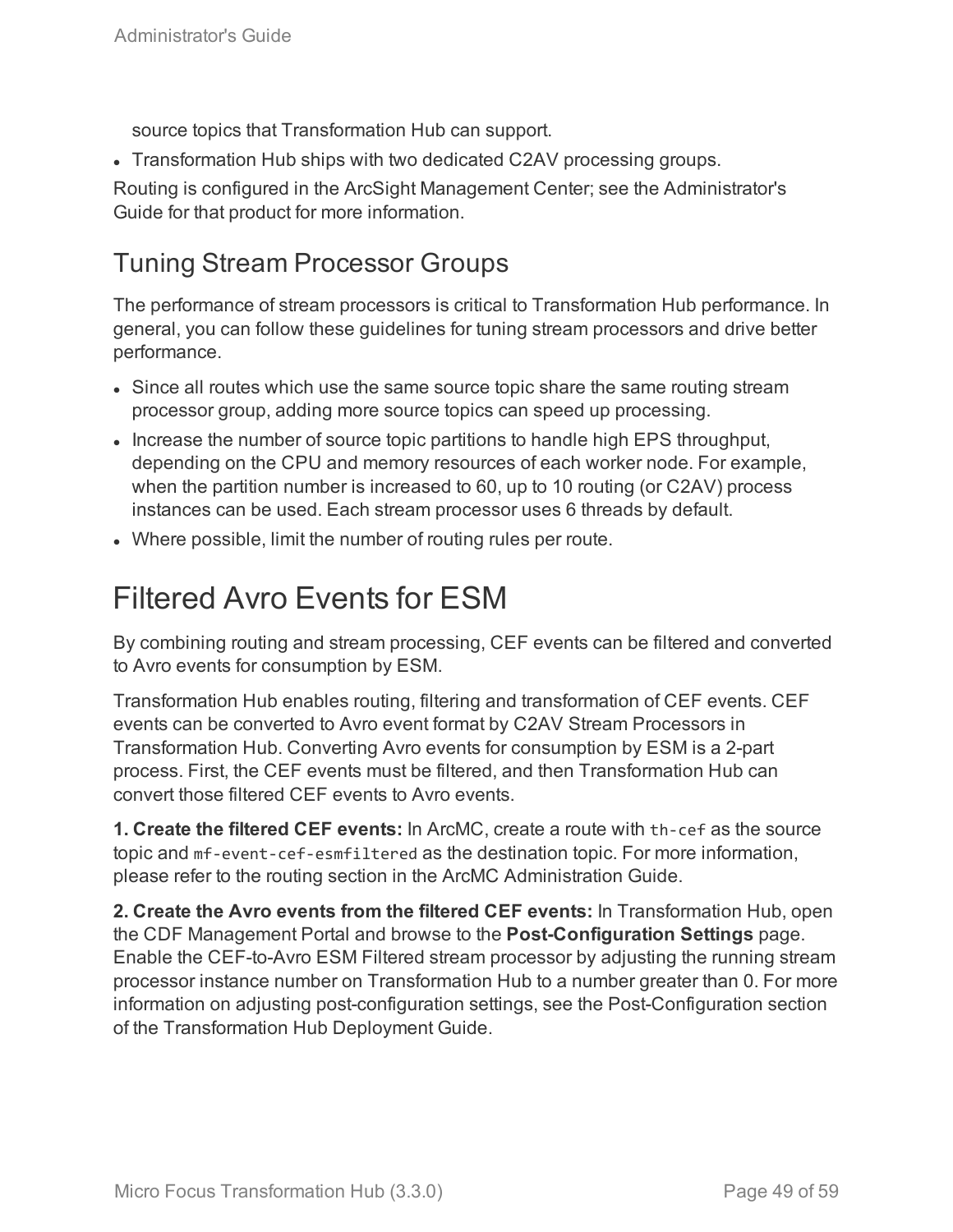# <span id="page-49-0"></span>Appendix A: Kubernetes Command Reference

The following Kubernetes commands are commonly used for the operation and administration of Transformation Hub.

Where specified, the string xxxx is a variable and its value depends on your specific installation architecture. The actual value can be obtained from the output of the command get nodes.

| <b>Task</b>                                                                         | <b>Command</b>                                                     |
|-------------------------------------------------------------------------------------|--------------------------------------------------------------------|
| Display all<br>nodes in the<br>cluster                                              | # kubectl get nodes --all-namespaces                               |
| Display all<br>pods in the<br>cluster                                               | # kubectl get pods --all-namespaces                                |
| List the<br>nodes with a<br>specific<br>label<br>applied, for<br>example<br>"kafka" | # kubectl get nodes -L kafka                                       |
| Find status<br>of the<br>Transformat<br>ion Hub<br>application<br>modules           | # kubectl get pods -n arcsight-installer-xxxx -o wide              |
| Find the pod<br>name for a<br>specific<br>module, like<br>kafka-<br>manager         | # kubectl get pods -n arcsight-installer-xxxx   grep kafka-manager |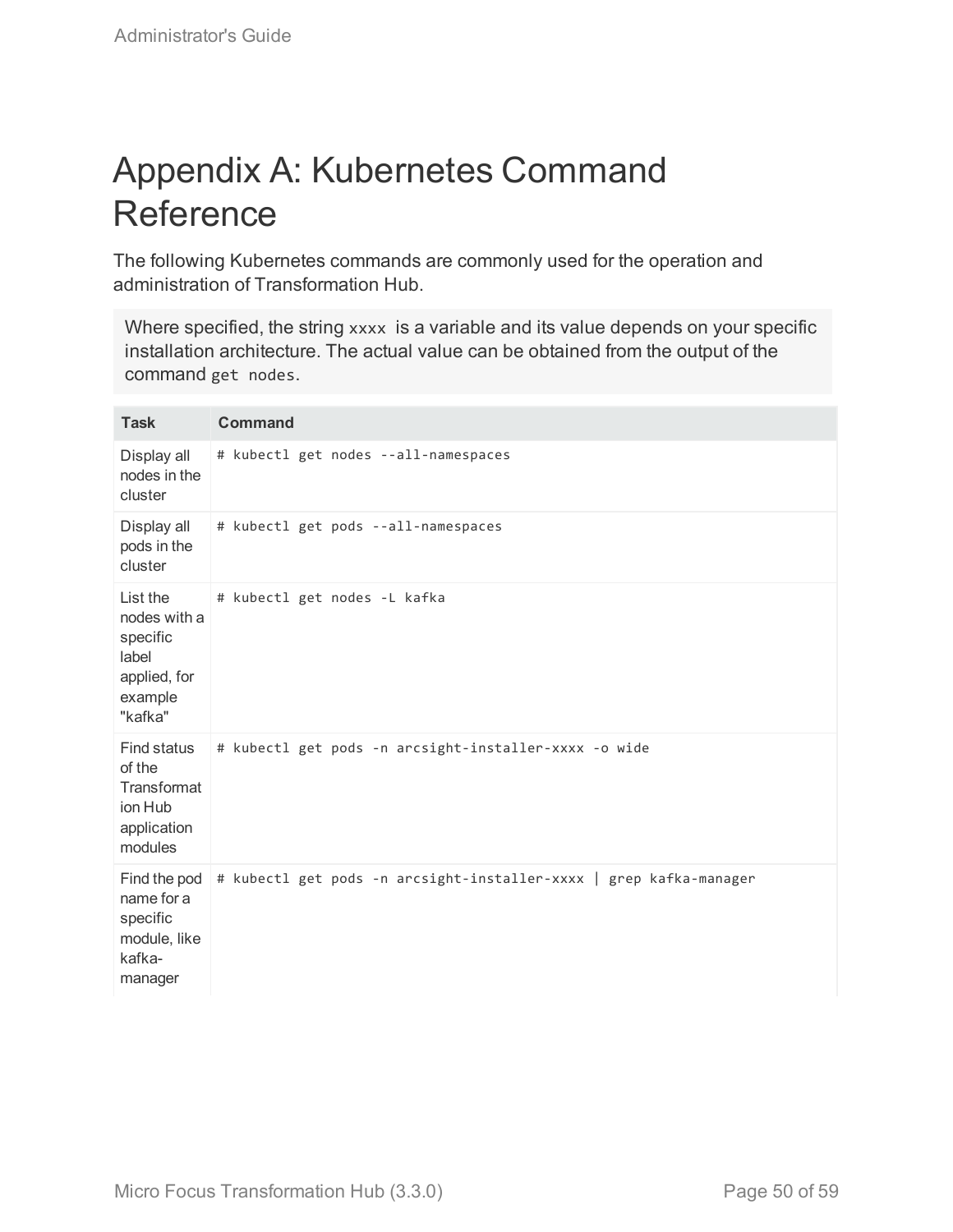### Administrator's Guide

| Task                                                                          | Command                                                                                                                                                                                        |
|-------------------------------------------------------------------------------|------------------------------------------------------------------------------------------------------------------------------------------------------------------------------------------------|
| Get logs<br>from a<br>specific<br>module,<br>such as web<br>service           | Add -c (container) parameter if the pod contains more than one container. For example:<br># kubectl logs -n arcsight-installer-xxxx th-web-service-{unique ID} -c<br>atlas-web-service         |
| Execute a<br>single<br>command<br>inside one of<br>the<br>application<br>pods | # kubectl exec th-c2av-processor-0 -n arcsight-installer-xxxx -- env                                                                                                                           |
| Open a bash<br>shell first, to<br>run multiple<br>commands<br>inside          | # kubectl exec th-c2av-processor-0 -n arcsight-installer-xxxx -it bin/bash<br>[th-c2av-processor-0 /]#cat /th/sp/config/stream.properties   grep<br>num.stream.threads<br>num.stream.threads=6 |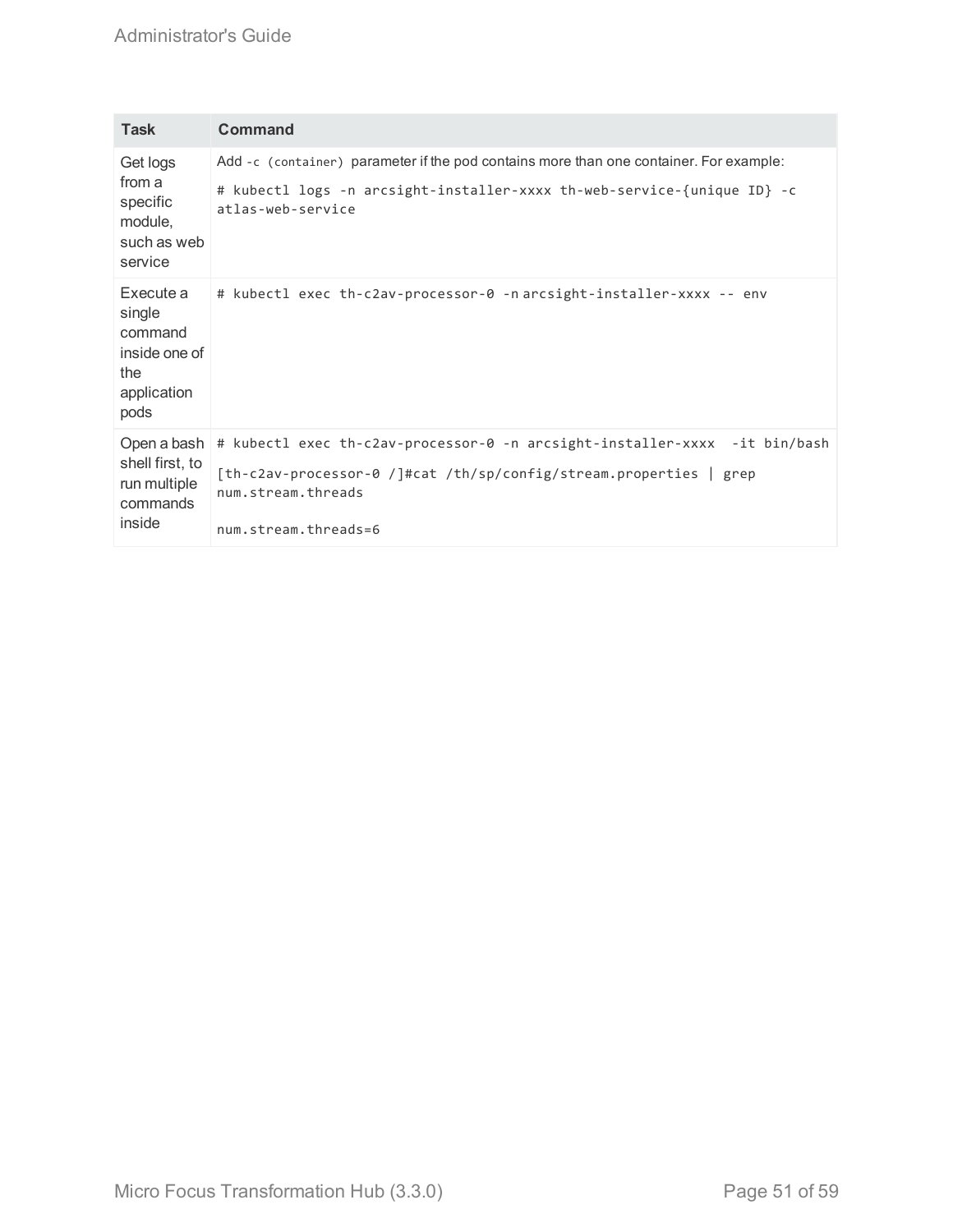# <span id="page-51-0"></span>Appendix B: Overriding Application Properties

Each Transformation Hub module (Kafka, Zookeeper, and so on) has many additional properties available, and there may be a need for system administrators to override the default values for some of these properties. This section covers how to override these property values.

Property values (for properties that support overrides) are set by injecting environment variables in the respective container's start-up environment. These variables are read from a user-supplied properties file, in a specific location on the Network File Server (NFS). To see the available properties for override, consult the respective module's published documentation.

- For Kafka, ZooKeeper, and Schema Registry properties, consult the Confluent documentation.
- The properties for routing processor and stream processor modules are detailed below.

**Note:** In most cases, this feature is not required for normal operation of Transformation Hub, and most likely will be used at the direction of technical support. Not all properties support overrides; please check with technical support before making any changes to your configuration.

# Steps to configure

- 1. Create a file named <NFS Volume mount>/transformationhub/config/arcsightenv-override.properties
- 2. Add properties to the file. To each property, add the module prefix from the table below.

| <b>Module</b>                      | <b>Prefix</b>                         |
|------------------------------------|---------------------------------------|
| Kafka                              | arcsight.eventbroker.kafka.           |
| Schema Registry                    | arcsight.eventbroker.schema-registry. |
| ZooKeeper                          | arcsight.eventbroker.zookeeper.       |
| Routing Processor/Stream Processor | arcsight.eventbroker.sp.              |

- 3. Delete the pods for which properties were defined, or, alternatively, redeploy Transformation Hub.
- 4. To verify the changes, search the log file (after the container's status is back to Running) for matching properties.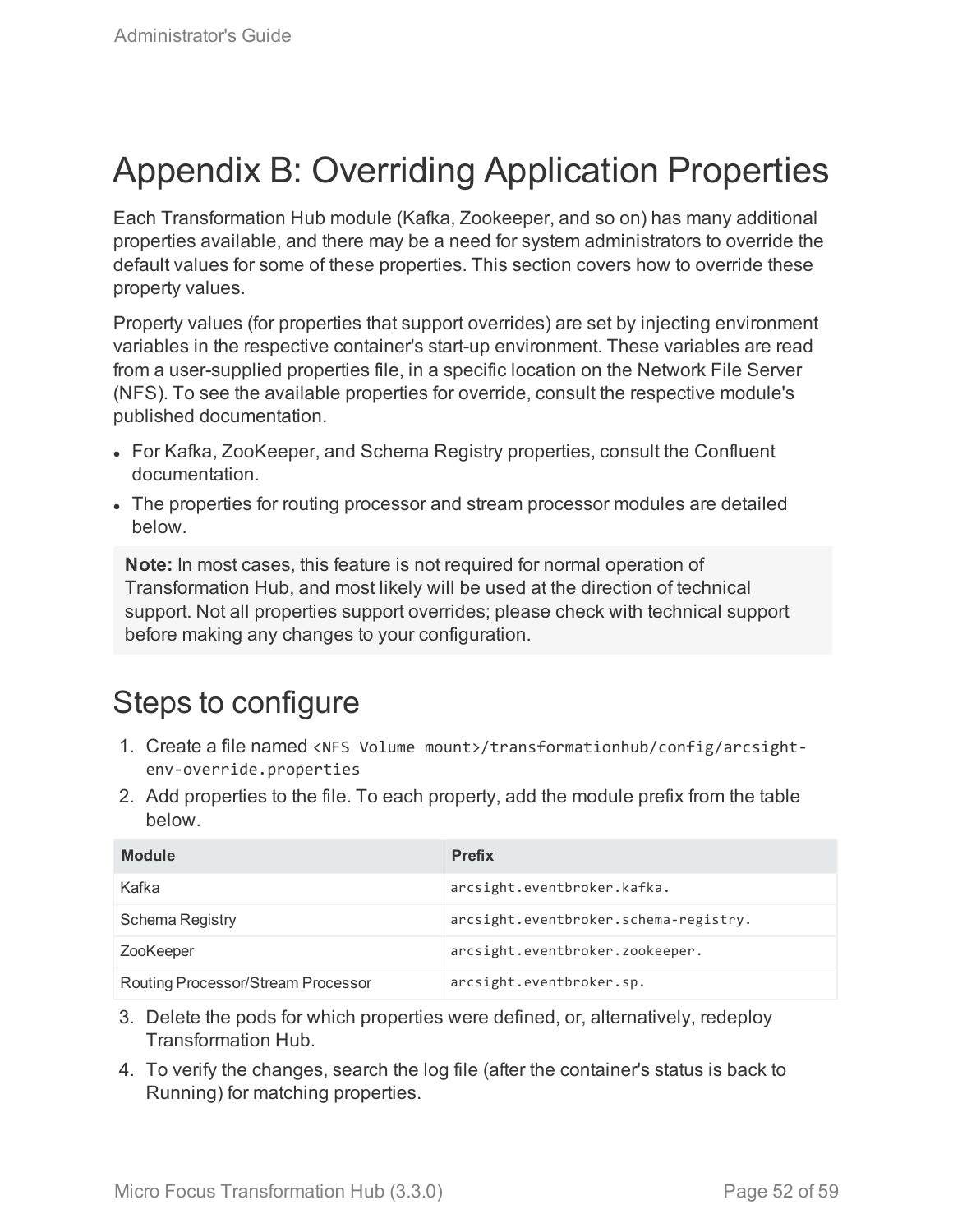# Routing Processor and Stream Processor Properties

As explained above, prefix these properties with arcsight.eventbroker.sp. to create an override.

| <b>Property</b><br><b>Name</b>  | <b>Default</b><br><b>Value</b> | <b>Description</b>                                                                                                                                                                                                                                                                        |
|---------------------------------|--------------------------------|-------------------------------------------------------------------------------------------------------------------------------------------------------------------------------------------------------------------------------------------------------------------------------------------|
| RETRIES                         | 2147483647                     | The number of retries for broker requests that return a retry-able error.                                                                                                                                                                                                                 |
| RETRY<br>BACKOFF_MS             | 100                            | The amount of time (milliseconds), before a request is retried. This applies if<br>the retries parameter is configured to be greater than 0.                                                                                                                                              |
| RECEIVE_<br>BUFFER_BYTES        | 65536                          | The size of the TCP receive buffer to use when reading data. If the value is -<br>1, the OS default will be used.                                                                                                                                                                         |
| MAX<br>PARTITION<br>FETCH_BYTES | 1048576                        | The maximum amount of data per-partition the server will return. Records<br>are fetched in batches by the consumer.                                                                                                                                                                       |
| MAX_REQUEST_<br><b>SIZE</b>     | 1048576                        | The maximum size of a request in bytes.                                                                                                                                                                                                                                                   |
| BUFFER_<br>MEMORY               | 33554432                       | The total bytes of memory the producer can use to buffer records waiting to<br>be sent to the server.                                                                                                                                                                                     |
| BATCH_SIZE                      | 16384                          | the default batch size in bytes when batching multiple records sent to a<br>partition                                                                                                                                                                                                     |
| LINGER_MS                       | 100                            | the producer will wait for up to the given delay to allow other records to be<br>sent so that the sends can be batched together                                                                                                                                                           |
| HEARTBEAT_<br>INTERVAL_MS       | 1000                           | The expected time (milliseconds) between heartbeats to the consumer<br>coordinator when using Kafka's group management facilities. Heartbeats<br>are used to ensure that the consumer's session stays active and to facilitate<br>rebalancing when new consumers join or leave the group. |
| MAX_POLL_<br>INTERVAL_MS        | 3600000                        | The maximum delay (milliseconds) between invocations of poll() when using<br>consumer group management                                                                                                                                                                                    |
| MAX_POLL_<br><b>RECORDS</b>     | 100                            | The maximum number of records returned in a single call to poll().                                                                                                                                                                                                                        |
| SESSION_<br>TIMEOUT_MS          | 180000                         | The timeout (milliseconds) used to detect client failures when using Kafka's<br>group management facility                                                                                                                                                                                 |
| REQUEST_<br>TIMEOUT_MS          | 305000                         | The configuration controls the maximum amount of time (milliseconds) the<br>client will wait for the response of a request.                                                                                                                                                               |
| CONNECTIONS<br>MAX_IDLE_MS      | 540000                         | The maximum amount of time (milliseconds) before idle connections are<br>closed.                                                                                                                                                                                                          |
| NUM_STREAM_<br>THREADS          | 6                              | The number of threads to execute stream processing.                                                                                                                                                                                                                                       |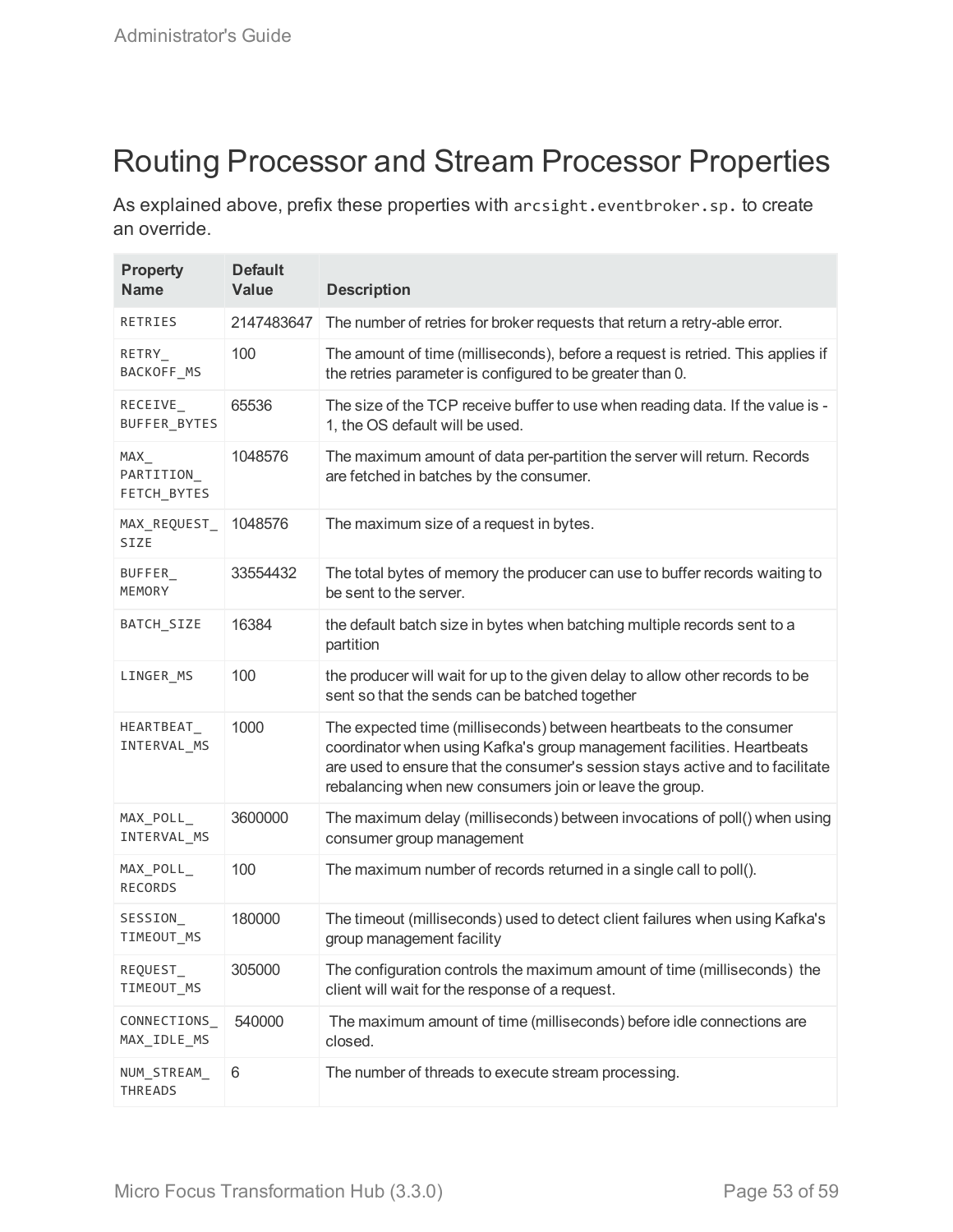# Example

To change the value of ZOOKEEPER\_MAX\_CLIENT\_CNXNS to 65, in ZooKeeper, and to change the value of SCHEMA\_REGISTRY\_KAFKASTORE\_TIMEOUT\_MS in the Schema Registry, create a file, <NFS Volume mount>/transformationhub/config/arcsight-envoverride.properties, and add the following lines:

arcsight.eventbroker.zookeeper.ZOOKEEPER\_MAX\_CLIENT\_CNXNS=65

```
arcsight.eventbroker.schema-registry.SCHEMA_REGISTRY_KAFKASTORE_TIMEOUT_
MS=20000
```
Example of verifying the change by searching the log:

```
# kubectl -n transformationhub1 logs eb-zookeeper-0 | grep ZOOKEEPER_MAX_
CLIENT_CNXNS
Environment override script set: ZOOKEEPER_MAX_CLIENT_CNXNS=65
ZOOKEEPER_MAX_CLIENT_CNXNS=65
```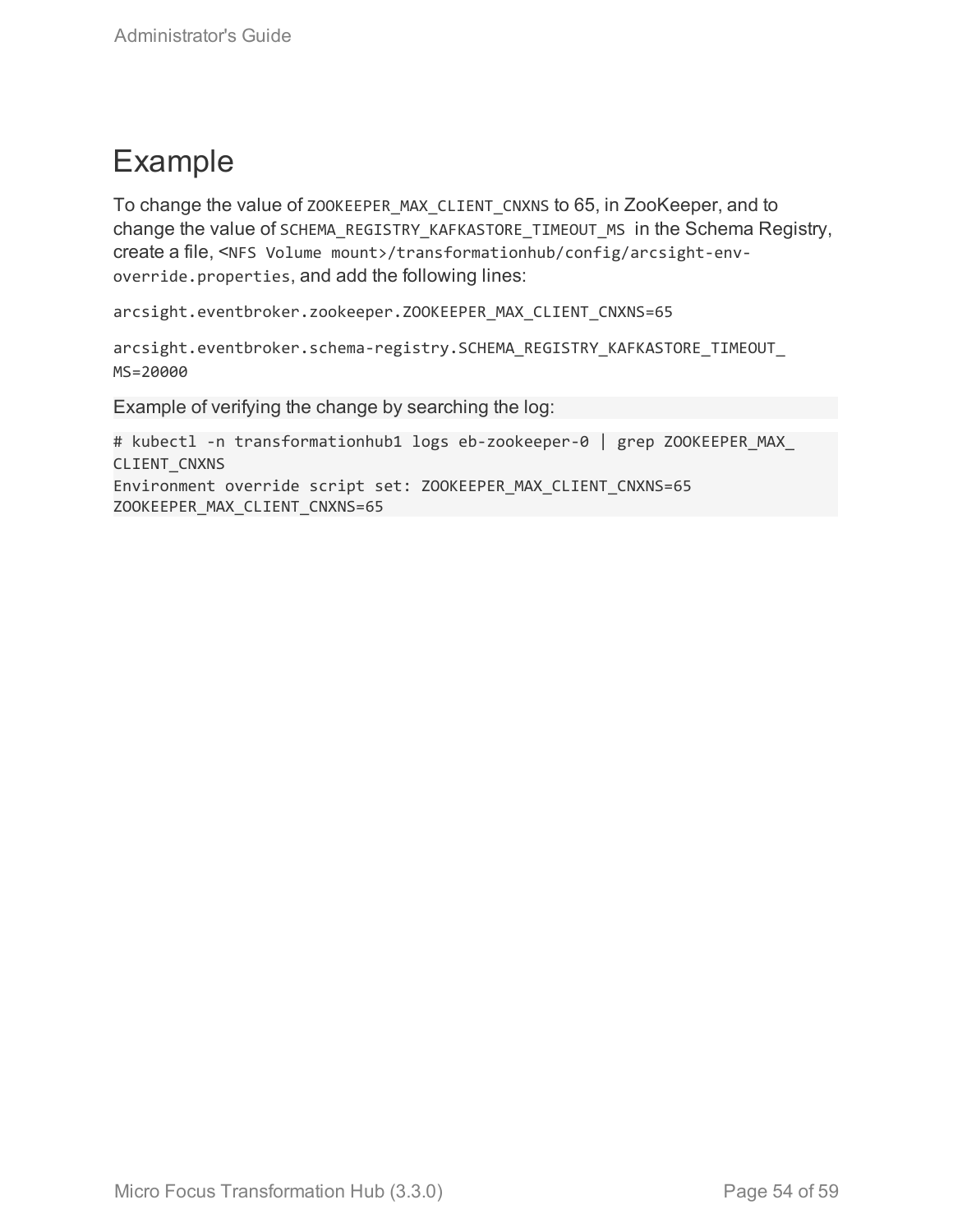# <span id="page-54-0"></span>Send Documentation Feedback

If you have comments about this document, you can contact the [documentation](mailto:arcsight_doc@microfocus.com?subject=Feedback on Transformation Hub Administrator) team by email. If an email client is configured on this computer, click the link above and an email window opens with the following information in the subject line:

### **Feedback on Administrator's Guide (Transformation Hub 3.3.0)**

Just add your feedback to the email and click send.

If no email client is available, copy the information above to a new message in a web mail client, and send your feedback to arcsight\_doc@microfocus.com.

We appreciate your feedback!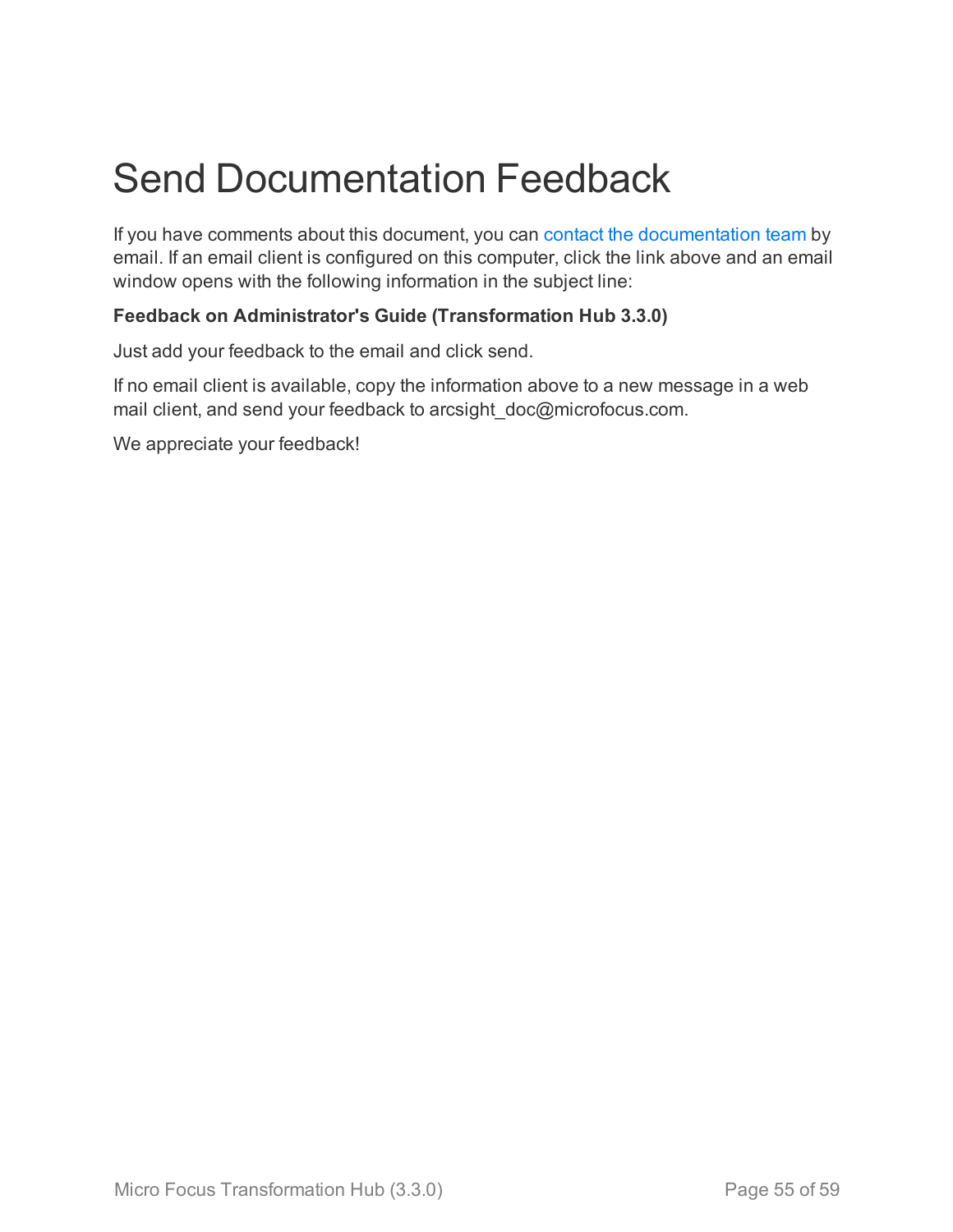# <span id="page-55-0"></span>**Glossary**

## **C**

**Cluster**

A group of nodes, pods, or hosts.

#### **Common Event Format (CEF)**

CEF is a unified format that transforms log file data into normalized, enriched, and categorized log data. It is an IT security industry standard log format.

#### **Connectors in Transformation Hub (CTH)**

CTH features enable enriching, normalizing and sending syslog data and routing it to Kafka topics.

#### **Consumer**

A consumer of Transformation Hub event data. Consumers may be Micro Focus products such as Logger or ESM, third-party products like Hadoop, or can be made by customers for their own use.

#### **Container Deployment Foundation (CDF)**

CDF is the container-based delivery and management model built on Kubernetes and Docker containers, which standardizes distribution, installation, upgrade, and operation of Micro Focus products and product suites.

#### **CTH**

Collector in Transformation Hub (CTH). A feature where SmartConnector technology operates directly in Transformation Hub to collect data.

#### **D**

#### **Dedicated Master Node**

A node dedicated to running the Transformation Hub Kubernetes control plane functionality only.

#### **Destination**

In Micro Focus products, a forwarding location for event data. A Transformation Hub topic is one example of a destination.

#### **Docker container**

A Docker container is portable application package running on the Docker software development platform. Containers are portable among any system running the Linux operating system.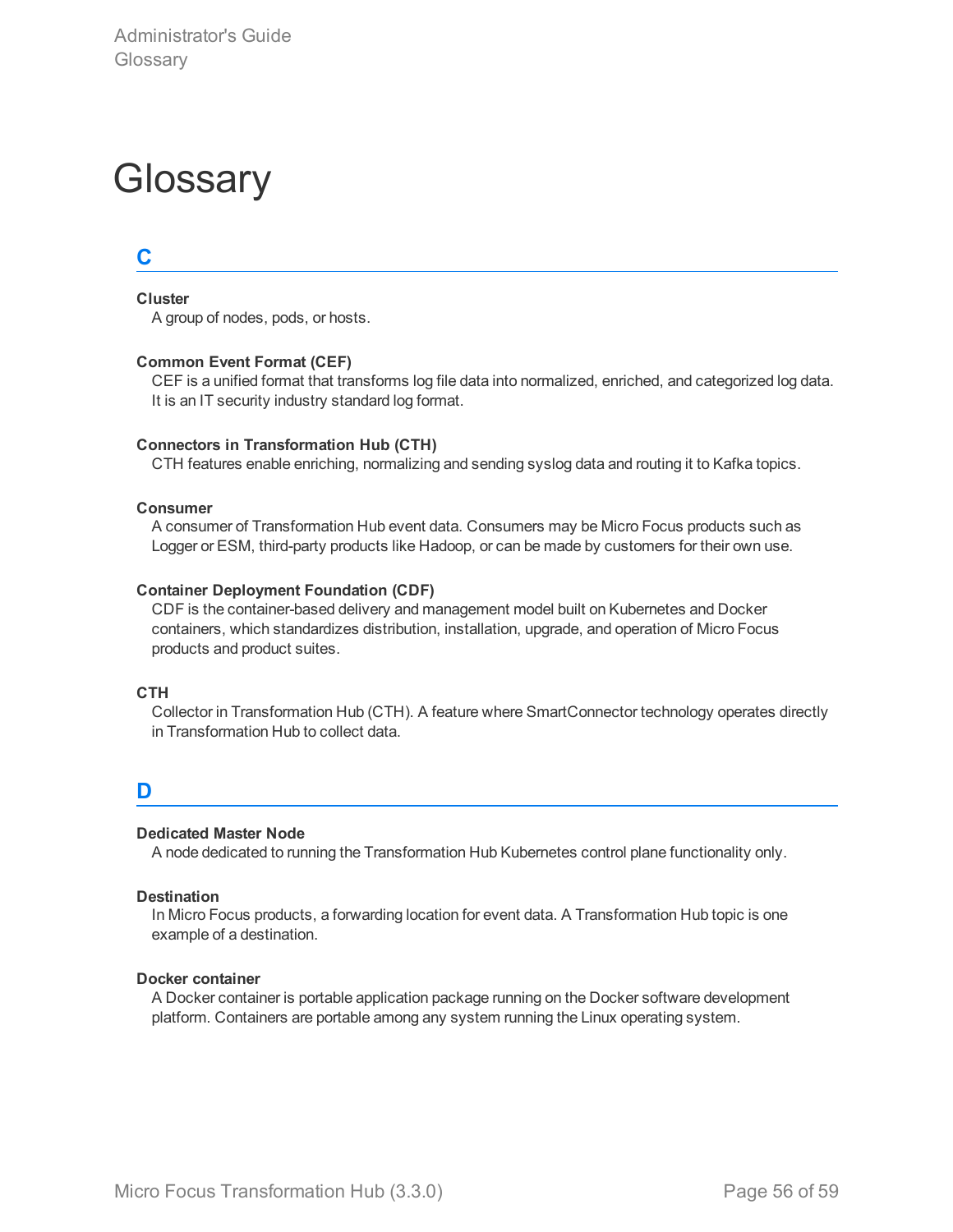### **F**

#### **flannel**

flannel (spelled with a lower-case f) is a virtual network that gives a subnet to each host for use with container runtimes. Platforms like Google's Kubernetes assume that each container (pod) has a unique, routable IP inside the cluster. The advantage of this model is that it reduces the complexity of doing port mapping.

#### **Fully Qualified Domain Name (FQDN)**

A fully qualified domain name (FQDN) is the complete domain name for a specific computer, or host, on the internet. The FQDN consists of two parts: the hostname and the domain name. For example, an FQDN for a hypothetical mail server might be mymail.example.com. The hostname is mymail, and the host is located within the domain example.com.

#### **Initial Master Node**

The Master Node that has been designated as the primary Master Node in the cluster. It is from this node that you will install the cluster infrastructure.

#### **K**

**I**

#### **Kafka**

An open-source messaging system that publishes messages for subscribers to consume on its scalable platform built to run on servers. It is commonly referred to as a message broker.

#### **Kubernetes**

Kubernetes (K8s) is an open-source system for automating deployment, scaling, and management of containerized applications. It groups containers that make up an application into logical units for easy management and discovery.

### **L**

#### **Labeling**

Adding a Kubernetes label to a Master or Worker Node creates an affinity for the workload to the Master or Worker Node, enabling the node to run the specified workload on the labeled server.

#### **Local Docker Registry**

The Docker Registry location on the Master and Worker Nodes in the Transformation Hub cluster. Transformation Hub software is launched and managed from the Local Docker Registry.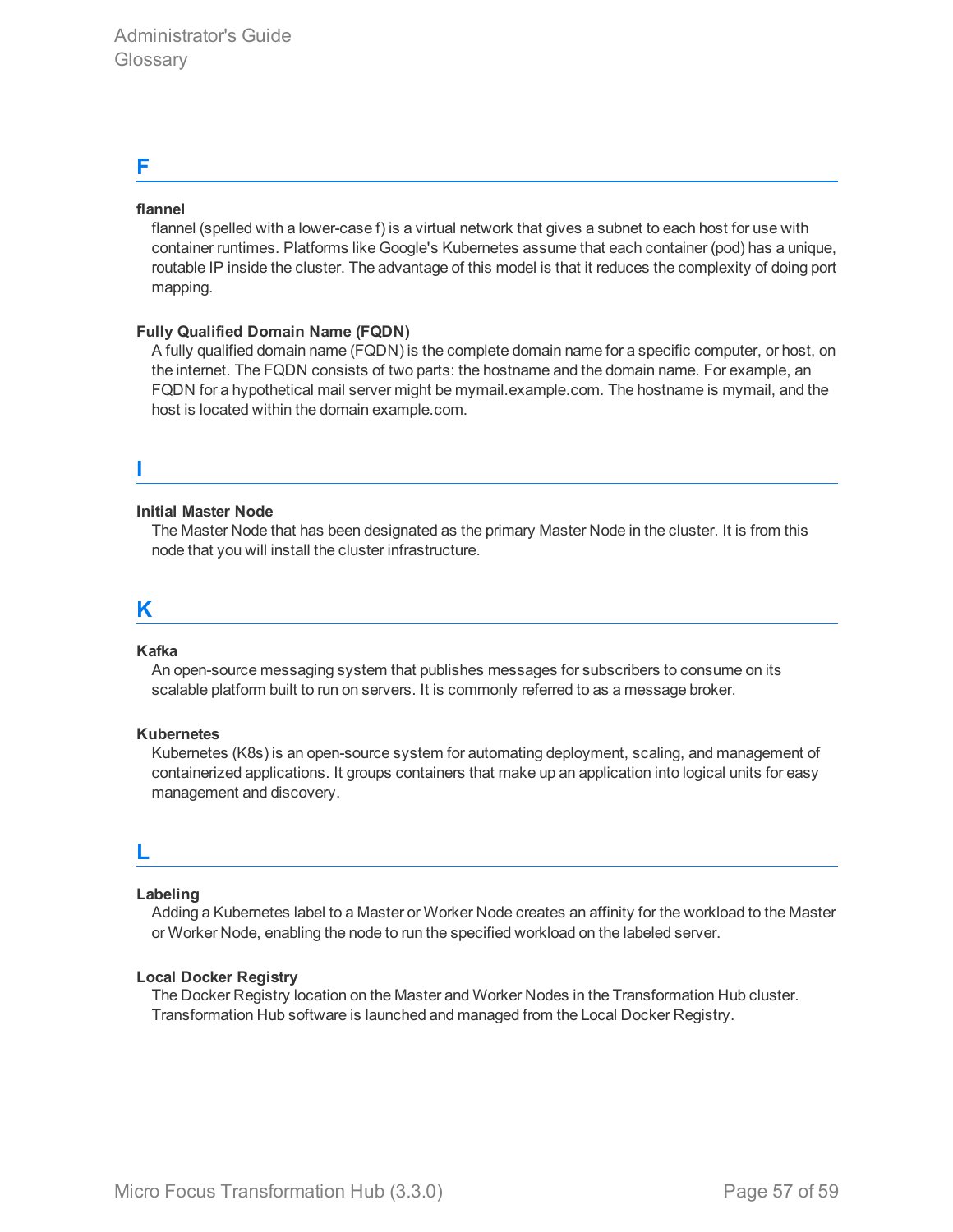#### **M**

#### **Master Nodes**

Master Nodes run the CDF Installer and process web services calls made to Transformation Hub. They connect to, and are administered by, the ArcSight Management Center. A minimum of 1 Master Node is required for each TH cluster.

### **N**

#### **Network File System (NFS)**

This is the location where the CDF Installer, Transformation Hub, and other components may store persistent data. A customer-provisioned NFS is required. This environment is referred to in this documentation as an "external" NFS. Although the CDF platform can host a CDF-provisioned NFS (Internal NFS), for high availability an External NFS service should implemented.

#### **Node**

A processing location. In Transformation Hub and other containerized applications, nodes come in two types: master and worker.

#### **P**

#### **Pod**

Applications running in Kubernetes are defined as "pods", which group containerized components. Transformation Hub uses Docker Containers as these components. A pod consists of one or more containers that are guaranteed to be co-located on the host server and can share resources. Each pod in Kubernetes is assigned a unique IP address within the cluster, allowing applications to use ports without the risk of conflict.

#### **Producer**

A gatherer of event data, such as a SmartConnector or CTH. Typically data from a producer is forwarded to a destination such as a Transformation Hub topic.

## **R**

#### **Root Installation Folder**

The root installation folder is the top level folder that the Transformation Hub, CDF Installer and all supporting product files will be installed into. The default setting is /opt/arcsight. It is referred to as RootFolder in this document, supporting scripts, and installation materials.